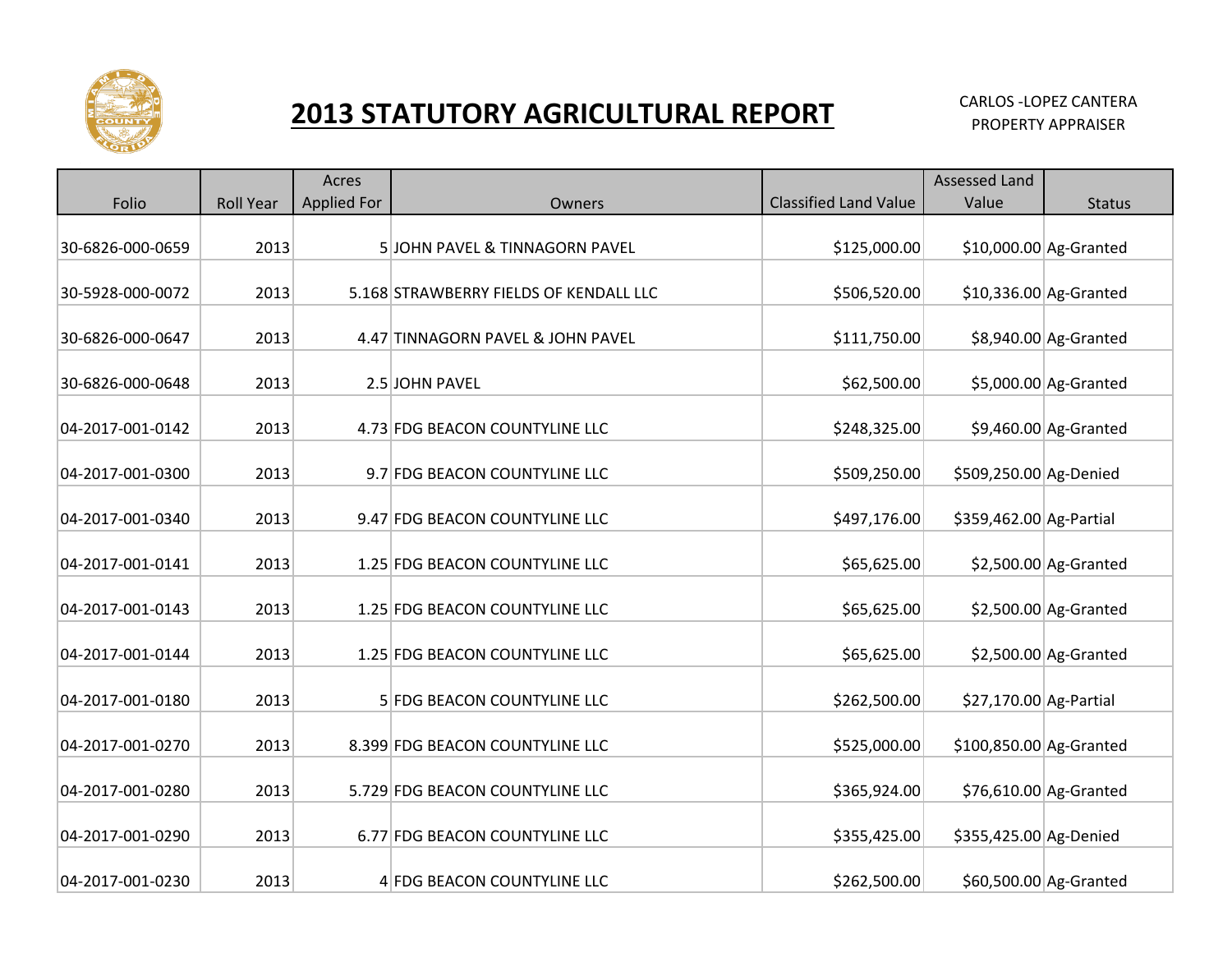| 04-2017-001-0020 | 2013 | 10 FDG BEACON COUNTYLINE LLC    | \$525,000.00   |                          | $$20,000.00$ Ag-Granted |
|------------------|------|---------------------------------|----------------|--------------------------|-------------------------|
| 04-2017-001-0030 | 2013 | 10 FDG BEACON COUNTYLINE LLC    | \$525,000.00   |                          | \$20,000.00 Ag-Granted  |
| 04-2017-001-0140 | 2013 | 1.25 FDG BEACON COUNTYLINE LLC  | \$65,625.00    |                          | $$2,500.00$ Ag-Granted  |
| 04-2017-001-0480 | 2013 | 8.439 FDG BEACON COUNTYLINE LLC | \$1,050,000.00 | \$180,783.00 Ag-Granted  |                         |
| 04-2017-001-0240 | 2013 | 10 FDG BEACON COUNTYLINE LLC    | \$525,000.00   | \$348,250.00 Ag-Partial  |                         |
| 04-2017-001-0190 | 2013 | 5 FDG BEACON COUNTYLINE LLC     | \$262,500.00   |                          | \$10,000.00 Ag-Granted  |
| 04-2017-001-0220 | 2013 | 5 FDG BEACON COUNTYLINE LLC     | \$262,500.00   | \$39,644.00 Ag-Partial   |                         |
| 04-2017-001-0231 | 2013 | 4.73 FDG BEACON COUNTYLINE LLC  | \$248,325.00   | \$248,325.00 Ag-Denied   |                         |
| 04-2017-001-0040 | 2013 | 6.97 FDG BEACON COUNTYLINE LLC  | \$365,925.00   |                          | \$13,940.00 Ag-Granted  |
| 04-2021-001-0262 | 2013 | 2.5 114 ACRES HIALEAH LLC       | \$275,000.00   | \$275,000.00 Ag-Denied   |                         |
| 04-2021-001-0270 | 2013 | 5 114 ACRES HIALEAH LLC         | \$550,000.00   | \$550,000.00 Ag-Denied   |                         |
| 04-2021-001-0220 | 2013 | 8.38 114 ACRES HIALEAH LLC      | \$921,800.00   | \$921,800.00 Ag-Denied   |                         |
| 04-2021-001-0271 | 2013 | 2.5 114 ACRES HIALEAH LLC       | \$275,000.00   | \$275,000.00 Ag-Denied   |                         |
| 04-2021-001-0210 | 2013 | 4.418 114 ACRES HIALEAH LLC     | \$492,800.00   | \$492,800.00 Ag-Denied   |                         |
| 04-2021-001-0300 | 2013 | 10 114 ACRES HIALEAH LLC        | \$1,100,000.00 | \$1,100,000.00 Ag-Denied |                         |
| 04-2021-001-0320 | 2013 | 10 114 ACRES HIALEAH LLC        | \$1,100,000.00 | \$1,100,000.00 Ag-Denied |                         |
| 04-2021-001-0230 | 2013 | 6.32 114 ACRES HIALEAH LLC      | \$695,860.00   | \$695,860.00 Ag-Denied   |                         |
| 04-2021-001-0180 | 2013 | 6.43 114 ACRES HIALEAH LLC      | \$707,300.00   | \$707,300.00 Ag-Denied   |                         |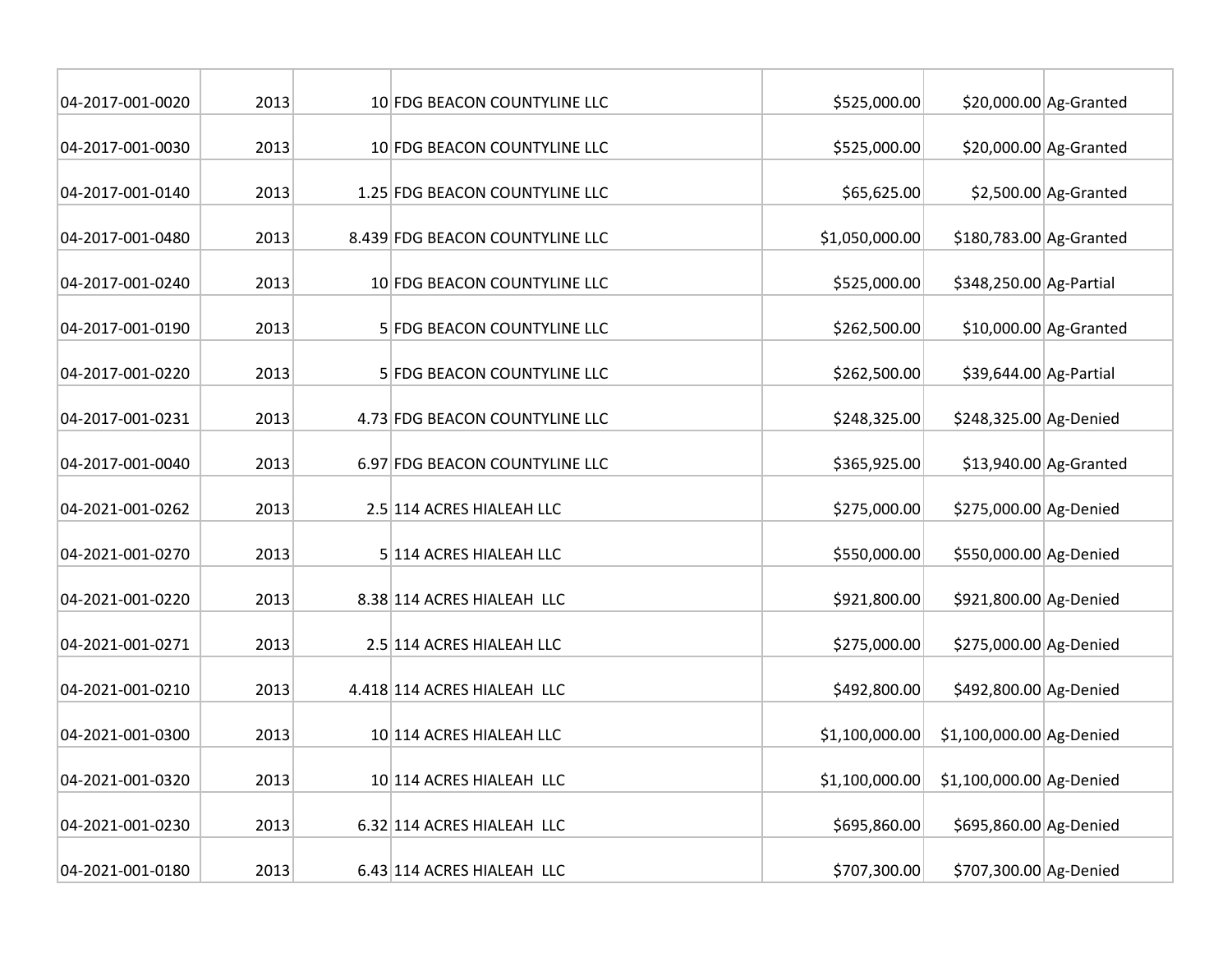| 04-2021-001-0190 | 2013 | 6.43 114 ACRES HIALEAH LLC         | \$707,300.00   | \$707,300.00 Ag-Denied  |                         |
|------------------|------|------------------------------------|----------------|-------------------------|-------------------------|
| 04-2021-001-0200 | 2013 | 6.43 114 ACRES HIALEAH LLC         | \$707,300.00   | \$707,300.00 Ag-Denied  |                         |
| 04-2021-001-0260 | 2013 | 2.5 114 ACRES HIALEAH LLC          | \$275,000.00   | \$275,000.00 Ag-Denied  |                         |
| 04-2021-001-0261 | 2013 | 5 114 ACRES HIALEAH LLC            | \$550,000.00   | \$550,000.00 Ag-Denied  |                         |
| 10-7813-057-0180 | 2013 | 1.232 SAM C ACCURSIO JR& SON FARMS | \$214,600.00   | \$214,600.00 Ag-Denied  |                         |
| 10-7813-057-0200 | 2013 | 1.711 SAM S ACCURSIO & W PHYLLIS S | \$298,136.00   | \$298,136.00 Ag-Denied  |                         |
| 10-7813-057-0230 | 2013 | 0.64 SAM S ACCURSIO & W PHYLLIS S  | \$111,480.00   | \$111,480.00 Ag-Denied  |                         |
| 10-7917-001-0510 | 2013 | 9.7 PORTOBELLO ESTATES LLC         | \$562,200.00   |                         | $$18,740.00$ Ag-Granted |
| 10-7813-000-0180 | 2013 | 1.461 LUCY STREET 328 LLC          | \$254,564.00   | \$254,564.00 Ag-Denied  |                         |
| 10-7812-000-0010 | 2013 | 1.82 MARTIN L CARRILLO             | \$84,600.00    | \$84,600.00 Ag-Denied   |                         |
| 10-7813-057-0190 | 2013 | 0.57 SAM S ACCURSIO & W PHYLLIS S  | \$99,400.00    | \$99,400.00 Ag-Denied   |                         |
| 10-7917-001-0450 | 2013 | 10 FVP HOMESTEAD LLC               | \$550,000.00   | \$550,000.00 Ag-Denied  |                         |
| 10-7813-000-0160 | 2013 | 4.54 LUCY STREET 328 LLC           | \$544,800.00   | \$544,800.00 Ag-Denied  |                         |
| 10-7917-001-0460 | 2013 | 10 FVP HOMESTEAD LLC               | \$550,000.00   | \$550,000.00 Ag-Denied  |                         |
| 10-7813-000-0020 | 2013 | 8.5 K & A LUMBER COPANY INC        | \$1,237,539.00 | \$143,759.00 Ag-Granted |                         |
| 20-5001-053-0200 | 2013 | 1 GISELA SANCHEZ MEDINA            | \$636,191.00   | \$636,191.00 Ag-Denied  |                         |
| 20-5002-000-0280 | 2013 | 1.105 ROBERT C ROSS & W KAREN      | \$1,016,040.00 | \$296,240.00 Ag-Granted |                         |
| 16-7932-001-0040 | 2013 | 154.61 ATLANTIC CIVIL INC          | \$2,331,000.00 | \$250,020.00 Ag-Partial |                         |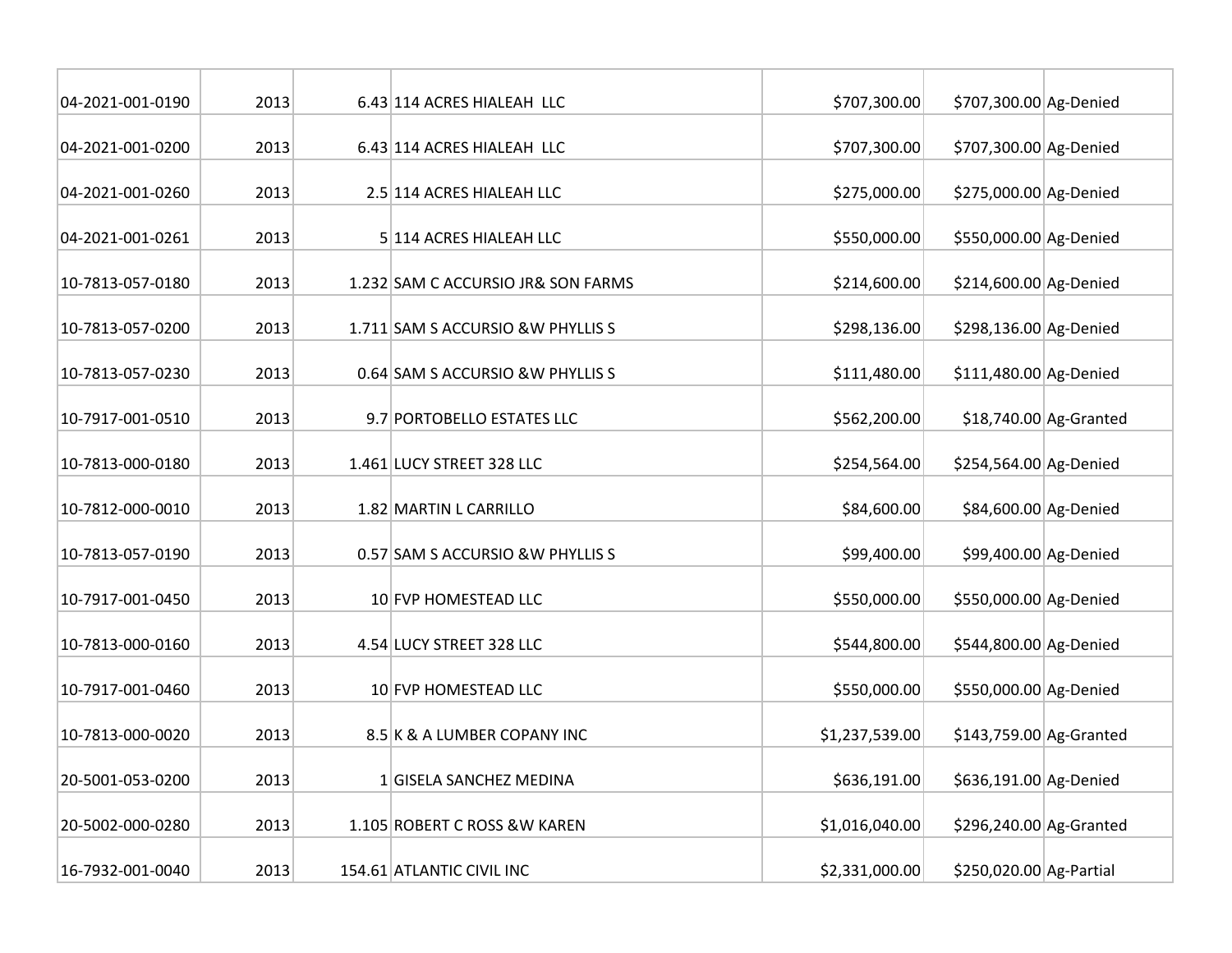| 16-7932-001-0010 | 2013 | 157.32 ATLANTIC CIVIL INC        | \$2,999,700.00 | \$284,240.00 Ag-Partial   |                         |
|------------------|------|----------------------------------|----------------|---------------------------|-------------------------|
| 16-7933-001-0020 | 2013 | 152.81 ATLANTIC CIVIL INC        | \$3,629,250.00 | \$305,620.00 Ag-Granted   |                         |
| 16-7929-001-0150 | 2013 | 12 CARLOS URIEL ARAUZ            | \$360,000.00   |                           | \$24,000.00 Ag-Granted  |
| 16-7930-001-0220 | 2013 | 10 CREDIT SHELTER TRUST TRS      | \$2,613,600.00 |                           | $$20,000.00$ Ag-Granted |
| 30-2004-000-0040 | 2013 | 14.987 ROCOO INC                 | \$4,870,775.00 |                           | \$29,974.00 Ag-Granted  |
| 30-2009-001-0290 | 2013 | 10 TRACT 29 LLC                  | \$2,395,800.00 |                           | $$20,000.00$ Ag-Granted |
| 30-2009-001-0412 | 2013 | 8.88 IRVING FRIEDMAN TR          | \$2,127,466.00 |                           | $$17,760.00$ Ag-Granted |
| 30-2009-001-0560 | 2013 | 5 ERNESTO MENDEZ                 | \$759,539.00   | \$218,039.00 Ag-Partial   |                         |
| 30-2911-002-0040 | 2013 | 4.75 FRANCISCO RIVERO & W BELKIS | \$112,500.00   |                           | $$15,125.00$ Ag-Granted |
| 30-2911-001-0060 | 2013 | 4.87 ROBERTO G ZUMETA            | \$108,158.00   |                           | $$9,614.00$ Ag-Granted  |
| 30-2911-002-0281 | 2013 | 5 BLANCO'S VILLA INC             | \$106,875.00   |                           | $$10,000.00$ Ag-Granted |
| 30-2913-001-0490 | 2013 | 3.5 RANCHO BLANCO INC            | \$247,500.00   | \$177,589.00 Ag-Partial   |                         |
| 30-2910-001-0080 | 2013 | 2.92 RAUL HERNANDO BELLO         | \$61,320.00    | \$61,320.00 Ag-Denied     |                         |
| 30-4029-002-1130 | 2013 | 0.7 AA PROPERTIES SOLUTIONS LLC  | \$203,400.00   |                           | \$78,800.00 Ag-Granted  |
| 30-4034-000-0351 | 2013 | 2.52 NORMAN BROS PRODUCE INC     | \$3,829,400.00 | \$2,448,440.00 Ag-Granted |                         |
| 30-4914-001-2220 | 2013 | 0.7 CALIXTO VAZQUEZ TRS          | \$105,000.00   | $$11,760.00$ Ag-Partial   |                         |
| 30-4924-001-0210 | 2013 | 0.5 GUILLERMO MARTIN & W ISEL    | \$255,300.00   | \$198,300.00 Ag-Partial   |                         |
| 30-4924-001-1093 | 2013 | 1.25 MARIO RUIZ & ROSA E RUIZ    | \$336,950.00   | \$209,270.00 Ag-Partial   |                         |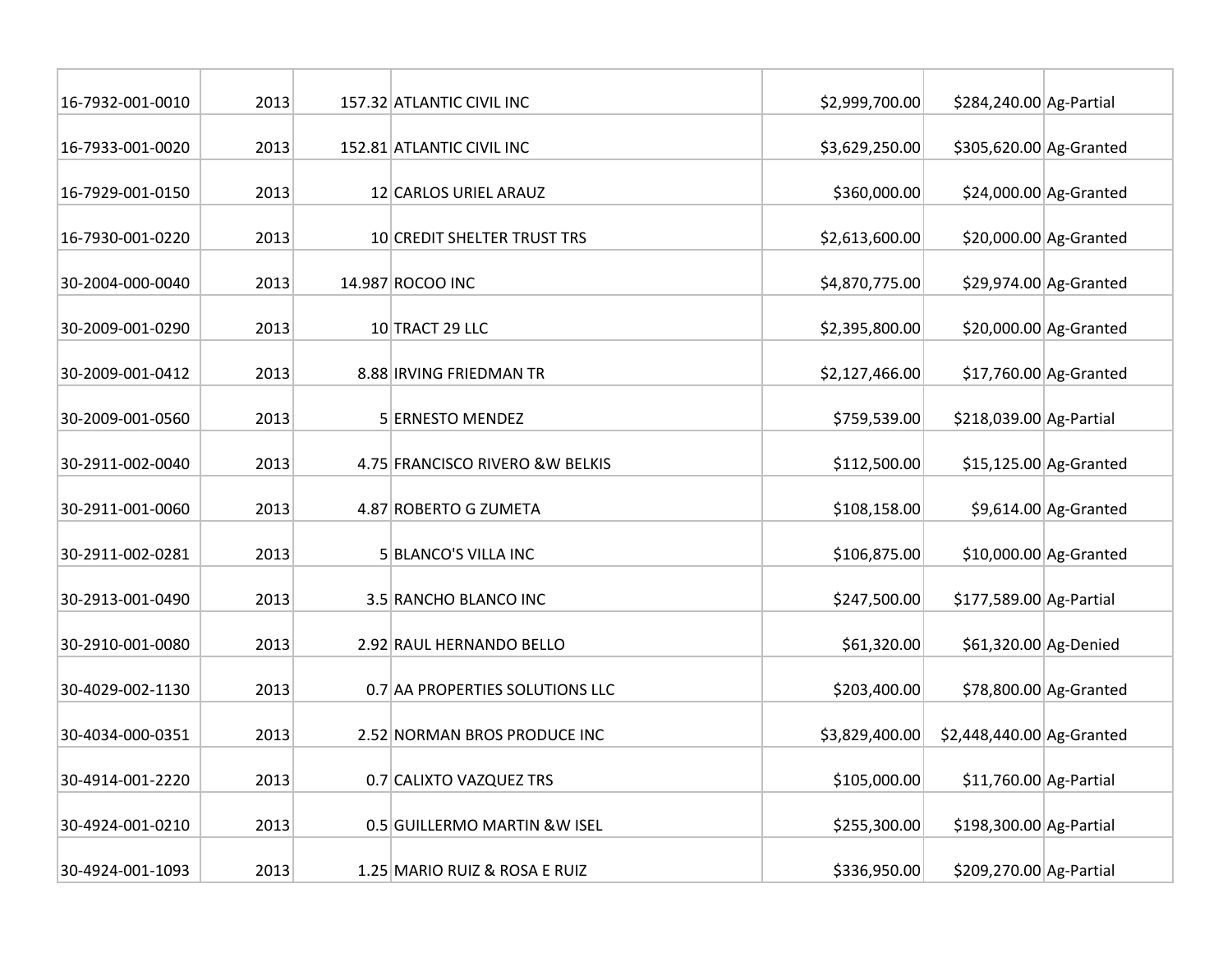| 30-4924-001-2100 | 2013 | 4.64 LORENZO FARM NURSERY INC     | \$696,000.00   |                         | $$9,280.00$ Ag-Granted  |
|------------------|------|-----------------------------------|----------------|-------------------------|-------------------------|
| 30-4924-001-2290 | 2013 | 4.64 MARCIE R NEWMARK             | \$696,000.00   | \$527,280.00 Ag-Partial |                         |
| 30-4925-000-0360 | 2013 | 4.45 5901 INVESTMENT LLC          | \$667,500.00   |                         | \$8,900.00 Ag-Denied    |
| 30-4925-000-0370 | 2013 | 4.82 6000 INVESTMENT CORP         | \$723,000.00   |                         | \$9,640.00 Ag-Denied    |
| 30-4924-001-1560 | 2013 | 1.992 NEIL H SIGNORELLI TRS       | \$377,400.00   |                         | \$42,744.00 Ag-Granted  |
| 30-4924-001-1100 | 2013 | 2 ARIEL PRIETO                    | \$501,500.00   | \$165,500.00 Ag-Granted |                         |
| 30-4924-001-1400 | 2013 | 2.26 ELISEO JUSTINIANI            | \$384,200.00   |                         | $$4,520.00$ Ag-Granted  |
| 30-5006-000-0891 | 2013 | 1 JASON G POULOS                  | \$161,700.00   | \$89,040.00 Ag-Partial  |                         |
| 30-5006-001-0110 | 2013 | 1.25 FAWWAZ SALMAN                | \$234,500.00   |                         | \$18,250.00 Ag-Granted  |
| 30-5008-001-0050 | 2013 | 0.5 MAYDELAINE RODRIGUEZ CASTILLO | \$195,367.00   |                         | \$87,467.00 Ag-Granted  |
| 30-5003-000-0590 | 2013 | 1.44 TAHEREH JAVADNI              | \$544,205.00   | \$48,418.00 Ag-Partial  |                         |
| 30-5815-000-1170 | 2013 | 5 ALEKSANDRA CUPRYS               | \$85,000.00    |                         | \$10,000.00 Ag-Granted  |
| 30-5030-018-0090 | 2013 | 5.07 NAVA LAND INC                | \$2,875,080.00 |                         | $$10,154.00$ Ag-Granted |
| 30-5030-018-0100 | 2013 | 0.95 NAVA LAND INC                | \$576,114.00   |                         | $$1,890.00$ Ag-Granted  |
| 30-5823-000-0890 | 2013 | 2.75 KEPC LLC                     | \$99,540.00    |                         | \$47,290.00 Ag-Granted  |
| 30-5814-000-0040 | 2013 | 1.25 ROBERTO A VILA               | \$33,750.00    |                         | $$2,500.00$ Ag-Granted  |
| 30-5822-000-0180 | 2013 | 4.2 FELIPE DIAZ VALDES            | \$96,200.00    | \$96,200.00 Ag-Denied   |                         |
| 30-5822-000-0190 | 2013 | 5 ADALBERTO HERNANDEZ             | \$100,000.00   |                         | \$10,000.00 Ag-Granted  |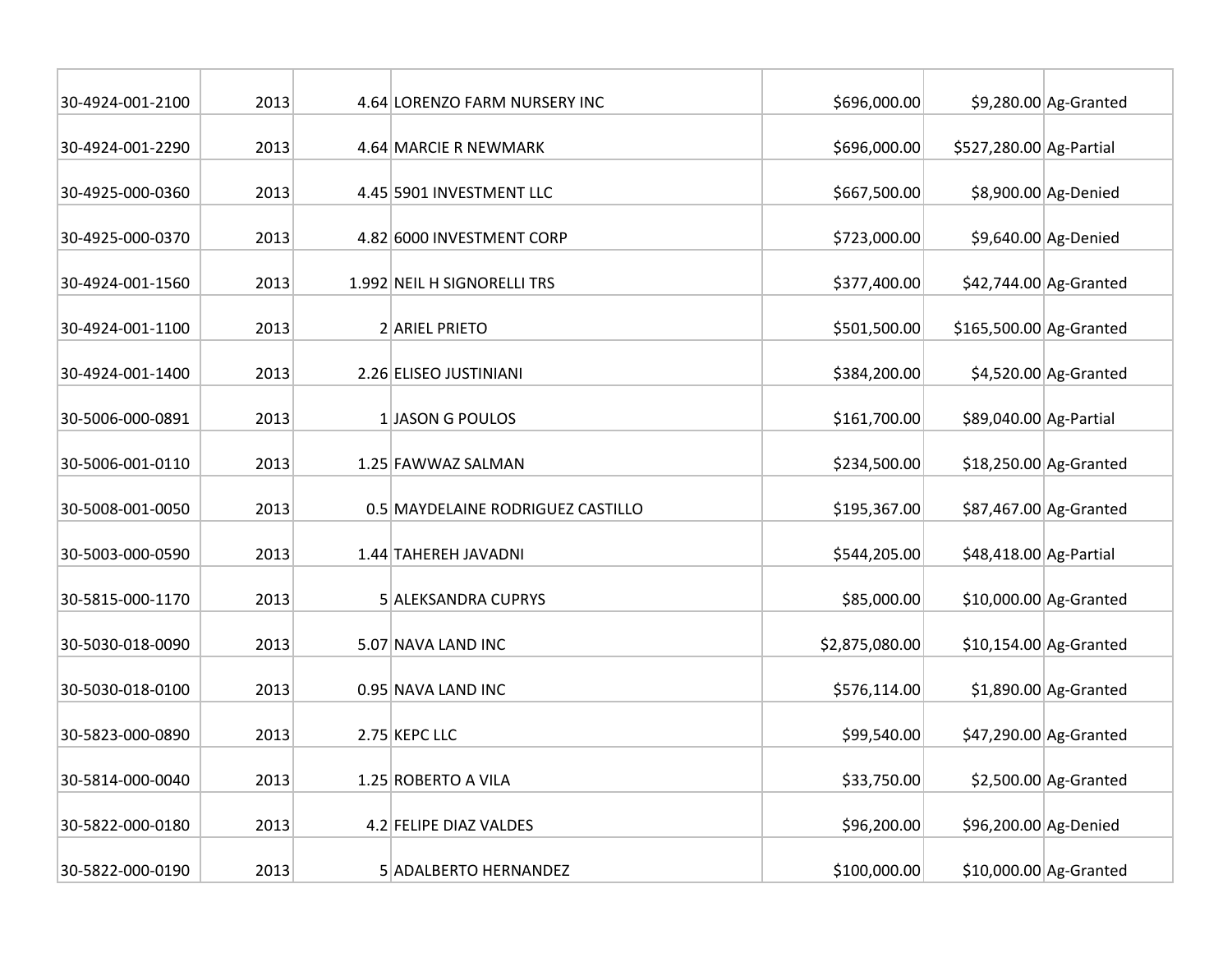| 30-5822-000-0087 | 2013 | 5 RED DRAGON FARMS LLC              | \$100,000.00   |                         | $$10,000.00$ Ag-Granted |
|------------------|------|-------------------------------------|----------------|-------------------------|-------------------------|
| 30-5836-002-0195 | 2013 | 4.66 UNITED INDUSTRIES SERVICES INC | \$125,820.00   |                         | \$9,320.00 Ag-Granted   |
| 30-5815-000-0770 | 2013 | 5 AUGUSTO ZAMORANO                  | \$80,000.00    | \$80,000.00 Ag-Denied   |                         |
| 30-5814-000-0066 | 2013 | 5 REINALDO T AZCUY                  | \$85,000.00    |                         | $$10,000.00$ Ag-Granted |
| 30-5812-000-0035 | 2013 | 83.79 KROME PARTNERSHIP             | \$2,094,750.00 | \$167,580.00 Ag-Granted |                         |
| 30-5826-000-0650 | 2013 | 2.7 DALBIO R MARTOS & W             | \$68,750.00    | $$11,020.00$ Ag-Partial |                         |
| 30-5822-000-0082 | 2013 | 2.5 RED DRAGON FARMS LLC            | \$10,000.00    | \$10,000.00 Ag-Denied   |                         |
| 30-5822-000-0084 | 2013 | 5 RED DRAGON FARMS LLC              | \$100,000.00   |                         | $$10,000.00$ Ag-Granted |
| 30-5827-000-1290 | 2013 | 2.5 ELENA ALICIA LOZANO ESCUDERO    | \$52,500.00    |                         | \$5,000.00 Ag-Granted   |
| 30-5822-000-0500 | 2013 | <b>5 JULIO ALBERTO AMORES</b>       | \$100,000.00   |                         | $$10,000.00$ Ag-Granted |
| 30-5828-000-4560 | 2013 | 2.5 ALSIR RAHAMAN & W KALLAWATTIE   | \$38,750.00    | \$38,750.00 Ag-Partial  |                         |
| 30-5814-000-0100 | 2013 | <b>5 JULIO ALBERTO AMORES</b>       | \$85,000.00    |                         | \$10,000.00 Ag-Granted  |
| 30-5827-000-2490 | 2013 | 2.5 RAFAEL J MEDINA                 | \$52,500.00    | \$52,500.00 Ag-Denied   |                         |
| 30-5822-000-0050 | 2013 | 4.697 MARISA CANO                   | \$93,940.00    | \$93,940.00 Ag-Denied   |                         |
| 30-5827-000-1540 | 2013 | 10 ONELIO CRUZ & W CELIA            | \$160,000.00   |                         | \$20,000.00 Ag-Granted  |
| 30-5827-000-1400 | 2013 | 2.13 FELIX ALBERTO GOMEZ MARTINEZ   | \$48,510.00    | \$48,510.00 Ag-Denied   |                         |
| 30-5801-000-0820 | 2013 | 4.5 JOSE R CASTANEDA                | \$200,000.00   |                         | \$29,000.00 Ag-Granted  |
| 30-5828-000-4080 | 2013 | 1.36 ERNESTO GONZALEZ JTRS          | \$24,820.00    |                         | $$2,720.00$ Ag-Granted  |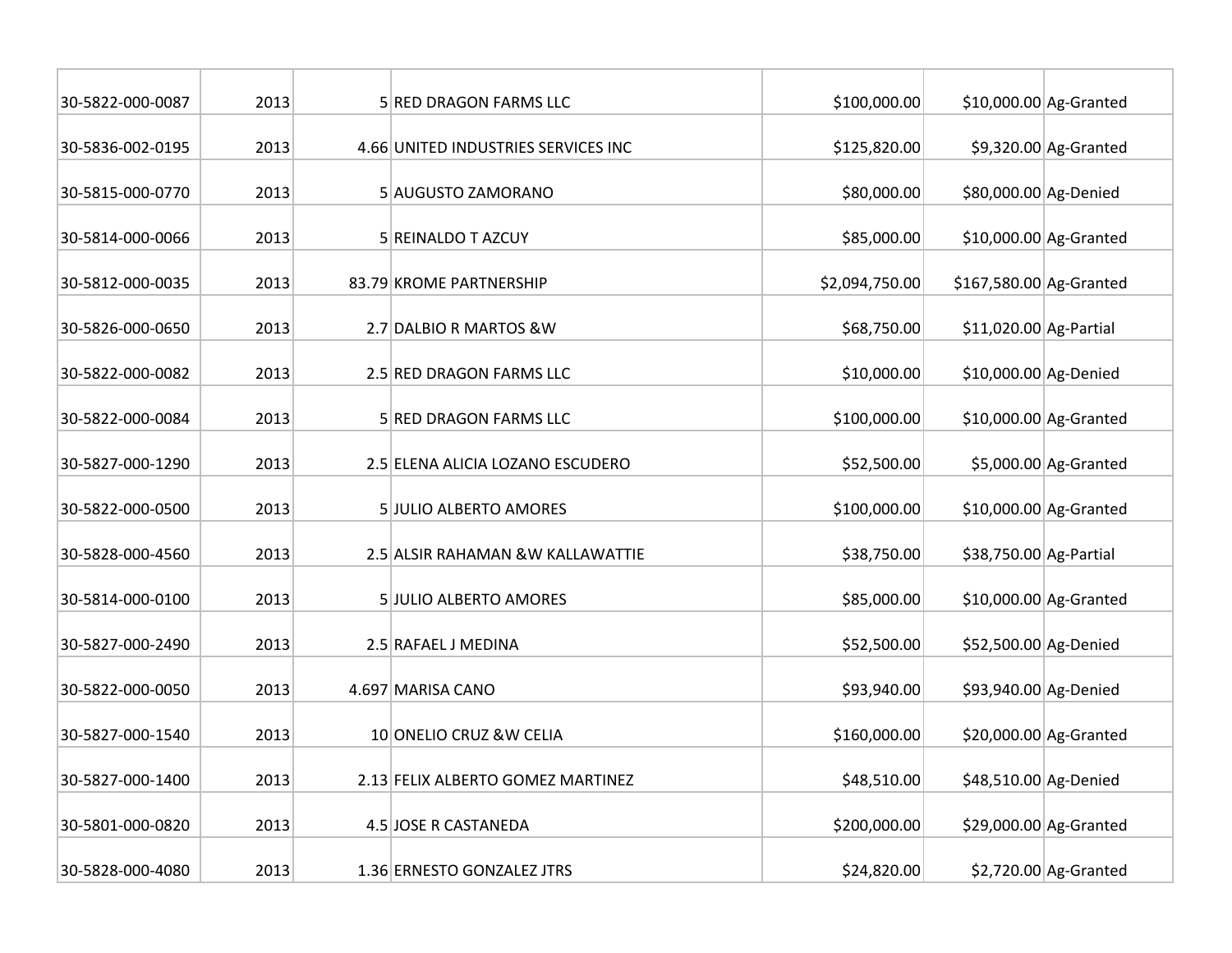| 30-5828-000-4100 | 2013 | 1.36 MURIEL R ACEITUNO           | \$24,820.00  | \$19,766.00 Ag-Partial |                         |
|------------------|------|----------------------------------|--------------|------------------------|-------------------------|
| 30-5827-000-2230 | 2013 | 2.5 ONELIA & JUAN FAMILY TRUST   | \$52,500.00  | \$31,410.00 Ag-Partial |                         |
| 30-5812-000-0025 | 2013 | 4.25 JOEL ACEVEDO MORA           | \$127,500.00 | \$12,420.00 Ag-Partial |                         |
| 30-5811-000-4890 | 2013 | 1.25 ANTONIO J OLIVERA & W NORMA | \$15,000.00  |                        | $$2,500.00$ Ag-Granted  |
| 30-5827-000-2250 | 2013 | 5 ROLY INVESTMENTS LLC           | \$95,000.00  |                        | $$10,000.00$ Ag-Granted |
| 30-5824-000-0037 | 2013 | 4.5 PEDRO BLANCO JR              | \$158,730.00 | \$158,730.00 Ag-Denied |                         |
| 30-5814-000-0270 | 2013 | 4 MARIA ELENA ABUJASEN &         | \$79,800.00  |                        | \$11,800.00 Ag-Granted  |
| 30-5822-000-0011 | 2013 | 40 FLA POWER & LIGHT CO          | \$277,879.00 | \$277,879.00 Ag-Denied |                         |
| 30-5812-000-0045 | 2013 | 3.64 ERNESTO VISBAL & W          | \$131,700.00 |                        | \$36,780.00 Ag-Granted  |
| 30-5823-000-0750 | 2013 | 5 TERESA M HOYOS                 | \$105,000.00 | \$70,173.00 Ag-Denied  |                         |
| 30-5822-000-0016 | 2013 | 4 ESPINOZA 01 LLC                | \$84,000.00  |                        | \$12,000.00 Ag-Granted  |
| 30-5827-000-1330 | 2013 | 2 ROLY INVESTMENTS LLC           | \$52,500.00  |                        | \$14,500.00 Ag-Granted  |
| 30-5824-000-0095 | 2013 | 4.69 PIEDRECITA HOLDINGS LLC     | \$154,968.00 |                        | $$9,392.00$ Ag-Granted  |
| 30-5823-000-0760 | 2013 | 5 JOSE M CUETO                   | \$105,000.00 | \$105,000.00 Ag-Denied |                         |
| 30-5824-000-0092 | 2013 | 4.81 PIEDRECITA HOLDINGS LLC     | \$158,730.00 |                        | $$9,620.00$ Ag-Granted  |
| 30-5828-000-0100 | 2013 | 0.8 JESUS M ORTIZ &W BLANCA      | \$38,750.00  | \$34,430.00 Ag-Partial |                         |
| 30-5801-000-0045 | 2013 | 4.09 CONSUELO B GARCIA &H RAFAEL | \$238,000.00 | \$238,000.00 Ag-Denied |                         |
| 30-5801-000-0070 | 2013 | 5 OSVALDO SARDUY                 | \$238,000.00 |                        | $$9,520.00$ Ag-Granted  |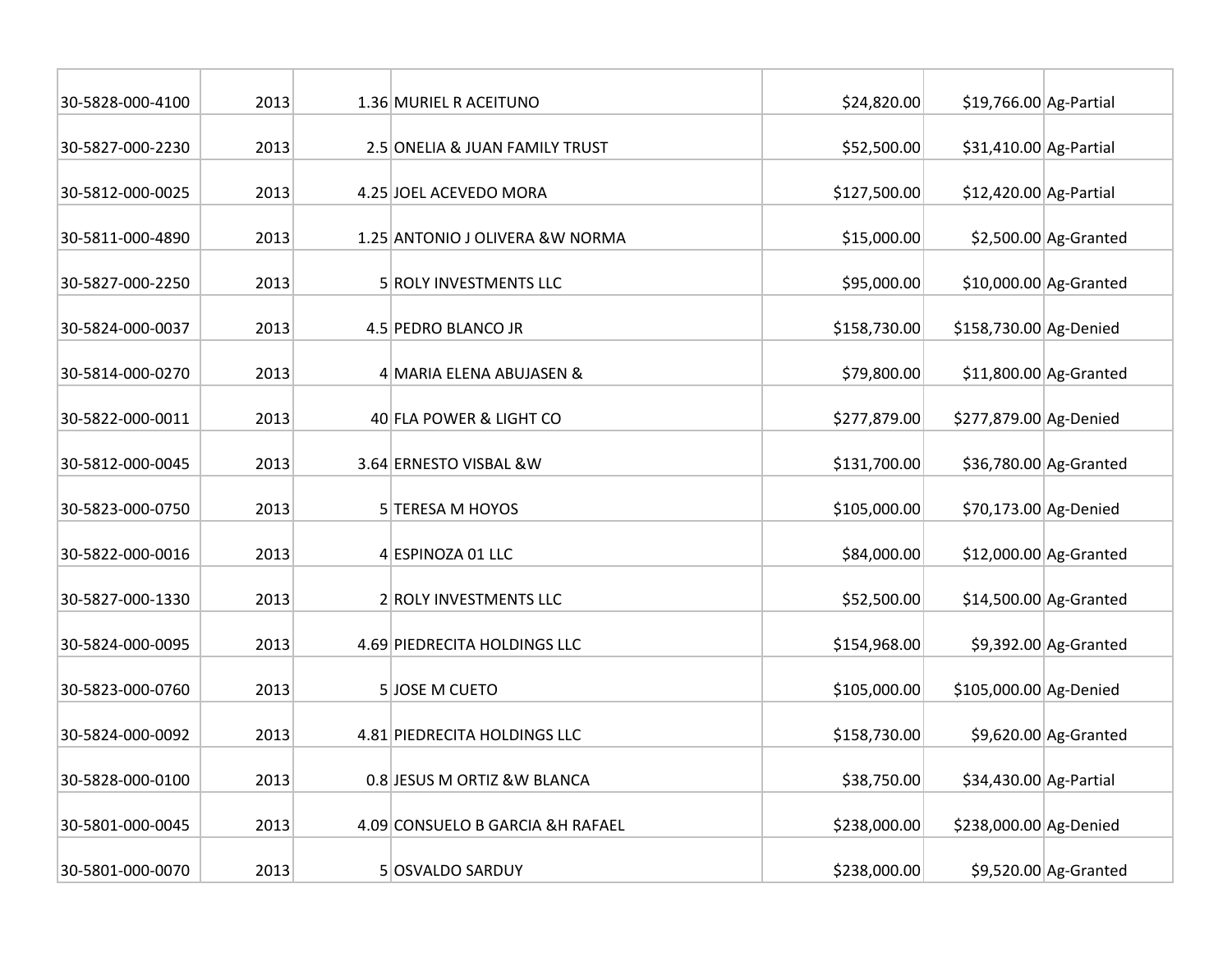| 30-5814-000-0220 | 2013 | 4.7 MRM GRP PROP HOLDINGS LLC    | \$89,300.00  | \$89,300.00 Ag-Denied   |                        |
|------------------|------|----------------------------------|--------------|-------------------------|------------------------|
| 30-5814-000-0230 | 2013 | 4.7 MIRIAM MUNOZ & JUAN D BERRIO | \$89,300.00  | \$74,000.00 Ag-Partial  |                        |
| 30-5812-000-0220 | 2013 | 5 CURRENT OWNER                  | \$140,700.00 | \$15,260.00 Ag-Partial  |                        |
| 30-5835-000-0170 | 2013 | 5.5 MIRTA GIL                    | \$206,048.00 | \$206,048.00 Ag-Denied  |                        |
| 30-5821-000-0790 | 2013 | 4.51 ULTIMATE HOLDINGS LLC       | \$90,200.00  | \$90,200.00 Ag-Denied   |                        |
| 30-5826-000-0070 | 2013 | 2 MARTOS WATERCRESS INC          | \$57,750.00  | \$17,500.00 Ag-Partial  |                        |
| 30-5824-000-0030 | 2013 | 27 ARTURO HERNANDEZ              | \$884,250.00 | \$128,000.00 Ag-Granted |                        |
| 30-5824-000-0105 | 2013 | 2.5 ALLEN FURST TRS              | \$158,730.00 |                         | \$81,230.00 Ag-Granted |
| 30-5815-000-0800 | 2013 | 4.697 HATO MONTEREY CORP         | \$79,849.00  | \$79,849.00 Ag-Denied   |                        |
| 30-5826-000-0750 | 2013 | <b>3 VIVIAN BADILLO</b>          | \$73,000.00  |                         | $$5,840.00$ Ag-Granted |
| 30-5823-000-0420 | 2013 | 5 UNITED WATERCRESS LLC          | \$98,700.00  |                         | \$9,400.00 Ag-Granted  |
| 30-5825-000-0151 | 2013 | 3 RANDOLPH AMAYA                 | \$165,000.00 | \$165,000.00 Ag-Denied  |                        |
| 30-5828-000-4140 | 2013 | 1.36 MARCOS R ARIDA              | \$24,820.00  | \$24,820.00 Ag-Denied   |                        |
| 30-5815-000-0640 | 2013 | 25 FLORIDA POWER & LIGHT CO      | \$100,028.00 | \$100,028.00 Ag-Denied  |                        |
| 30-5827-000-0470 | 2013 | 2.23 NOEL RUIZ PEREZ             | \$46,830.00  | \$46,830.00 Ag-Denied   |                        |
| 30-5827-000-0450 | 2013 | 5 NOEL RUIZ PEREZ                | \$95,000.00  | \$95,000.00 Ag-Denied   |                        |
| 30-5815-000-0641 | 2013 | 7 FLORIDA POWER & LIGHT CO       | \$14,380.00  | \$14,380.00 Ag-Denied   |                        |
| 30-5815-000-0642 | 2013 | 7 FLORIDA POWER & LIGHT CO       | \$30,000.00  | \$30,000.00 Ag-Denied   |                        |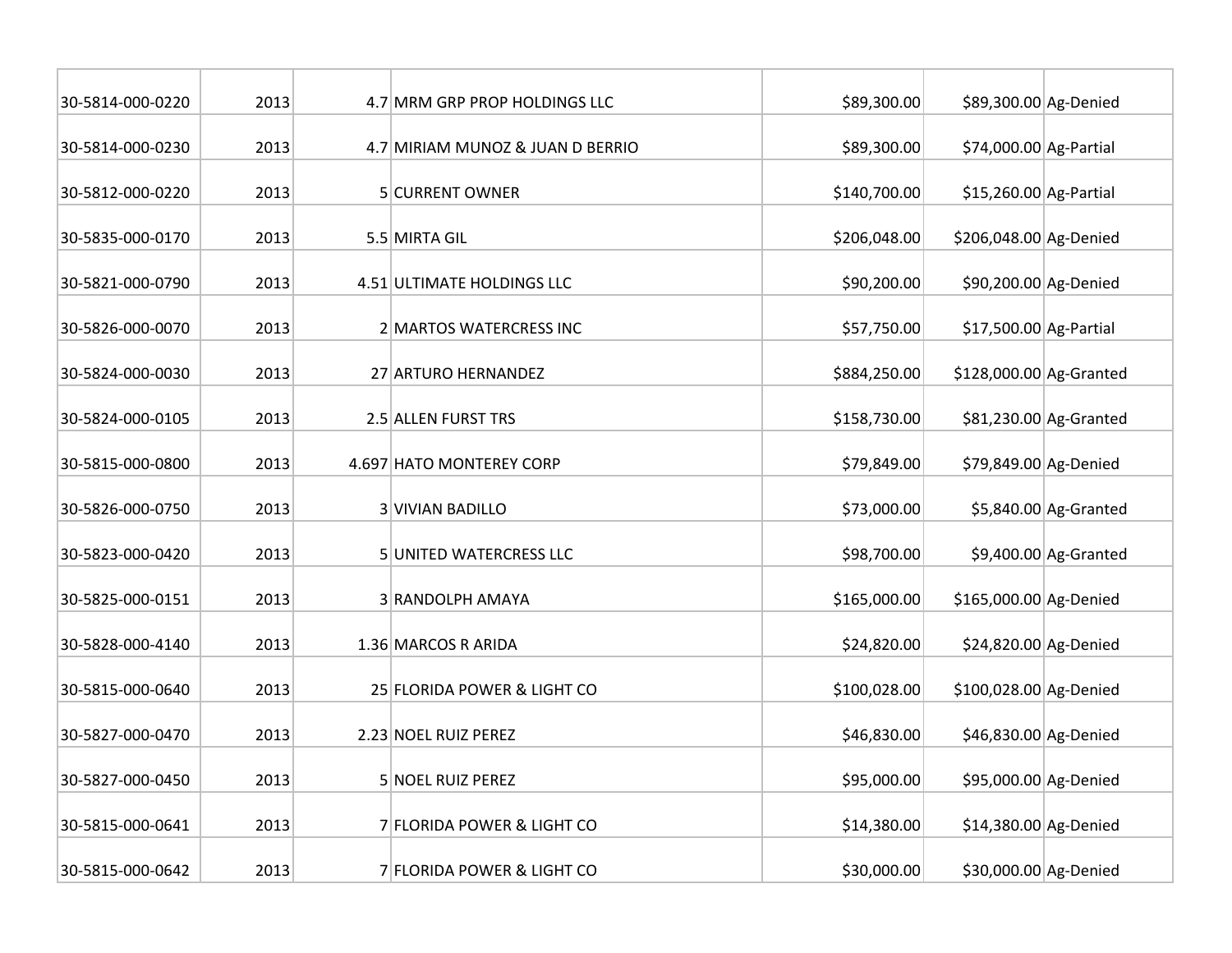| 30-5823-000-0410 | 2013 | 4.7 UNITED WATERCRESS LLC            | \$98,700.00    | \$85,210.00 Ag-Partial  |                         |
|------------------|------|--------------------------------------|----------------|-------------------------|-------------------------|
| 30-5823-000-0780 | 2013 | 4.8 JESUS BARRERA                    | \$105,000.00   |                         | $$13,800.00$ Ag-Granted |
| 30-5835-000-0145 | 2013 | 5 PINK PANTHER ENTERPRISES INC       | \$180,320.00   | \$180,320.00 Ag-Denied  |                         |
| 30-5828-000-1160 | 2013 | 1.5 EDUARDO PRIETO                   | \$16,500.00    | \$13,170.00 Ag-Partial  |                         |
| 30-5825-000-0770 | 2013 | 38.74 ARCHIMEDES XXX LLC             | \$929,760.00   |                         | \$77,480.00 Ag-Granted  |
| 30-5815-000-1130 | 2013 | 2.5 MIGUEL FALLA                     | \$60,000.00    |                         | \$5,000.00 Ag-Granted   |
| 30-5826-000-0024 | 2013 | $5$ B V K LLC                        | \$150,000.00   |                         | $$10,000.00$ Ag-Granted |
| 30-5825-000-0450 | 2013 | 10 KEY 848 TEN ACRES INC             | \$330,000.00   | \$65,570.00 Ag-Partial  |                         |
| 30-5825-000-0120 | 2013 | 5 RAY GOTTARDI                       | \$155,001.00   | \$14,354.00 Ag-Partial  |                         |
| 30-5826-000-0026 | 2013 | 5 RAUL PEREZ &W IRASEMA              | \$150,000.00   |                         | $$10,000.00$ Ag-Granted |
| 30-5827-000-1800 | 2013 | 4 LITCHEE FARM LLC                   | \$95,000.00    |                         | $$27,000.00$ Ag-Granted |
| 30-5826-000-0036 | 2013 | 5 RAUL PEREZ &W IRASEMA              | \$150,000.00   |                         | \$10,000.00 Ag-Granted  |
| 30-5826-000-0240 | 2013 | 3 VIVIAN BADILLO                     | \$71,750.00    |                         | $$5,740.00$ Ag-Granted  |
| 30-5906-000-0023 | 2013 | 100 MINISTERIO INTL EL REY JESUS INC | \$4,454,235.00 | \$235,055.00 Ag-Granted |                         |
| 30-5930-000-2010 | 2013 | 5.37 ULISES GONZALEZ ESTACO          | \$161,100.00   | \$161,100.00 Ag-Denied  |                         |
| 30-5920-000-0040 | 2013 | 28.58 PARKLAND WEST LLC              | \$1,286,415.00 |                         | \$57,174.00 Ag-Granted  |
| 30-5920-000-0080 | 2013 | 20.86 PARKLAND WEST LLC              | \$730,275.00   |                         | \$41,730.00 Ag-Granted  |
| 30-5930-000-2220 | 2013 | 2.57 JORGE LORENZO & W MARIA         | \$115,650.00   |                         | \$6,860.00 Ag-Partial   |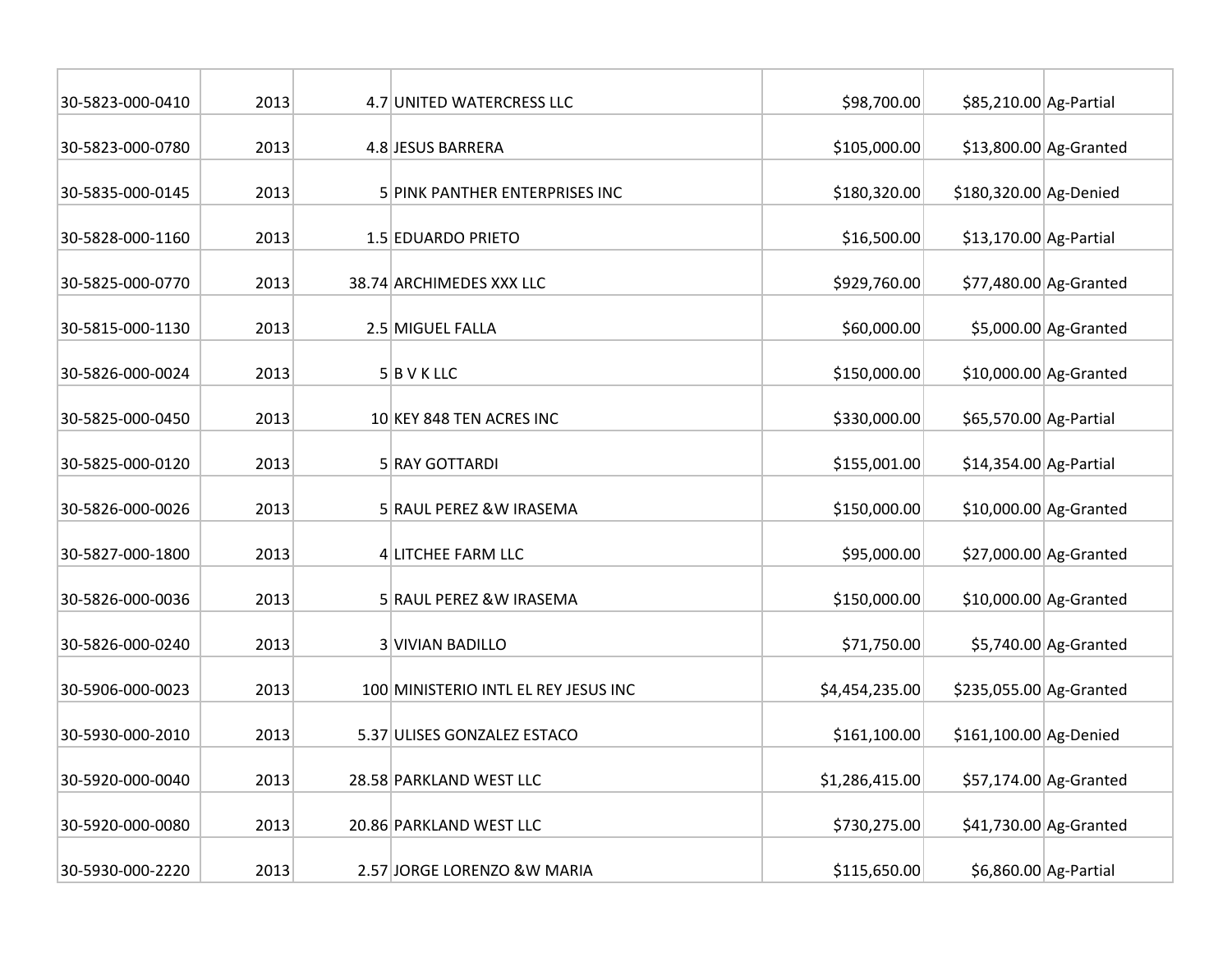| 30-5930-000-1380 | 2013 |                             | 1.53 TEODORO RODRIGUEZ & W MIRIAM      | \$95,625.00    |                         | $$3,060.00$ Ag-Granted |
|------------------|------|-----------------------------|----------------------------------------|----------------|-------------------------|------------------------|
| 30-5932-000-4670 | 2013 |                             | 1.5 GERALD J GARCIA & W YVONNE L       | \$94,750.00    | \$12,712.00 Ag-Partial  |                        |
| 30-5932-001-0010 | 2013 | 29.43 LOUISE C HICKSON (LE) |                                        | \$1,324,350.00 | \$61,440.00 Ag-Partial  |                        |
| 30-5930-000-1800 | 2013 |                             | 2.57 THELMA ALVARADO                   |                |                         | $$5,140.00$ Ag-Granted |
| 30-5932-000-4270 | 2013 | 1.37 SUSIE ACOSTA           |                                        | \$85,625.00    |                         | $$2,740.00$ Ag-Granted |
| 30-5931-000-1160 | 2013 | 40 BRIANS FARM LLC          |                                        | \$1,171,800.00 |                         | \$78,480.00 Ag-Granted |
| 30-5931-000-2570 | 2013 |                             | 10 GISELA SANCHEZ MEDINA               | \$250,000.00   |                         | \$20,000.00 Ag-Granted |
| 30-5928-000-0070 | 2013 |                             | 4.637 STRAWBERRY FIELDS OF KENDALL LLC | \$454,471.00   |                         | \$9,274.00 Ag-Granted  |
| 30-5930-000-1500 | 2013 | 5.32 ARMANDO GARCIA         |                                        | \$790,732.00   | \$356,502.00 Ag-Partial |                        |
| 30-5932-000-0010 | 2013 | 79.47 FLOWER LAND GROUP LLC |                                        | \$2,880,351.00 | \$158,940.00 Ag-Granted |                        |
| 30-5931-000-2590 | 2013 |                             | 10 MONTEVERDE HOLDINGS LLC             | \$250,000.00   |                         | \$20,000.00 Ag-Granted |
| 30-5931-000-0210 | 2013 | <b>OMATIAS M AVERHOFF</b>   |                                        | \$112,500.00   | \$37,250.00 Ag-Partial  |                        |
| 30-5930-000-0200 | 2013 | 12 RENE REYES JTRS          |                                        | \$390,000.00   | \$390,000.00 Ag-Denied  |                        |
| 30-5932-002-0050 | 2013 | 7.73 SALLY MARIE WEBER      |                                        | \$236,000.00   | \$127,900.00 Ag-Partial |                        |
| 30-6020-000-0020 | 2013 | 76.12 MANUEL DORTA-DUQUE TR |                                        | \$1,522,400.00 | \$152,240.00 Ag-Granted |                        |
| 30-6007-000-0430 | 2013 | 0.66 CLUB MARINER LLC       |                                        | \$79,200.00    |                         | $$1,320.00$ Ag-Granted |
| 30-6921-000-0091 | 2013 |                             | 4.58 ARMANDO M ROUCO & W MARIA ELENA   | \$183,200.00   | \$28,160.00 Ag-Partial  |                        |
| 30-6823-000-0205 | 2013 | 5 CURRENT OWNER             |                                        | \$150,000.00   | \$150,000.00 Ag-Denied  |                        |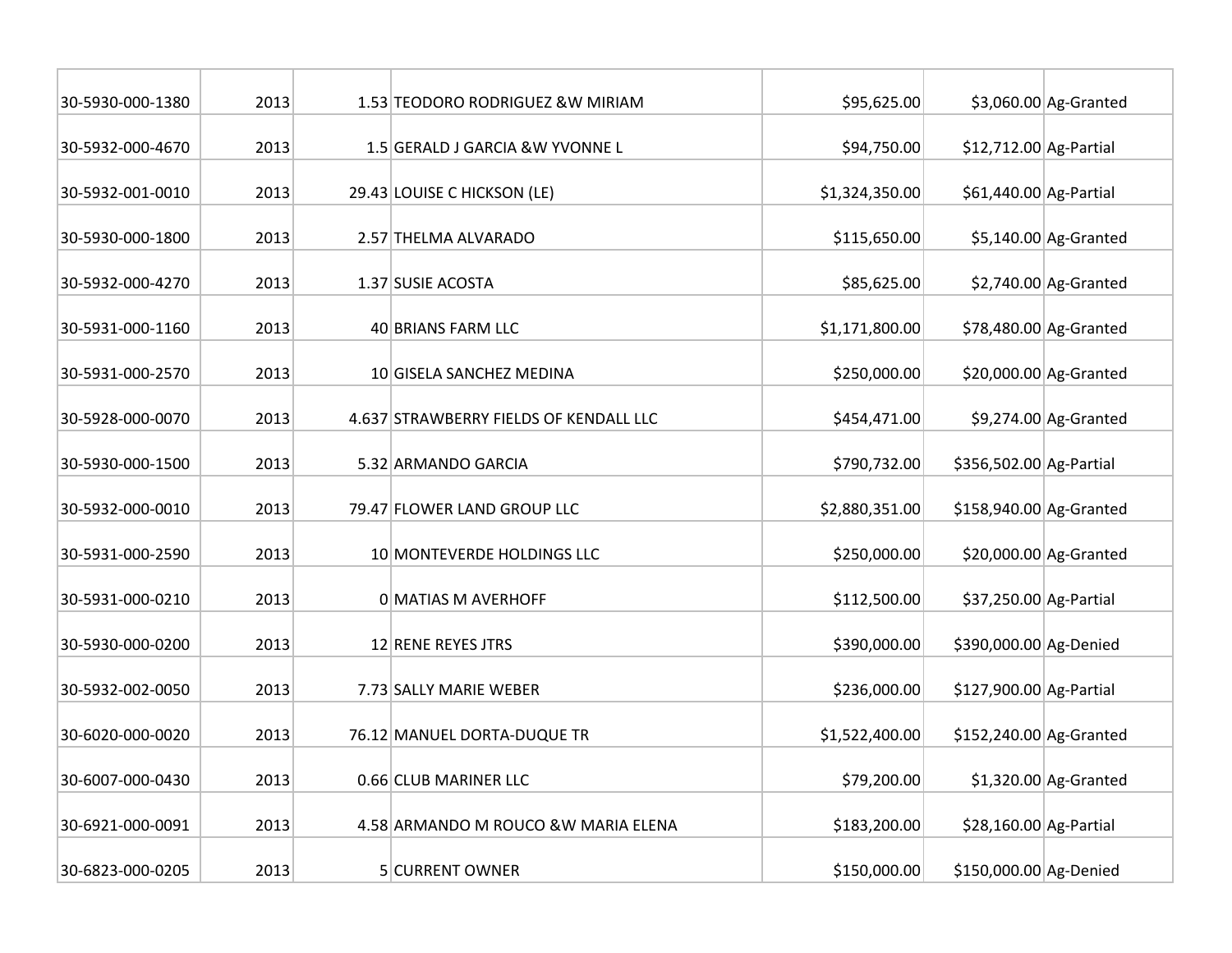| 30-6827-000-0330 | 2013 | 5 WALTER T KUNKEL &W PATRICIA A    | \$175,000.00 | \$19,240.00 Ag-Partial  |                        |
|------------------|------|------------------------------------|--------------|-------------------------|------------------------|
| 30-6823-000-0290 | 2013 | 2.3 LESLIE VEBER                   | \$103,500.00 |                         | \$7,610.00 Ag-Partial  |
| 30-6812-000-0281 | 2013 | 0.3 JAVIER MARQUEZ                 | \$50,400.00  | \$50,400.00 Ag-Denied   |                        |
| 30-6821-000-2050 | 2013 | 1.25 CARL EDOUARD DENIS            | \$43,750.00  |                         | \$8,935.00 Ag-Partial  |
| 30-6809-000-0770 | 2013 | 3.83 LOYDA CARDENAS                | \$114,900.00 |                         | \$8,500.00 Ag-Partial  |
| 30-6802-000-0210 | 2013 | 5 JOSE FRANCISCO OVES              | \$146,900.00 | \$18,800.00 Ag-Partial  |                        |
| 30-6835-000-0525 | 2013 | 15 CABRERIZO INVEST PROPERTIES LLC | \$449,700.00 |                         | \$29,980.00 Ag-Granted |
| 30-6811-000-0050 | 2013 | 1 STEVEN ORZECHOWICZ               | \$85,800.00  |                         | \$27,800.00 Ag-Granted |
| 30-6030-001-0150 | 2013 | 1.14 CHARLES B DUNN & W SANDRA L   | \$79,520.00  |                         | $$2,280.00$ Ag-Granted |
| 30-6803-000-2350 | 2013 | 2.03 PALMA ALTA NURSERY LLC        | \$81,200.00  |                         | $$4,060.00$ Ag-Granted |
| 30-6803-000-2380 | 2013 | 2.38 ULTIMATE HOLDINGS LLC         | \$83,300.00  | \$83,300.00 Ag-Denied   |                        |
| 30-6007-000-0380 | 2013 | 1.23 CLUB MARINER LLC              | \$147,600.00 |                         | $$2,460.00$ Ag-Granted |
| 30-6007-000-0381 | 2013 | 0.37 CLUB MARINER LLC              | \$44,400.00  | \$44,400.00 Ag-Denied   |                        |
| 30-6007-000-0382 | 2013 | 0.05 CLUB MARINER LLC              | \$6,000.00   |                         | \$100.00 Ag-Granted    |
| 30-6007-000-0383 | 2013 | 0.19 CLUB MARINER LLC              | \$22,800.00  | \$22,800.00 Ag-Denied   |                        |
| 30-6803-000-0123 | 2013 | 1.5 DANIEL T SANCHEZ & W NOEMI     | \$84,000.00  | \$37,800.00 Ag-Partial  |                        |
| 30-6809-000-0340 | 2013 | 2 JUAN CARLOS JULIA                | \$96,250.00  | \$46,750.00 Ag-Partial  |                        |
| 30-6921-000-0083 | 2013 | 8.5 ALANAR AGRICULTURE LLC         | \$285,450.00 | \$183,460.00 Ag-Partial |                        |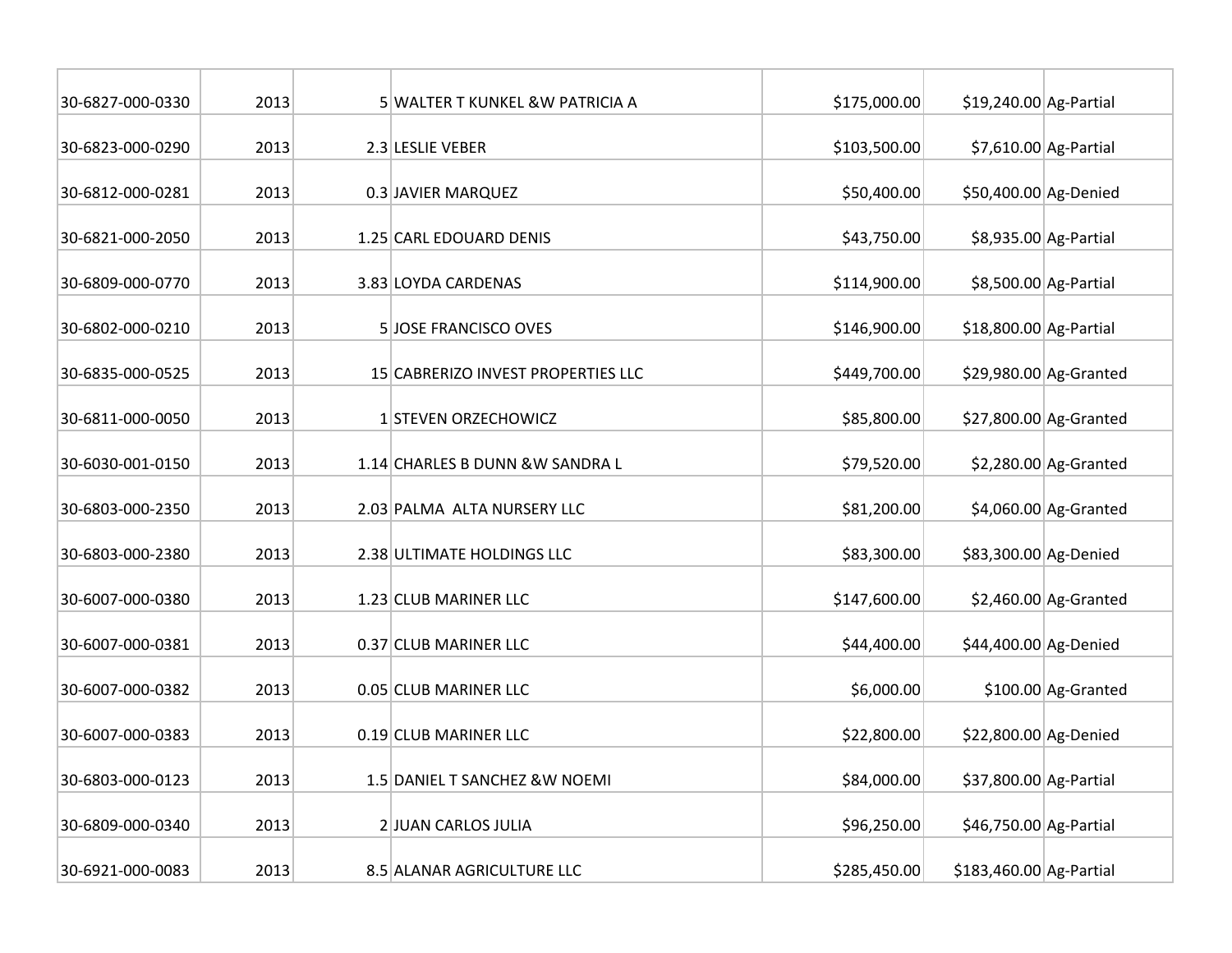| 30-6810-000-0650 | 2013 | 1.12 ULTIMATE HOLDINGS LLC  | \$67,200.00    | \$67,200.00 Ag-Denied   |                         |
|------------------|------|-----------------------------|----------------|-------------------------|-------------------------|
| 30-6827-000-0070 | 2013 | 4.5 JAMES J HAGERTY         | \$175,000.00   |                         | $$23,200.00$ Ag-Granted |
| 30-6821-000-0780 | 2013 | 0.84 LIVAN MARQUEZ          | \$43,750.00    |                         | $$16,030.00$ Ag-Granted |
| 30-6825-000-0450 | 2013 | 5 COSTA NURSERY FARMS INC   | \$162,500.00   |                         | $$10,000.00$ Ag-Granted |
| 30-6816-000-1730 | 2013 | 4.34 JORGE ALVAREZ          | \$141,050.00   | \$12,340.00 Ag-Partial  |                         |
| 30-6816-000-1570 | 2013 | 4 RIGOBERTO B PEREZ         | \$162,500.00   |                         | \$40,500.00 Ag-Granted  |
| 30-6907-000-0156 | 2013 | 9.98 PAUL CLARE PROP LLC    | \$289,420.00   |                         | $$19,960.00$ Ag-Granted |
| 30-6810-000-0653 | 2013 | 1.24 ULTIMATE HOLDINGS LLC  | \$74,400.00    | \$74,400.00 Ag-Denied   |                         |
| 30-6810-000-0654 | 2013 | 1.24 ULTIMATE HOLDINGS LLC  | \$74,400.00    | \$74,400.00 Ag-Denied   |                         |
| 30-6810-000-0655 | 2013 | 1.24 ULTIMATE HOLDINGS LLC  | \$74,400.00    | \$74,400.00 Ag-Denied   |                         |
| 30-6825-000-0490 | 2013 | 30 COSTA NURSERY FARMS INC  | \$750,000.00   |                         | \$60,000.00 Ag-Granted  |
| 30-6825-000-0451 | 2013 | 5 COSTA NURSERY FARMS INC   | \$162,500.00   |                         | \$10,000.00 Ag-Granted  |
| 30-6810-000-2380 | 2013 | 19.02 JOMA III PARTNERS LLP | \$428,040.00   |                         | \$38,048.00 Ag-Granted  |
| 30-6829-000-0080 | 2013 | 2.5 SY MOUN YOUNGER JTRS    | \$87,500.00    |                         | \$5,000.00 Ag-Granted   |
| 30-6816-000-2340 | 2013 | 2.5 PERMIT PRO LLC          | \$112,500.00   | \$112,500.00 Ag-Denied  |                         |
| 30-6907-000-0320 | 2013 | 10 QUAIL CORP               | \$1,408,621.00 | \$361,846.00 Ag-Partial |                         |
| 30-6814-000-0017 | 2013 | 1 CLIO INVEST LLC           | \$45,000.00    |                         | $$1,500.00$ Ag-Granted  |
| 30-6814-000-0023 | 2013 | 1 STEVEN C LEONARD          | \$42,000.00    |                         | $$1,400.00$ Ag-Granted  |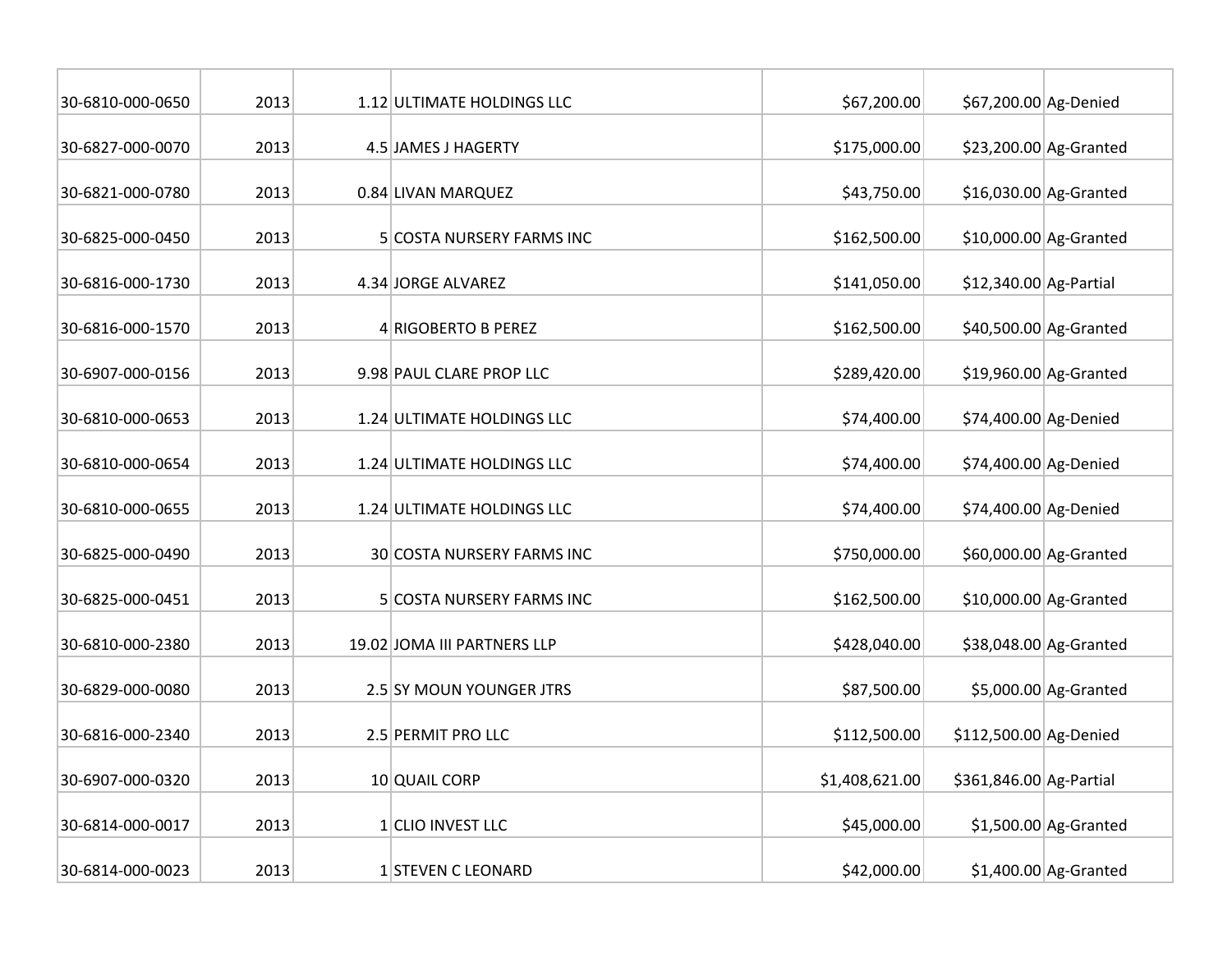| 30-6803-000-2490 | 2013 | 2.38 JORGE SANABRIA                  | \$83,300.00    | \$83,300.00 Ag-Denied   |                         |
|------------------|------|--------------------------------------|----------------|-------------------------|-------------------------|
| 30-6902-001-0242 | 2013 | 2.46 GEORGE ALBERT CASARES (EST OF)  | \$159,900.00   | \$159,900.00 Ag-Denied  |                         |
| 30-6906-000-0270 | 2013 | 7.25 JARED H BECK                    | \$216,340.00   |                         | \$20,590.00 Ag-Granted  |
| 30-6030-000-0020 | 2013 | 5 DUNN BROTHERS FARMS INC            | \$180,000.00   |                         | \$10,000.00 Ag-Granted  |
| 30-6809-000-0690 | 2013 | 2.24 WESTSTAR FOLIAGE LLC            | \$89,600.00    |                         | $$4,480.00$ Ag-Granted  |
| 30-6809-000-0710 | 2013 | 2.24 WESTSTAR FOLIAGE LLC            | \$89,600.00    |                         | $$4,480.00$ Ag-Granted  |
| 30-6906-000-0320 | 2013 | 3 DIDIER J FABIEN                    | \$156,750.00   | $$12,100.00$ Ag-Partial |                         |
| 30-6906-000-0350 | 2013 | 4.73 BONI LENDING LLC                | \$227,040.00   |                         | $$9,460.00$ Ag-Granted  |
| 30-6029-000-0080 | 2013 | 40 SANTA CLARA DADE LLC              | \$1,120,000.00 |                         | \$80,000.00 Ag-Granted  |
| 30-6826-000-0230 | 2013 | 5 KIMBERLY MARSHALL MCCABE           | \$175,000.00   | \$12,310.00 Ag-Partial  |                         |
| 30-6809-000-0010 | 2013 | 5 ROMAN DELGADO                      | \$150,000.00   | \$150,000.00 Ag-Denied  |                         |
| 30-6813-000-3400 | 2013 | 4.86 CAPLE INVESTMENTS LLC           | \$188,050.00   |                         | \$9,720.00 Ag-Granted   |
| 30-6802-000-0152 | 2013 | 1.75 ABEL CONCEPCION                 | \$74,200.00    |                         | \$16,450.00 Ag-Granted  |
| 30-6907-000-0151 | 2013 | 9.73 PAUL CLARE PROP 2004 LLC        | \$282,170.00   |                         | $$19,460.00$ Ag-Granted |
| 30-6810-000-1010 | 2013 | 7.2 MARIAELENA PERNAS CARABALLO TRS  | \$180,000.00   |                         | $$14,400.00$ Ag-Granted |
| 30-6810-000-1020 | 2013 | 6.21 MARIAELENA PERNAS CARABALLO TRS | \$155,250.00   |                         | $$12,420.00$ Ag-Granted |
| 30-6810-000-0969 | 2013 | 6.17 FAUSTO LABRADA                  | \$218,750.00   | \$218,750.00 Ag-Denied  |                         |
| 30-6835-000-0122 | 2013 | 0.468 ENRIQUE PRIMELLES              | \$61,800.00    |                         | \$34,656.00 Ag-Granted  |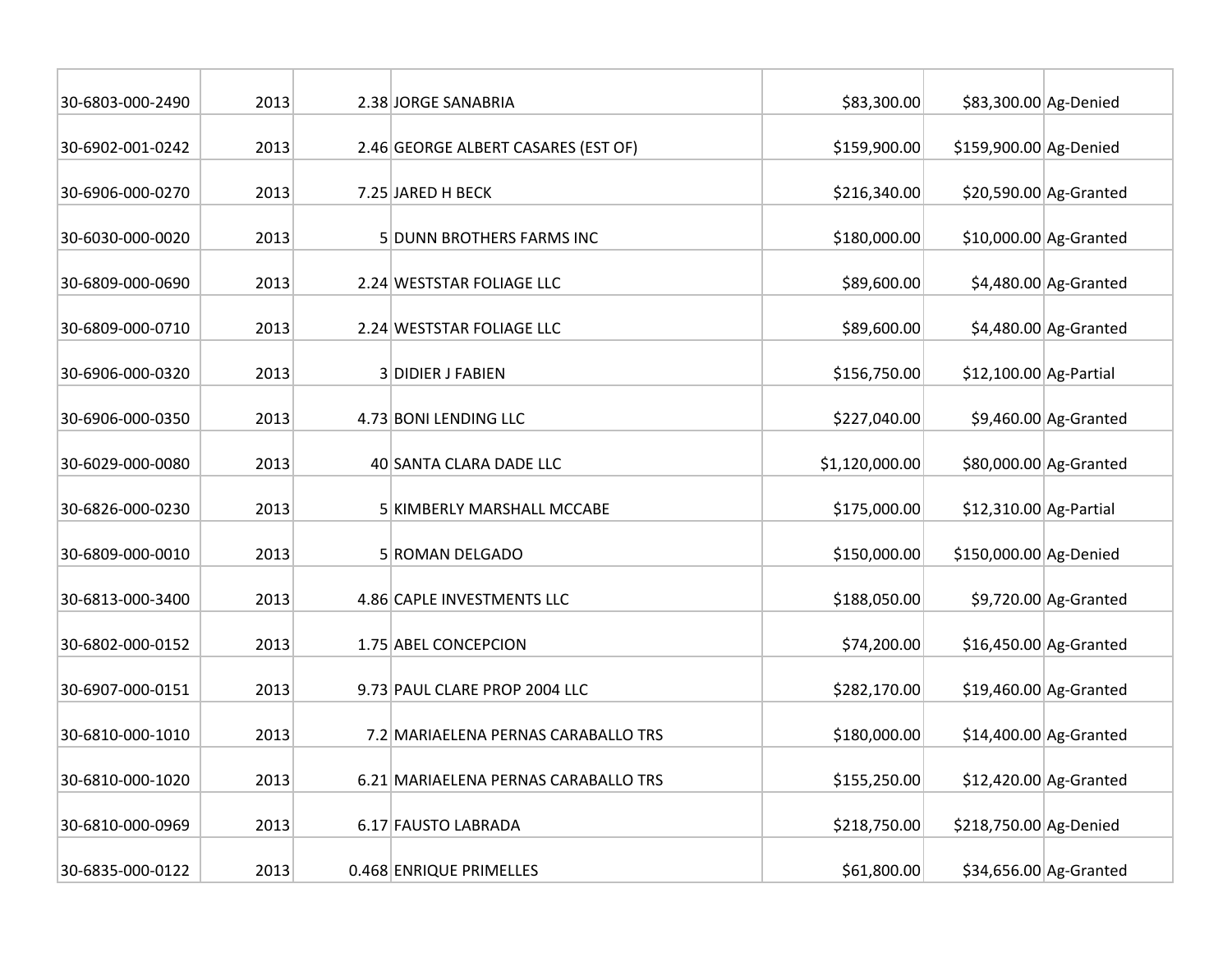| 30-6825-000-0400 | 2013 | 0.46 KERN A CARPENTER             | \$31,400.00  |                        | $$9,320.00$ Ag-Granted |
|------------------|------|-----------------------------------|--------------|------------------------|------------------------|
| 30-6814-000-0291 | 2013 | 2 LYNNE SARGEANT                  | \$86,500.00  | \$86,500.00 Ag-Denied  |                        |
| 30-6911-000-0091 | 2013 | 7.5 ANITA BAGWELL                 | \$350,000.00 | \$350,000.00 Ag-Denied |                        |
| 30-6802-000-1750 | 2013 | 2.26 JESUS HERNANDEZ & W GEORGINA | \$102,015.00 |                        | $$4,534.00$ Ag-Granted |
| 30-6810-000-0740 | 2013 | 6.59 LAWN KEEPERS OF SOUTH        | \$164,750.00 | \$164,750.00 Ag-Denied |                        |
| 30-6801-000-0111 | 2013 | 5 NUEVA TIERRA LLLP               | \$165,550.00 |                        | $$9,460.00$ Ag-Granted |
| 30-6814-000-0192 | 2013 | 10 WINSTON E SHIELDS              | \$250,000.00 |                        | \$20,000.00 Ag-Granted |
| 30-6829-000-0391 | 2013 | 2.5 SERAFIN HERRERA & W MELINDA   | \$87,500.00  |                        | \$5,000.00 Ag-Granted  |
| 30-6917-000-0560 | 2013 | 4.73 GEORGE C BUTLER III          | \$156,090.00 |                        | $$9,460.00$ Ag-Granted |
| 30-6810-000-0670 | 2013 | 6.21 ULTIMATE HOLDINGS LLC        | \$155,250.00 | \$155,250.00 Ag-Denied |                        |
| 30-6810-000-0651 | 2013 | 1.12 ULTIMATE HOLDINGS LLC        | \$67,200.00  | \$67,200.00 Ag-Denied  |                        |
| 30-6814-000-0039 | 2013 | 1 JOSEPH D SMYTHE &W GEORGEAN TRS | \$46,800.00  |                        | $$1,560.00$ Ag-Granted |
| 30-6814-000-0043 | 2013 | 1 STEVEN C LEONARD                | \$52,440.00  |                        | $$1,748.00$ Ag-Granted |
| 30-6020-000-0300 | 2013 | 10 OIGO LLC                       | \$280,000.00 |                        | \$20,000.00 Ag-Granted |
| 30-6917-000-0461 | 2013 | 5 SUSIE ACOSTA                    | \$165,000.00 |                        | \$10,000.00 Ag-Granted |
| 30-6826-000-0341 | 2013 | 7.67 COMFORT GROVE LLC            | \$198,000.00 | \$27,340.00 Ag-Partial |                        |
| 30-6836-000-0514 | 2013 | 4.83 CURRENT OWNER                | \$169,050.00 | \$169,050.00 Ag-Denied |                        |
| 30-6826-000-0330 | 2013 | 4 WIMAL SUARIS                    | \$165,550.00 |                        | \$33,550.00 Ag-Granted |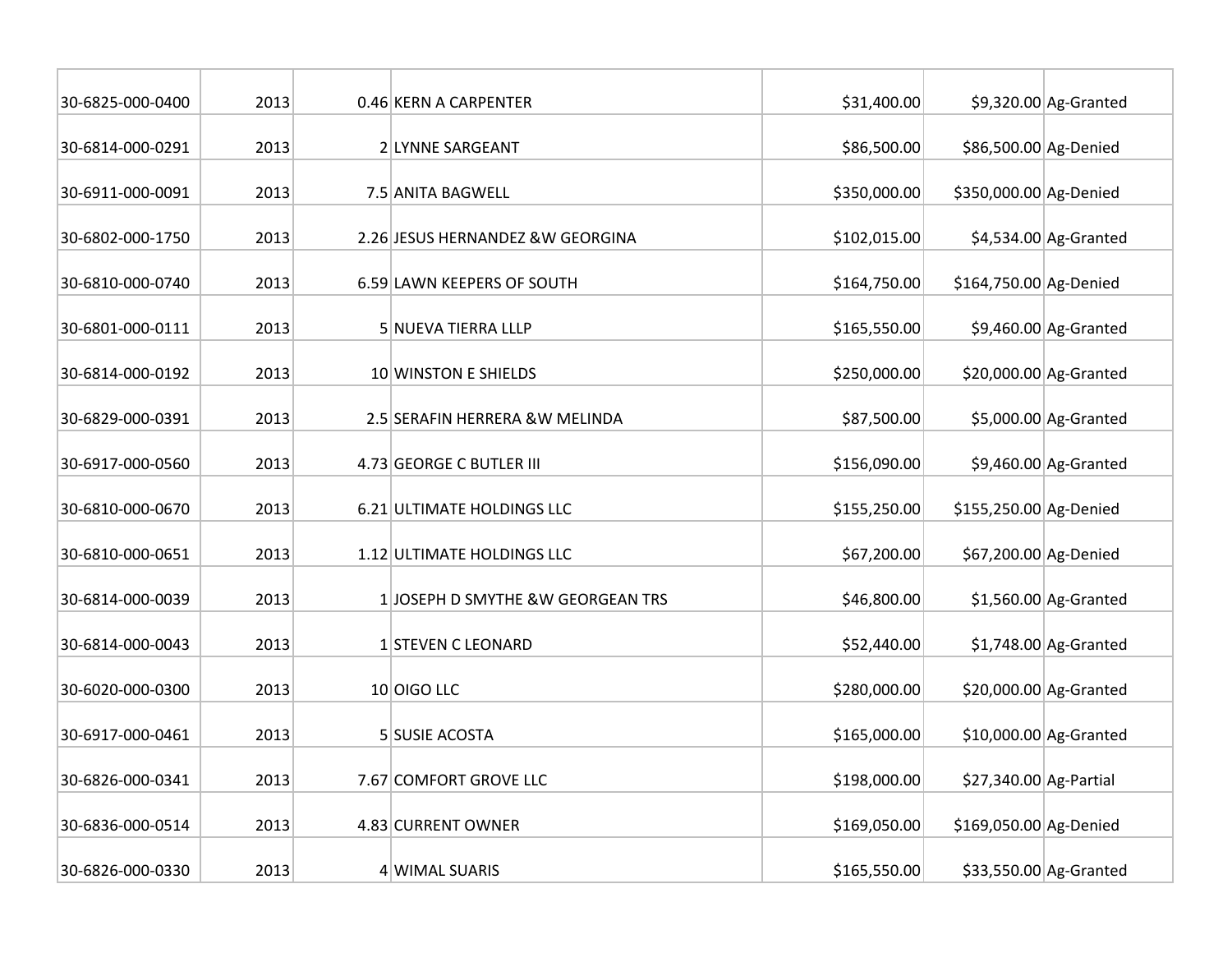| 30-6030-000-0170 | 2013 | 5.28 PEDRO ROBAU & W MARIE          | \$116,160.00 |                         | $$10,560.00$ Ag-Granted |
|------------------|------|-------------------------------------|--------------|-------------------------|-------------------------|
| 30-6814-000-0041 | 2013 | 1 STEVEN C LEONARD                  | \$52,080.00  |                         | $$1,736.00$ Ag-Granted  |
| 30-6812-000-0380 | 2013 | 5 KROME ESTATES I PARTNERSHIP LLLP  | \$175,000.00 | \$175,000.00 Ag-Denied  |                         |
| 30-6834-000-0322 | 2013 | 1.62 ARIEL TRAVIESO                 | \$81,500.00  |                         | \$8,540.00 Ag-Partial   |
| 30-6835-000-0190 | 2013 | 3.53 JOSEPH H DUNAWAY III & W DORIS | \$162,050.00 |                         | \$42,260.00 Ag-Granted  |
| 30-6914-000-0380 | 2013 | 2 STUART HINDE                      | \$152,350.00 | \$88,750.00 Ag-Partial  |                         |
| 30-6811-000-3130 | 2013 | 1 MARIO L FERNANDEZ & W JEANNETTE T | \$76,200.00  |                         | $$18,200.00$ Ag-Granted |
| 30-6801-000-0340 | 2013 | 9.9 GREGORY J MISLOW III            | \$272,250.00 | \$233,745.00 Ag-Partial |                         |
| 30-6809-000-0720 | 2013 | 2.28 LOYDA CARDENAS                 | \$91,200.00  |                         | \$6,080.00 Ag-Partial   |
| 30-6810-000-0080 | 2013 | 2.36 MARCOS JIMENEZ & W             | \$82,600.00  |                         | \$7,360.00 Ag-Partial   |
| 30-6821-000-1080 | 2013 | 1.25 JUAN M FLEITES                 | \$43,750.00  | \$43,750.00 Ag-Denied   |                         |
| 30-6821-000-1090 | 2013 | 1.25 JUAN M FLEITES                 | \$43,750.00  | \$43,750.00 Ag-Denied   |                         |
| 30-6827-000-0051 | 2013 | 7.21 RALPH A JUNCOSA                | \$144,200.00 |                         | $$14,420.00$ Ag-Granted |
| 30-6906-000-0290 | 2013 | 4.58 ROBERTO OVALLE & W MARIA M     | \$137,400.00 | \$40,520.00 Ag-Partial  |                         |
| 30-6826-000-0124 | 2013 | 2.41 JUAN REYES & YOLANDA LOZANO    | \$120,500.00 | \$12,980.00 Ag-Partial  |                         |
| 30-6812-000-0231 | 2013 | 1.2 NATURES WAY NURSERY INC         | \$84,000.00  |                         | $$2,400.00$ Ag-Granted  |
| 30-6812-000-0232 | 2013 | 1.21 NATURES WAY NURSERY INC        | \$84,700.00  |                         | $$2,420.00$ Ag-Granted  |
| 30-6815-000-0095 | 2013 | 0 LAZARO ELPIDIO ALVAREZ            | \$162,500.00 | \$162,500.00 Ag-Denied  |                         |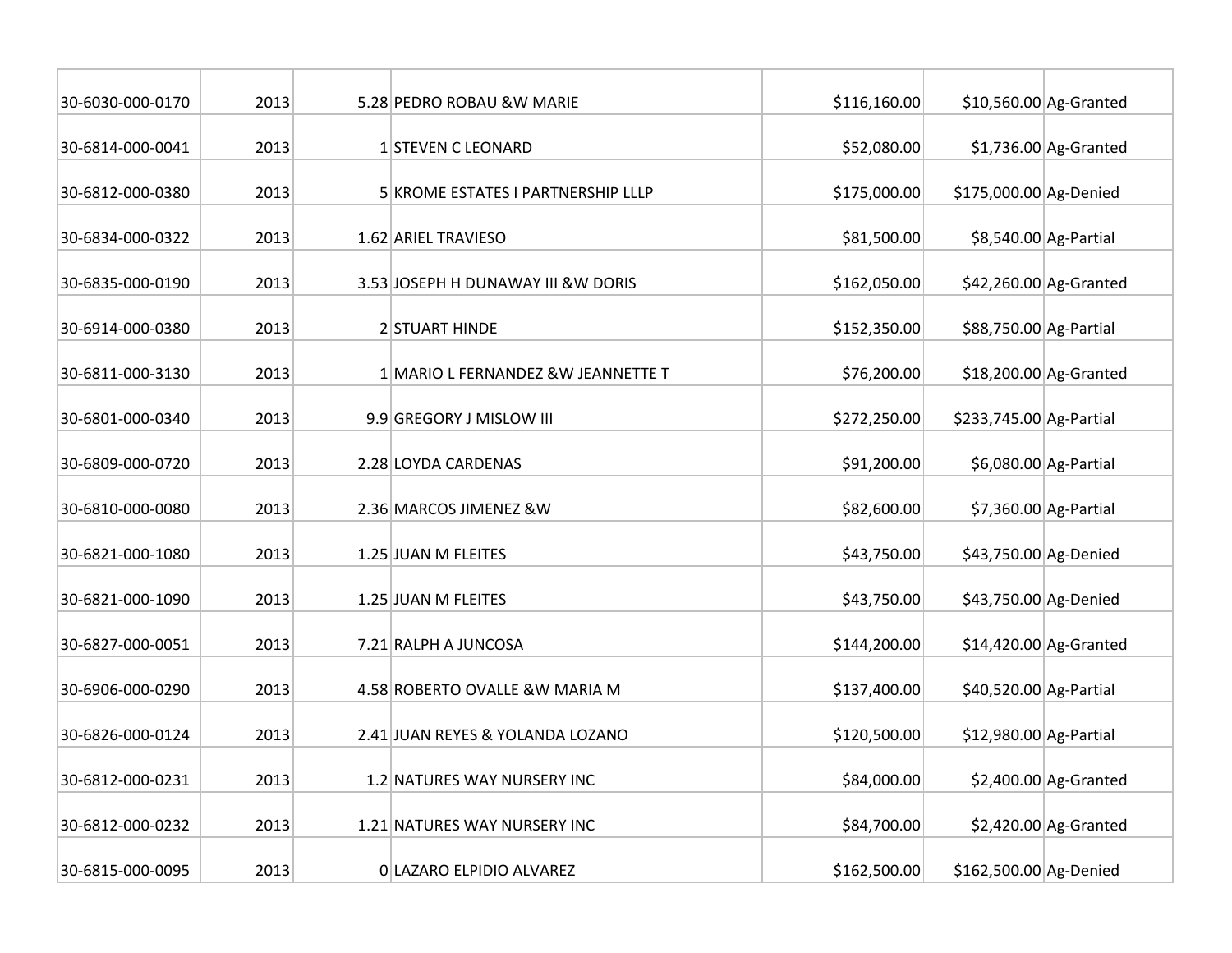| 30-6821-000-1070 | 2013 | 1.25 FLORIDA REAL EST SPECIALIST CORP | \$43,750.00  | \$43,750.00 Ag-Denied   |                         |
|------------------|------|---------------------------------------|--------------|-------------------------|-------------------------|
| 30-6907-000-1180 | 2013 | 4.967 PAUL CLARE PROP LLC             | \$149,010.00 |                         | \$9,934.00 Ag-Granted   |
| 30-6905-000-0071 | 2013 | 0.99 GARY D NAGLE &W LILIA M          | \$69,300.00  | \$43,528.00 Ag-Partial  |                         |
| 30-6835-000-0330 | 2013 | 2.52 JOHN SIZEMORE                    | \$88,200.00  |                         | $$5,040.00$ Ag-Granted  |
| 30-6905-000-0120 | 2013 | 10 F & J FARMS LLC                    | \$300,000.00 |                         | \$20,000.00 Ag-Granted  |
| 30-6826-000-0670 | 2013 | 3 REBECCA REYES                       | \$120,000.00 |                         | \$8,660.00 Ag-Partial   |
| 30-6905-000-0155 | 2013 | 10 F & J FARMS LLC                    | \$300,000.00 |                         | $$20,000.00$ Ag-Granted |
| 30-6821-000-2170 | 2013 | 0.25 MAURA T LEZCANO JTRS             | \$43,750.00  |                         | $$7,450.00$ Ag-Granted  |
| 30-6905-000-0130 | 2013 | 15 FLOWER LAND GROUP LLC              | \$450,000.00 |                         | \$30,000.00 Ag-Granted  |
| 30-6809-000-5400 | 2013 | 8.25 ORLANDO MENDEZ & W SONIA         | \$198,000.00 | \$22,220.00 Ag-Partial  |                         |
| 30-6825-001-0071 | 2013 | 0.45 WINSTON TOWNSEND                 | \$39,246.00  |                         | \$900.00 Ag-Granted     |
| 30-6825-001-0070 | 2013 | 0.709 WINSTON TOWNSEND                | \$61,824.00  |                         | $$1,418.00$ Ag-Granted  |
| 30-6905-000-0200 | 2013 | 22 COLLEEN H TIETIG                   | \$696,330.00 | \$253,839.00 Ag-Granted |                         |
| 30-6905-000-0201 | 2013 | 15 EUREKA ARCHIMEDES LLC              | \$375,000.00 | \$375,000.00 Ag-Denied  |                         |
| 30-6825-000-0610 | 2013 | 2 MONICA VARELA                       | \$94,000.00  | \$94,000.00 Ag-Denied   |                         |
| 30-6801-000-0151 | 2013 | 9.57 GREGORY J MISLOW III             | \$263,175.00 |                         | $$19,140.00$ Ag-Granted |
| 30-6923-000-0151 | 2013 | 0.88 HELEN C MARTIN TR                | \$57,200.00  |                         | $$1,760.00$ Ag-Granted  |
| 30-6906-000-3960 | 2013 | 1.4 MARGOTH RUEDA &H GERARDO          | \$91,000.00  | \$91,000.00 Ag-Denied   |                         |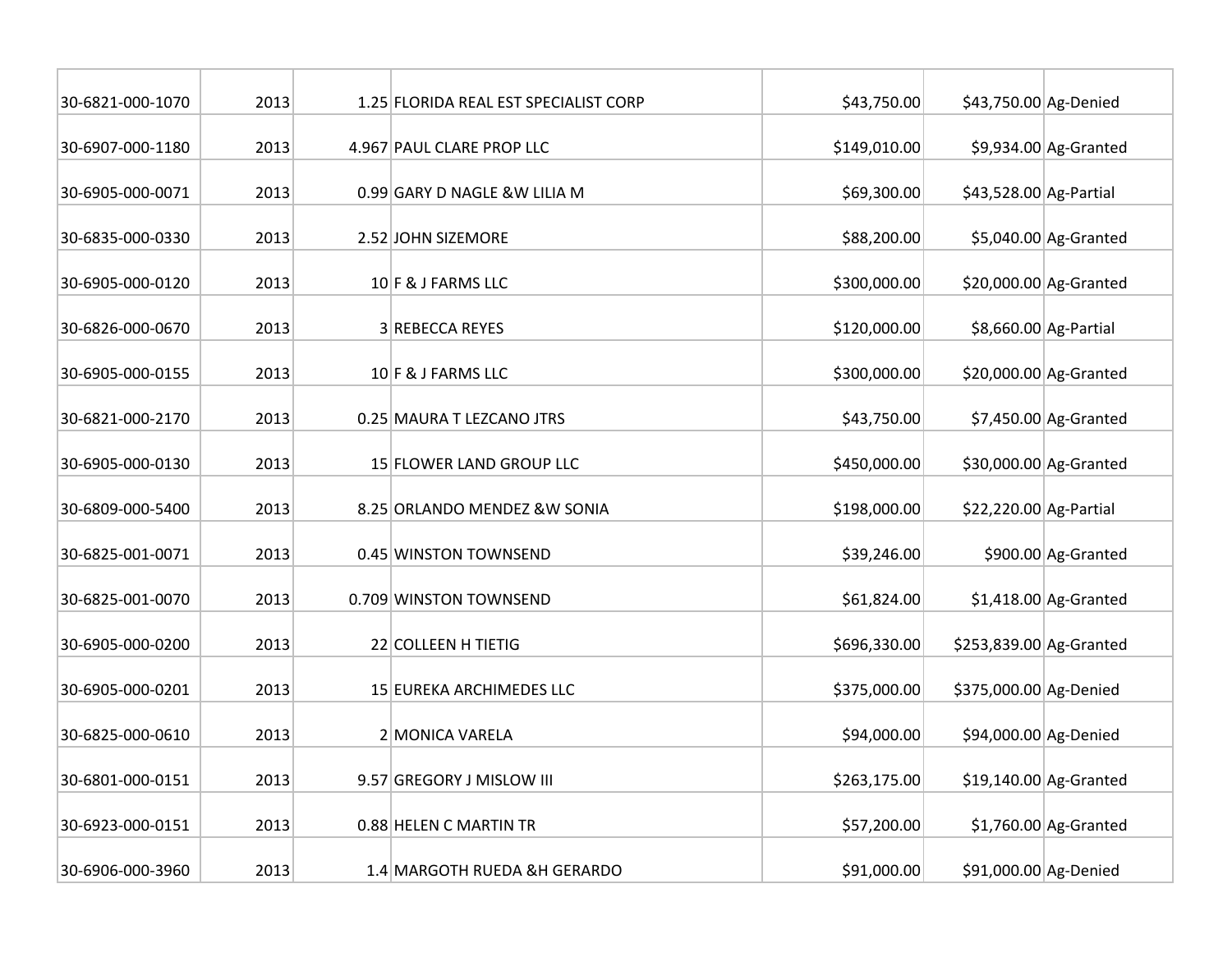| 30-6812-000-0320 | 2013 | 4.5 JAVIER MARQUEZ              |                                    | \$196,750.00   | \$196,750.00 Ag-Denied  |                         |
|------------------|------|---------------------------------|------------------------------------|----------------|-------------------------|-------------------------|
| 30-6832-000-0015 | 2013 | 38.11 JOHN C DEMOTT TRS         |                                    | \$1,048,025.00 |                         | \$76,220.00 Ag-Granted  |
| 30-6915-000-0270 | 2013 | 1.5 MARIA I VILLANUEVA & H      |                                    | \$105,000.00   | \$87,400.00 Ag-Partial  |                         |
| 30-6915-000-0290 | 2013 | 19.39 BROOKS GOOD HOPE LC       |                                    | \$655,644.00   | \$128,644.00 Ag-Partial |                         |
| 30-6825-000-0320 | 2013 | 1.08 MARY MARLYN CARPENTER      |                                    | \$81,000.00    |                         | $$2,160.00$ Ag-Granted  |
| 30-6832-000-1570 | 2013 | <b>5 TIMOTHY STREETER</b>       |                                    | \$149,970.00   | \$149,970.00 Ag-Denied  |                         |
| 30-6825-000-0390 | 2013 | 8.62 COSTA NURSERY FARMS INC    |                                    | \$280,150.00   |                         | $$17,240.00$ Ag-Granted |
| 30-6032-000-0040 | 2013 | 87.16 BARRY M BRANT TR          |                                    | \$353,855.00   |                         | \$75,681.00 Ag-Granted  |
| 30-6810-000-0230 | 2013 | 2.42 ULTIMATE HOLDINGS LLC      |                                    | \$84,700.00    | \$84,700.00 Ag-Denied   |                         |
| 30-6810-000-0330 | 2013 | 7.2 ULTIMATE HOLDINGS LLC       |                                    | \$180,000.00   | \$180,000.00 Ag-Denied  |                         |
| 30-6813-000-0403 | 2013 | 1.8 ANDRE ANTHONY HARPER        |                                    | \$88,000.00    | \$11,680.00 Ag-Partial  |                         |
| 30-6826-000-0630 | 2013 | 9.91 BARBRO LLC                 |                                    | \$247,750.00   |                         | \$19,820.00 Ag-Granted  |
| 30-6914-000-0290 | 2013 | 6.494 GARDEN CLUB LLC           |                                    | \$360,990.00   |                         | \$26,358.00 Ag-Granted  |
| 30-6914-000-0310 | 2013 | 4.81 LAST CHANCE FARM INC       |                                    | \$168,350.00   | \$42,620.00 Ag-Partial  |                         |
| 30-6823-000-0590 | 2013 |                                 | 7.5 HERBERT CAUDLE III & W MELISSA | \$225,000.00   | \$18,080.00 Ag-Partial  |                         |
| 30-6823-000-0610 | 2013 |                                 | 2.26 JOSE ANTONIO MORALES FLORES   | \$113,000.00   | \$14,120.00 Ag-Partial  |                         |
| 30-6823-000-0620 | 2013 | 2.26 JOSE SANTOS MORALES FLORES |                                    | \$113,000.00   |                         | \$9,800.00 Ag-Partial   |
| 30-6907-000-0013 | 2013 | 4.91 MIGUEL PEREZ               |                                    | \$147,300.00   | \$20,460.00 Ag-Partial  |                         |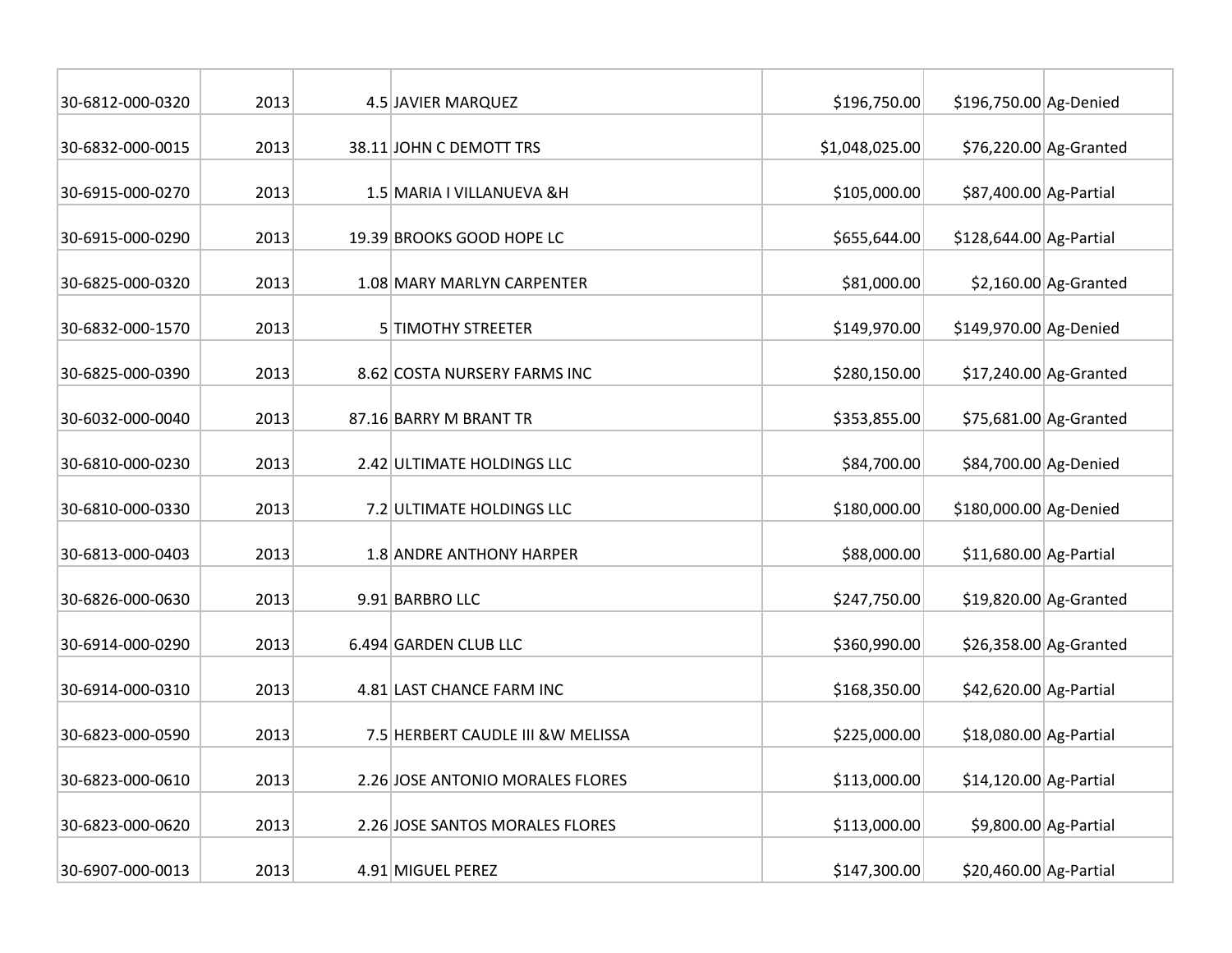| 30-6906-000-3980 | 2013 | 1.4 MARGOTH RUEDA &H GERARDO      | \$91,650.00  | \$91,650.00 Ag-Denied  |                        |
|------------------|------|-----------------------------------|--------------|------------------------|------------------------|
| 30-6826-000-0540 | 2013 | 0.54 WALTER GRANDA                | \$77,300.00  |                        | \$51,380.00 Ag-Granted |
| 30-6908-001-0200 | 2013 | 1 NAZARIO SOTOLONGO & W ARLENE    | \$125,400.00 |                        | \$67,400.00 Ag-Granted |
| 30-6812-000-0418 | 2013 | 1.4 NATURES WAY NURSERY INC       | \$84,000.00  |                        | $$2,800.00$ Ag-Granted |
| 30-6812-000-0419 | 2013 | 1.59 NATURE'S WAY NURSERY INC     | \$95,400.00  |                        | $$3,180.00$ Ag-Granted |
| 30-6810-000-2310 | 2013 | 19.4 JOMA III PARTNERS LLP        | \$436,500.00 |                        | \$38,800.00 Ag-Granted |
| 30-6836-000-0100 | 2013 | 14.65 COSTA NURSERY FARMS INC     | \$439,500.00 | \$36,860.00 Ag-Partial |                        |
| 30-6836-000-0101 | 2013 | 1.16 COSTA NURSERY FARMS INC      | \$87,000.00  |                        | $$2,320.00$ Ag-Granted |
| 30-6904-000-0210 | 2013 | 10 AQUAFARMING TILAPIA FISH CORP  | \$350,000.00 |                        | \$20,000.00 Ag-Granted |
| 30-6813-010-0080 | 2013 | 2 ADOLFO MOJICA                   | \$54,600.00  | \$54,600.00 Ag-Denied  |                        |
| 30-6904-000-0270 | 2013 | 22.47 EUREKA ARCHIMEDES LLC       | \$561,750.00 | \$561,750.00 Ag-Denied |                        |
| 30-6815-000-0100 | 2013 | 3.5 NANNETTE C NEUBAUER TRS       | \$176,890.00 |                        | \$61,390.00 Ag-Granted |
| 30-6825-000-0661 | 2013 | 1.4 JOHN C DEMOTT TRS             | \$105,000.00 |                        | $$2,800.00$ Ag-Granted |
| 30-6825-000-0211 | 2013 | 5.87 BVK LLC                      | \$190,775.00 | \$190,775.00 Ag-Denied |                        |
| 30-6813-010-0081 | 2013 | 0.78 ADOLFO MOJICA                | \$46,800.00  | \$27,080.00 Ag-Partial |                        |
| 30-6801-000-0028 | 2013 | 2.5 AMERICA UNIQUE INDUSTRIES INC | \$112,500.00 |                        | \$5,000.00 Ag-Granted  |
| 30-6801-000-0029 | 2013 | 5 AMERICA UNIQUE INDUSTRIES INC   | \$175,000.00 |                        | \$10,000.00 Ag-Granted |
| 30-6801-000-0063 | 2013 | 5 LAURA NURQUEZ TRS               | \$175,000.00 |                        | \$10,000.00 Ag-Granted |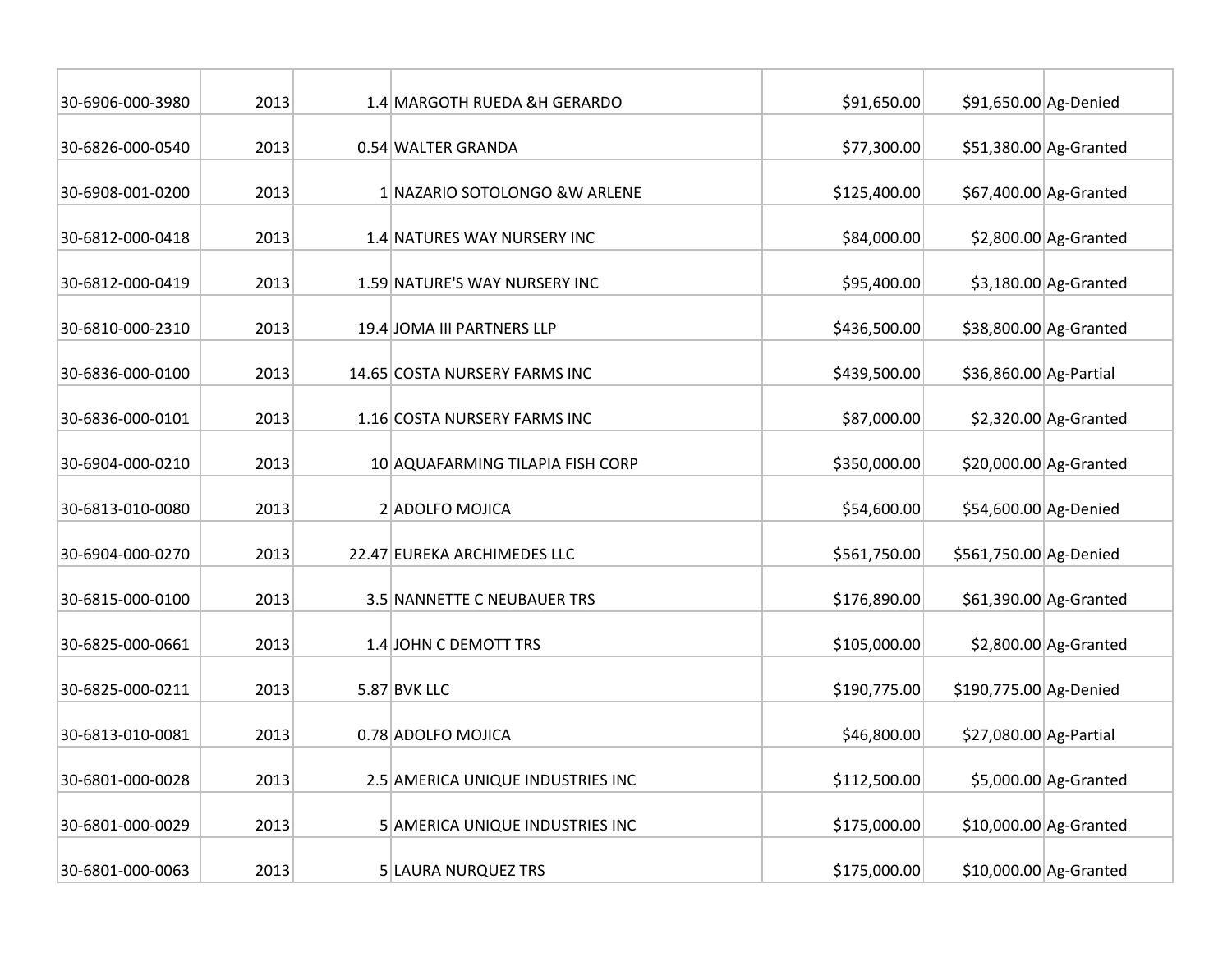| 30-6803-000-0070 | 2013 | 2.28 JOAQUIN SIBORI & W CLARE M     | \$79,800.00  | \$62,640.00 Ag-Partial |                         |
|------------------|------|-------------------------------------|--------------|------------------------|-------------------------|
| 30-6803-000-0071 | 2013 | 1.53 MARIA C CORZO                  | \$61,200.00  | \$61,200.00 Ag-Denied  |                         |
| 30-6909-000-0112 | 2013 | 4.5 ENA ALEMAN ORTA                 | \$195,000.00 | \$195,000.00 Ag-Denied |                         |
| 30-6821-000-3460 | 2013 | 1.25 RAMIRO LOPEZ & W NIDIA         | \$43,750.00  | \$15,700.00 Ag-Partial |                         |
| 30-6821-000-3510 | 2013 | 1.29 RAMIRO LOPEZ & W NIDIA         | \$45,150.00  | \$15,450.00 Ag-Partial |                         |
| 30-6802-000-0196 | 2013 | 5.17 UNITED INDUSTRIES SERVICES INC | \$142,175.00 | \$11,615.00 Ag-Partial |                         |
| 30-6814-000-0037 | 2013 | 1 STEVEN C LEONARD                  | \$57,600.00  |                        | $$1,920.00$ Ag-Granted  |
| 30-6929-000-0381 | 2013 | 21.56 BAAAMA IV LLC                 | \$706,880.00 |                        | \$44,180.00 Ag-Granted  |
| 30-6908-000-0380 | 2013 | 9.81 ASHLEY TROP & CARRIE TROP      | \$294,300.00 |                        | $$19,620.00$ Ag-Granted |
| 30-6917-000-0511 | 2013 | 5 TRACEYS LAWN CARE CORP            | \$165,000.00 |                        | $$10,000.00$ Ag-Granted |
| 30-6832-000-1890 | 2013 | 4.73 NORILY ALPIZAR FORTE           | \$141,900.00 |                        | $$9,460.00$ Ag-Granted  |
| 30-6929-000-0370 | 2013 | 9.49 BARRY M BRANT TRUSTEE          | \$269,440.00 |                        | \$70,320.00 Ag-Granted  |
| 30-6816-000-0250 | 2013 | 1.1 MARK WEAVER                     | \$84,350.00  | \$51,350.00 Ag-Partial |                         |
| 30-6824-000-0353 | 2013 | $4.74$ BVK LLC                      | \$165,900.00 | \$46,770.00 Ag-Partial |                         |
| 30-6917-000-0332 | 2013 | 2 ERNESTO PEREZ & W PATRICIA D      | \$122,450.00 | \$17,492.00 Ag-Partial |                         |
| 30-6929-000-0390 | 2013 | 9 RGM FAMILY HOLDINGS LLLP          | \$438,000.00 | \$438,000.00 Ag-Denied |                         |
| 30-6909-000-0122 | 2013 | 1.61 ARMO INVEST GRP LLC            | \$88,550.00  | \$88,550.00 Ag-Denied  |                         |
| 30-6827-000-0380 | 2013 | 7.5 CURRENT OWNER                   | \$262,500.00 | \$20,280.00 Ag-Partial |                         |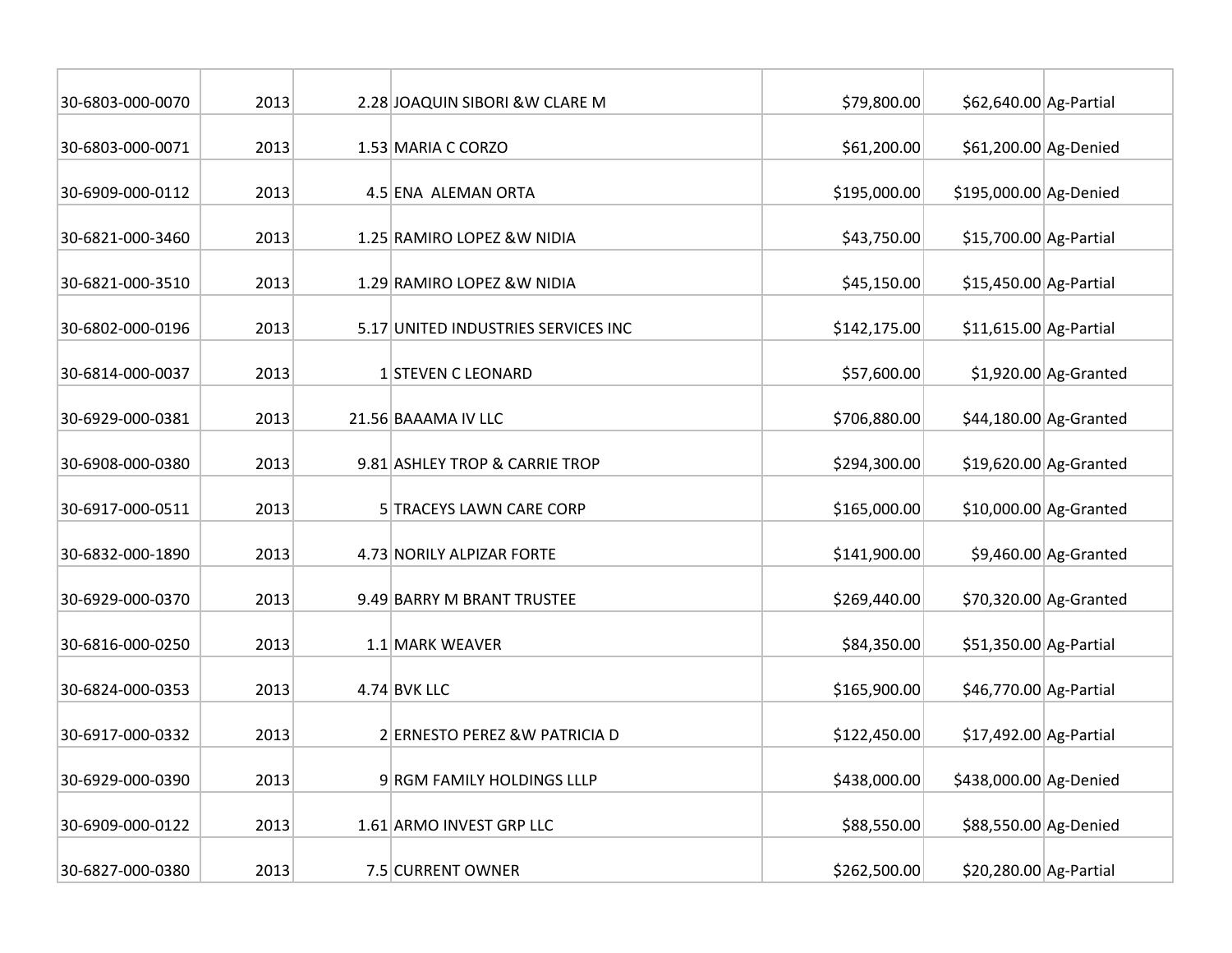| 30-6909-000-0130 | 2013 | 3.1 GLADIS M RAMOS                  | \$124,000.00   | \$48,000.00 Ag-Partial   |                         |
|------------------|------|-------------------------------------|----------------|--------------------------|-------------------------|
| 30-6819-000-0500 | 2013 | 5.34 BEATRIZ C MOLINA               | \$186,725.00   | \$186,725.00 Ag-Denied   |                         |
| 30-6905-000-0010 | 2013 | 92.89 EUREKA ARCHIMEDES LLC         | \$2,322,250.00 | \$2,322,250.00 Ag-Denied |                         |
| 30-6826-000-0460 | 2013 | 1.92 STEVEN GREEN & KAREN MINKOWSKI | \$93,150.00    |                          | $$9,730.00$ Ag-Granted  |
| 30-6909-000-0180 | 2013 | 1.42 CONSTANTINO J VINCK JTRS       | \$78,100.00    |                          | \$9,200.00 Ag-Partial   |
| 30-6920-000-0071 | 2013 | 8.36 TERRY L MUNZ TRS               | \$209,000.00   |                          | \$16,720.00 Ag-Granted  |
| 30-6829-000-0502 | 2013 | 2.5 RAJENDRANATH                    | \$80,850.00    | \$37,620.00 Ag-Partial   |                         |
| 30-6919-000-0162 | 2013 | 4 NORYS PEREZ                       | \$147,720.00   |                          | \$35,720.00 Ag-Granted  |
| 30-6902-001-0281 | 2013 | 2.56 JONATHAN RAMNANAN              | \$192,000.00   |                          | $$5,120.00$ Ag-Granted  |
| 30-6922-000-0310 | 2013 | 2 CAROLYN H FIELDS &H EDWARD H      | \$105,000.00   |                          | \$35,000.00 Ag-Granted  |
| 30-6829-000-0453 | 2013 | 1.5 MAHENDRA RAOLJI                 | \$71,050.00    |                          | $$21,550.00$ Ag-Granted |
| 30-7814-000-0160 | 2013 | 15 JAMES E CLONINGER EST OF         | \$750,000.00   | \$481,200.00 Ag-Partial  |                         |
| 30-6822-000-0141 | 2013 | $4.23$ BVK LLC                      | \$126,900.00   | \$126,900.00 Ag-Denied   |                         |
| 30-6814-000-0091 | 2013 | 0.89 JOHN WESLEY SIZEMORE JR        | \$53,400.00    |                          | $$1,780.00$ Ag-Granted  |
| 30-6814-000-0110 | 2013 | 1 STEVEN C LEONARD                  | \$57,600.00    |                          | $$1,920.00$ Ag-Granted  |
| 30-6829-000-0583 | 2013 | 5 ROBERTO B & ENA & ANTONIO &       | \$175,000.00   | \$175,000.00 Ag-Denied   |                         |
| 30-6836-000-0110 | 2013 | 1.25 DONALD D FORSHT JR & W LYNN B  | \$70,875.00    |                          | $$4,810.00$ Ag-Partial  |
| 30-6836-000-0111 | 2013 | 1.25 DONALD D FORSHT & W LYNN       | \$84,000.00    | \$10,270.00 Ag-Partial   |                         |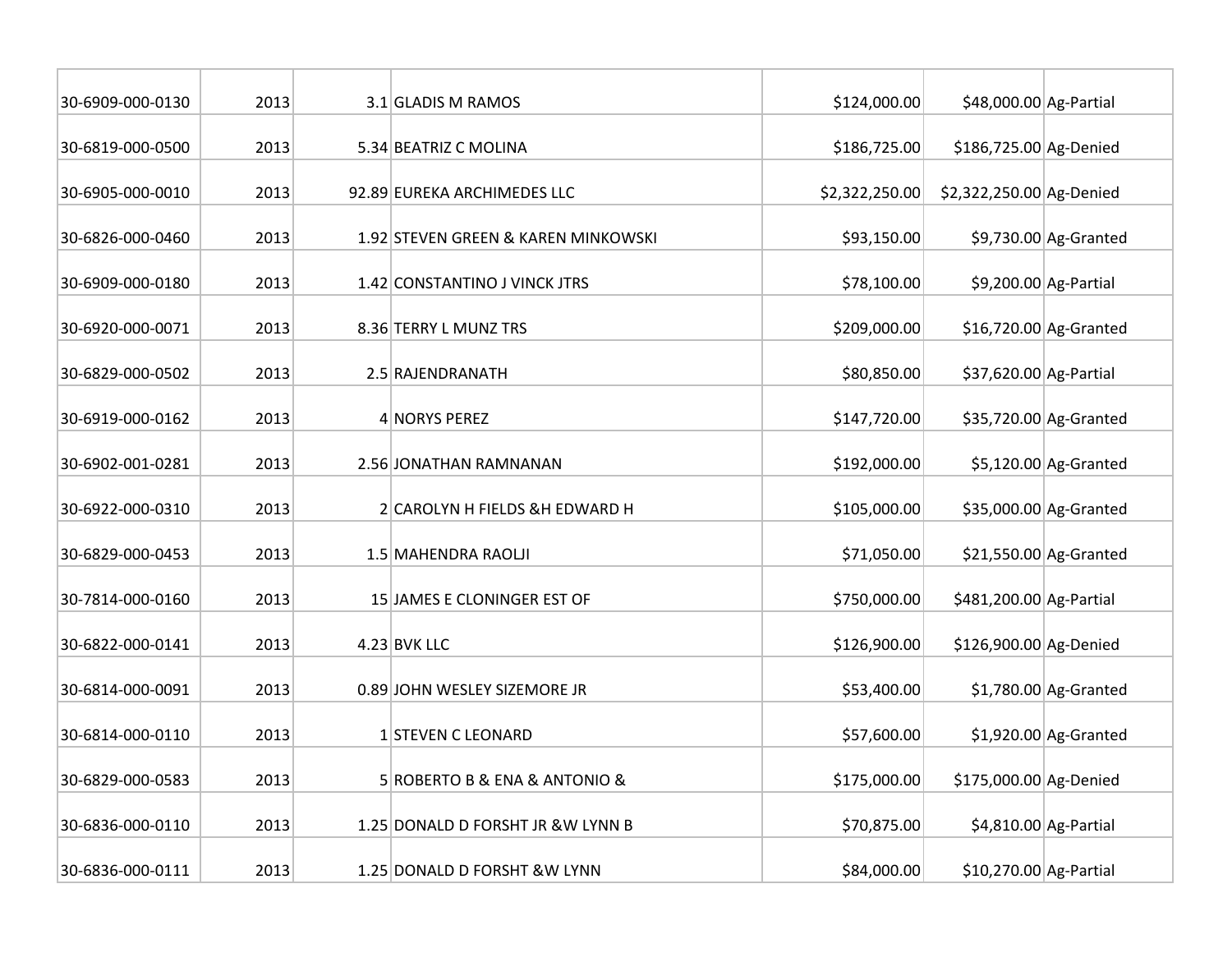| 30-6816-000-0840 | 2013 | 8 MARIANITA GONZALEZ                   | \$130,866.00 |                         | $$10,264.00$ Ag-Granted |
|------------------|------|----------------------------------------|--------------|-------------------------|-------------------------|
| 30-6902-001-0311 | 2013 | 3.8 CAPLE INVESTMENTS LP               | \$247,000.00 |                         | $$7,600.00$ Ag-Granted  |
| 30-6908-000-0300 | 2013 | 5 PLANTS IN DESIGN INC                 | \$150,000.00 |                         | $$10,000.00$ Ag-Granted |
| 30-6825-000-0222 | 2013 | 1 STEVE J NORRITO JTRS                 | \$92,890.00  |                         | \$24,890.00 Ag-Granted  |
| 30-6828-000-0370 | 2013 | 5 AMAURY MARTELL                       | \$100,000.00 | $$12,160.00$ Ag-Partial |                         |
| 30-6908-000-0325 | 2013 | 5 PLANTS IN DESIGN INC                 | \$150,000.00 |                         | \$10,000.00 Ag-Granted  |
| 30-6811-000-0111 | 2013 | 1 SERGIO GALINDO JR                    | \$85,200.00  | \$85,200.00 Ag-Denied   |                         |
| 30-6822-000-0241 | 2013 | 4.51 YOVANI DOMINGUEZ                  | \$144,300.00 | \$13,260.00 Ag-Partial  |                         |
| 30-6801-000-0020 | 2013 | 5 UNITED INDUSTRIES SERVICES INC       | \$175,000.00 |                         | \$10,000.00 Ag-Granted  |
| 30-6801-000-0021 | 2013 | 5 UNITED INDUSTRIES SERV INC           | \$175,000.00 |                         | $$10,000.00$ Ag-Granted |
| 30-6803-000-0069 | 2013 | 2.56 MARIA C CORZO                     | \$89,600.00  | \$89,600.00 Ag-Denied   |                         |
| 30-6833-001-0040 | 2013 | 9.75 MARC J ELLENBY TRS                | \$250,000.00 | \$31,500.00 Ag-Partial  |                         |
| 30-6821-000-0570 | 2013 | 1.26 EFRAIN SANTANA & W DANIA          | \$44,100.00  |                         | $$5,490.00$ Ag-Partial  |
| 30-6802-000-0218 | 2013 | 3.4 ANA E RIESCO                       | \$167,375.00 | \$137,485.00 Ag-Partial |                         |
| 30-6810-000-2270 | 2013 | 18.73 JOMA III PARTNERS LLP            | \$421,425.00 |                         | \$37,460.00 Ag-Granted  |
| 30-6801-000-0031 | 2013 | 4.734 UNITED INDUSTRIES SERVICES INC A | \$165,690.00 |                         | $$9,468.00$ Ag-Granted  |
| 30-6801-000-0032 | 2013 | 4.734 AMERICA UNIQUE INDUSTRIES INC    | \$165,690.00 |                         | $$9,468.00$ Ag-Granted  |
| 30-6801-000-0050 | 2013 | 4.3 LAURA NURQUEZ TRS                  | \$150,500.00 |                         | $$8,600.00$ Ag-Granted  |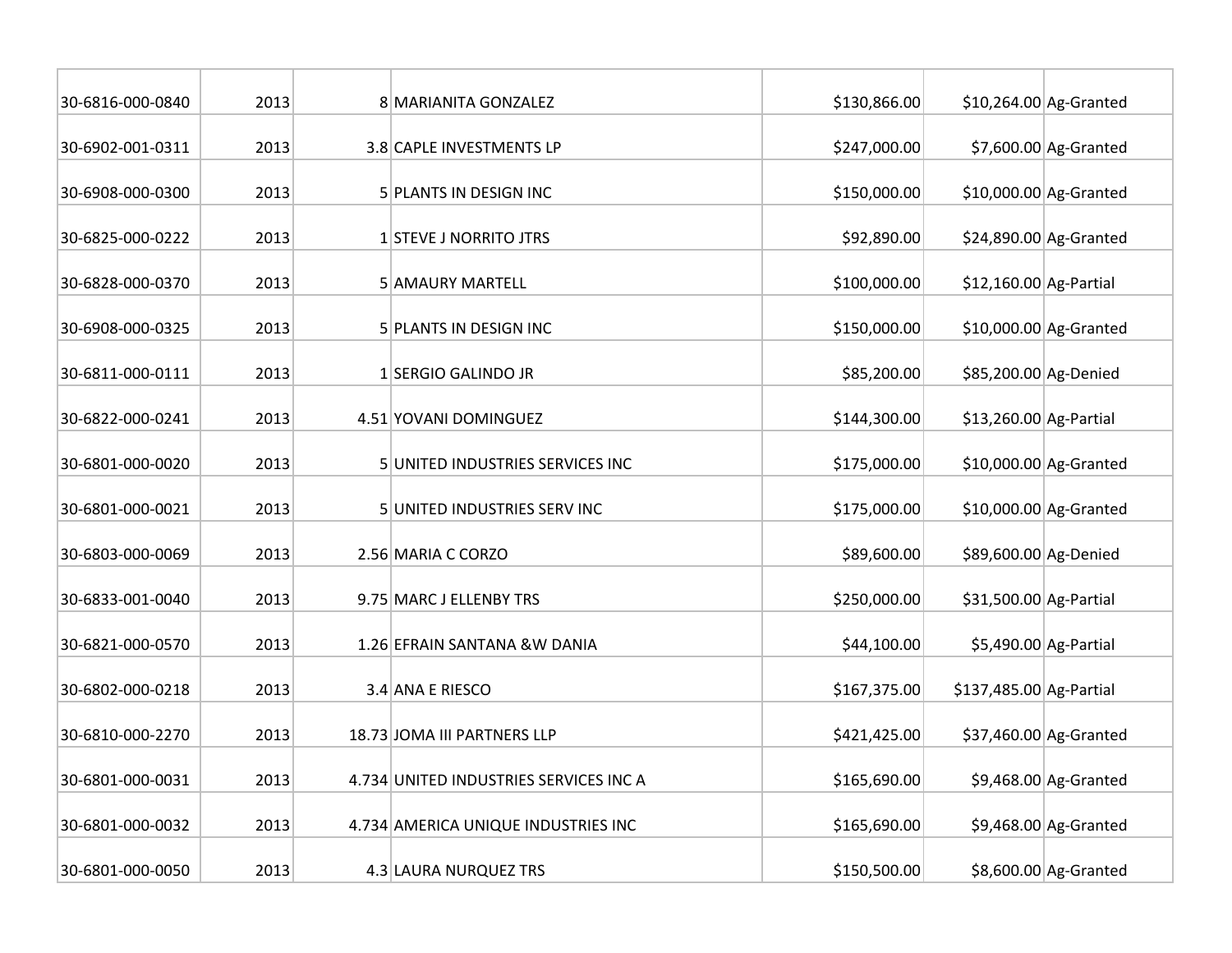| 30-6801-000-0062 | 2013 | 6 LAURA NURQUEZ TRS                 | \$315,270.00   |                        | \$12,000.00 Ag-Granted  |
|------------------|------|-------------------------------------|----------------|------------------------|-------------------------|
| 30-6824-000-0030 | 2013 | 9.62 JOSE ESTRELLA                  | \$336,700.00   | \$336,700.00 Ag-Denied |                         |
| 30-7801-000-0395 | 2013 | 2 ORAZIO FINOCCHIARO & W JOSEPHINE  | \$142,200.00   |                        | \$26,200.00 Ag-Granted  |
| 30-6828-000-0020 | 2013 | 4.08 FRANK G VECIN                  | \$81,600.00    | \$81,600.00 Ag-Denied  |                         |
| 30-6917-000-0020 | 2013 | <b>5 GEORGE C BUTLER III</b>        | \$165,000.00   |                        | \$10,000.00 Ag-Granted  |
| 30-6927-000-0351 | 2013 | 2.81 HMSTD POLE BEAN CO-OP INC      | \$734,424.00   | \$734,424.00 Ag-Denied |                         |
| 30-6826-000-0112 | 2013 | 2 FRANCESCO J NORRITO LE JTRS       | \$120,500.00   |                        | $$24,500.00$ Ag-Granted |
| 30-6836-001-0011 | 2013 | 0.25 REDLAND NURSERY INC            | \$27,162.00    |                        | \$5,890.00 Ag-Partial   |
| 30-6927-000-0540 | 2013 | 19 M & M ASSET HOLDINGS LLC         | \$1,862,190.00 |                        | \$38,000.00 Ag-Granted  |
| 30-6919-000-0094 | 2013 | 1.64 ARMANDO GARCIA SR JTRS         | \$106,600.00   | \$106,600.00 Ag-Denied |                         |
| 30-6919-000-0172 | 2013 | 10 C D J AT DOLPHIN LLC             | \$290,000.00   |                        | \$20,000.00 Ag-Granted  |
| 30-6914-000-0430 | 2013 | 1 CLAUDE ROATTA &W NAN IMBESI       | \$40,425.00    |                        | $$2,100.00$ Ag-Granted  |
| 30-6914-000-0431 | 2013 | 2.5 CLAUDE ROATTA                   | \$137,500.00   | \$76,020.00 Ag-Partial |                         |
| 30-6821-000-4740 | 2013 | 1 ERNESTO E ALVARADO & W LINDA      | \$43,750.00    |                        | \$10,750.00 Ag-Granted  |
| 30-6932-000-0380 | 2013 | 4.5 BRYAN E INGRAM JR & W CHRISTA G | \$216,840.00   |                        | \$13,840.00 Ag-Granted  |
| 30-6933-000-0051 | 2013 | 2.5 MIRIAM ALICIA BAEZ              | \$112,500.00   |                        | \$5,000.00 Ag-Granted   |
| 30-7807-000-0023 | 2013 | 5 MARK A MARTINEZ                   | \$120,000.00   |                        | \$10,000.00 Ag-Granted  |
| 30-6909-000-0173 | 2013 | 0 HACIENDA LA DOLCE VIDA LLC        | \$100,800.00   |                        | \$5,040.00 Ag-Granted   |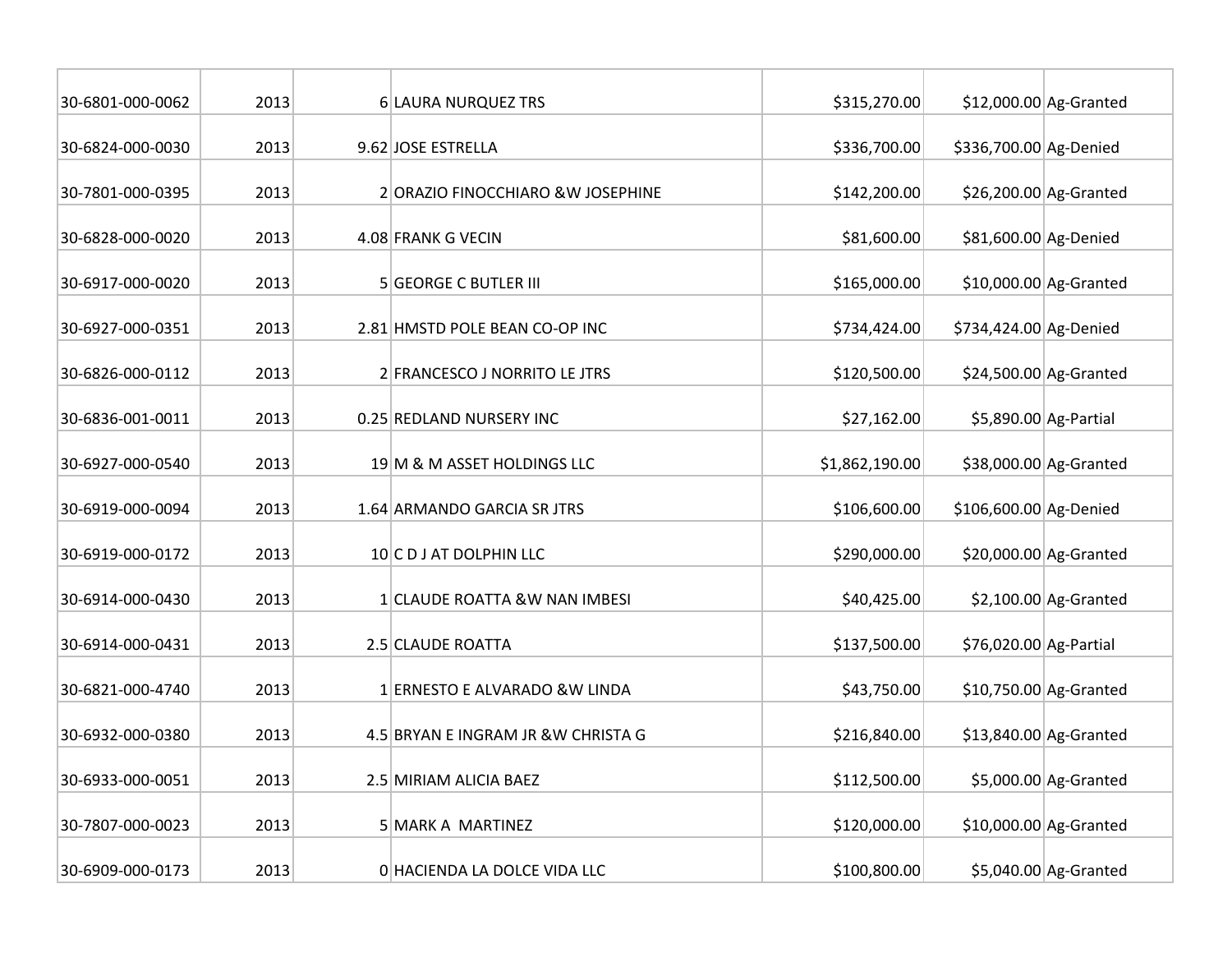| 30-6903-000-0052 | 2013 | 5 VIHLEN 25 LLC                | \$173,897.00 |                        | $$9,991.00$ Ag-Granted  |
|------------------|------|--------------------------------|--------------|------------------------|-------------------------|
| 30-6903-000-0053 | 2013 | 5 VIHLEN 25 LLC                | \$176,050.00 |                        | \$10,060.00 Ag-Granted  |
| 30-6931-003-0320 | 2013 | 0.774 MOHAMAD SHAHMOHAMADY &W  | \$50,572.00  |                        | $$1,548.00$ Ag-Granted  |
| 30-6931-003-0330 | 2013 | 0.775 TAHEREH AYATOLLAHI       | \$50,628.00  |                        | $$1,550.00$ Ag-Granted  |
| 30-6909-000-0120 | 2013 | 2.82 PAUL R FRANSELLA          | \$112,800.00 |                        | $$5,640.00$ Ag-Granted  |
| 30-6928-000-0108 | 2013 | 4.5 FOUD M HATEM &W SAMERA     | \$171,000.00 | \$20,380.00 Ag-Partial |                         |
| 30-6836-002-0040 | 2013 | 5.46 COSTA NURSERY FARMS INC   | \$177,450.00 |                        | $$10,920.00$ Ag-Granted |
| 30-6928-000-0174 | 2013 | 5.147 THOMAS WILLS &W          | \$169,851.00 | \$16,494.00 Ag-Partial |                         |
| 30-6928-000-0391 | 2013 | 8.5 JAGAN N SUD JTRS           | \$321,300.00 | \$321,300.00 Ag-Denied |                         |
| 30-6922-000-0190 | 2013 | 3.88 PLATINUM VISION GROUP LLC | \$135,800.00 | \$31,850.00 Ag-Partial |                         |
| 30-6928-000-0392 | 2013 | 4 CHARLES B GUSTUS             | \$180,450.00 | \$180,450.00 Ag-Denied |                         |
| 30-7801-000-0398 | 2013 | 0.114 ORAZIO FINOCCHIARO       | \$4,929.00   |                        | \$226.00 Ag-Granted     |
| 30-6909-000-0151 | 2013 | 4.74 JAMES E LANCE & W SUE     | \$142,200.00 | \$13,960.00 Ag-Partial |                         |
| 30-6903-000-0200 | 2013 | 4.5 ROLANDO J FONGON & W       | \$175,000.00 |                        | \$26,500.00 Ag-Granted  |
| 30-6917-000-0080 | 2013 | 10 GEORGE C BUTLER III         | \$330,000.00 |                        | \$20,000.00 Ag-Granted  |
| 30-7809-000-0280 | 2013 | 1.26 MARGIE A BUSTER           | \$66,780.00  |                        | $$2,520.00$ Ag-Granted  |
| 30-7809-000-0290 | 2013 | 1.26 LINDA F STEPHENS &H       | \$66,780.00  |                        | $$2,520.00$ Ag-Granted  |
| 30-6927-015-0020 | 2013 | 2.99 COUNTRY VIEW LLC          | \$9,922.00   |                        | \$9,922.00 Ag-Denied    |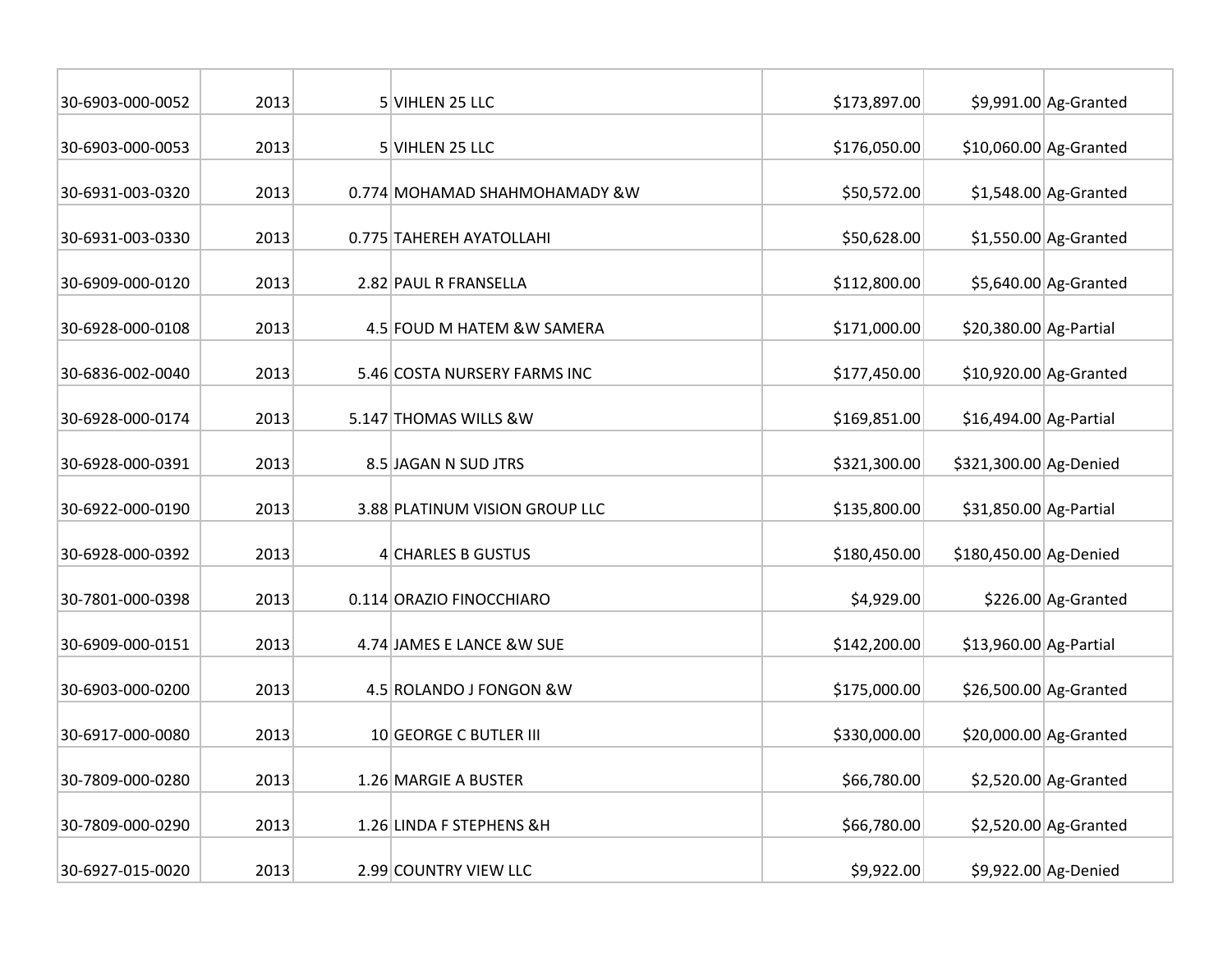| 30-7809-000-0012 | 2013 | 1.26 ADAIRIS BERMUDEZ             | \$78,750.00    |                         | $$9,175.00$ Ag-Partial |
|------------------|------|-----------------------------------|----------------|-------------------------|------------------------|
| 30-6934-004-0030 | 2013 | 0.44 LVS NARANJA 2 LLC            | \$38,332.00    |                         | \$880.00 Ag-Granted    |
| 30-6927-015-0021 | 2013 | 2.048 COUNTRY VIEW LLC            | \$478,764.00   |                         | \$18,963.00 Ag-Granted |
| 30-6815-000-0183 | 2013 | 2.5 LUCIANA MARTINEZ              | \$94,800.00    | \$94,800.00 Ag-Denied   |                        |
| 30-6827-000-0431 | 2013 | 1 CURRENT OWNER                   | \$28,320.00    |                         | $$1,180.00$ Ag-Granted |
| 30-7005-000-0010 | 2013 | 40.37 BAAANA VI LLC               | \$535,740.00   |                         | \$77,760.00 Ag-Granted |
| 30-7802-001-0010 | 2013 | 1.5 28375 LLC                     | \$154,000.00   | \$104,500.00 Ag-Granted |                        |
| 30-6909-000-0212 | 2013 | 9.56 CARL WARREN HARTSOCK SR      | \$281,220.00   | \$24,908.00 Ag-Partial  |                        |
| 30-6836-002-0290 | 2013 | 6.38 COSTA NURSERY FARMS INC      | \$207,350.00   |                         | \$12,760.00 Ag-Granted |
| 30-6825-000-0141 | 2013 | 0.813 IGNACIO HUARTE              | \$106,650.00   | \$72,336.00 Ag-Partial  |                        |
| 30-7811-000-0060 | 2013 | 2.5 ROBERT C DYKES JTRS           | \$210,000.00   |                         | \$40,000.00 Ag-Granted |
| 30-7807-000-1280 | 2013 | 3.08 FERNANDO DIAZ & W            | \$92,400.00    | \$92,400.00 Ag-Denied   |                        |
| 30-7808-000-0010 | 2013 | 39.33 M N K GROVES INC            | \$235,980.00   |                         | \$78,660.00 Ag-Granted |
| 30-6920-000-0230 | 2013 | 5 UNITED MIAMI ORCHIDS LAND LLC   | \$221,000.00   | \$221,000.00 Ag-Denied  |                        |
| 30-7814-000-0450 | 2013 | 5 BURHAN S IMRAN & W PATRICIA J   | \$250,000.00   | \$45,376.00 Ag-Partial  |                        |
| 30-7811-000-0090 | 2013 | 18.44 BAAAMA X LLC                | \$1,198,600.00 | \$51,370.00 Ag-Partial  |                        |
| 30-7808-000-0020 | 2013 | 40.395 M N K GROVES INC           | \$242,370.00   |                         | \$80,790.00 Ag-Granted |
| 30-6827-000-0204 | 2013 | 2.5 FLORIDA REAL ESTATE SPEC CORP | \$112,500.00   | \$112,500.00 Ag-Denied  |                        |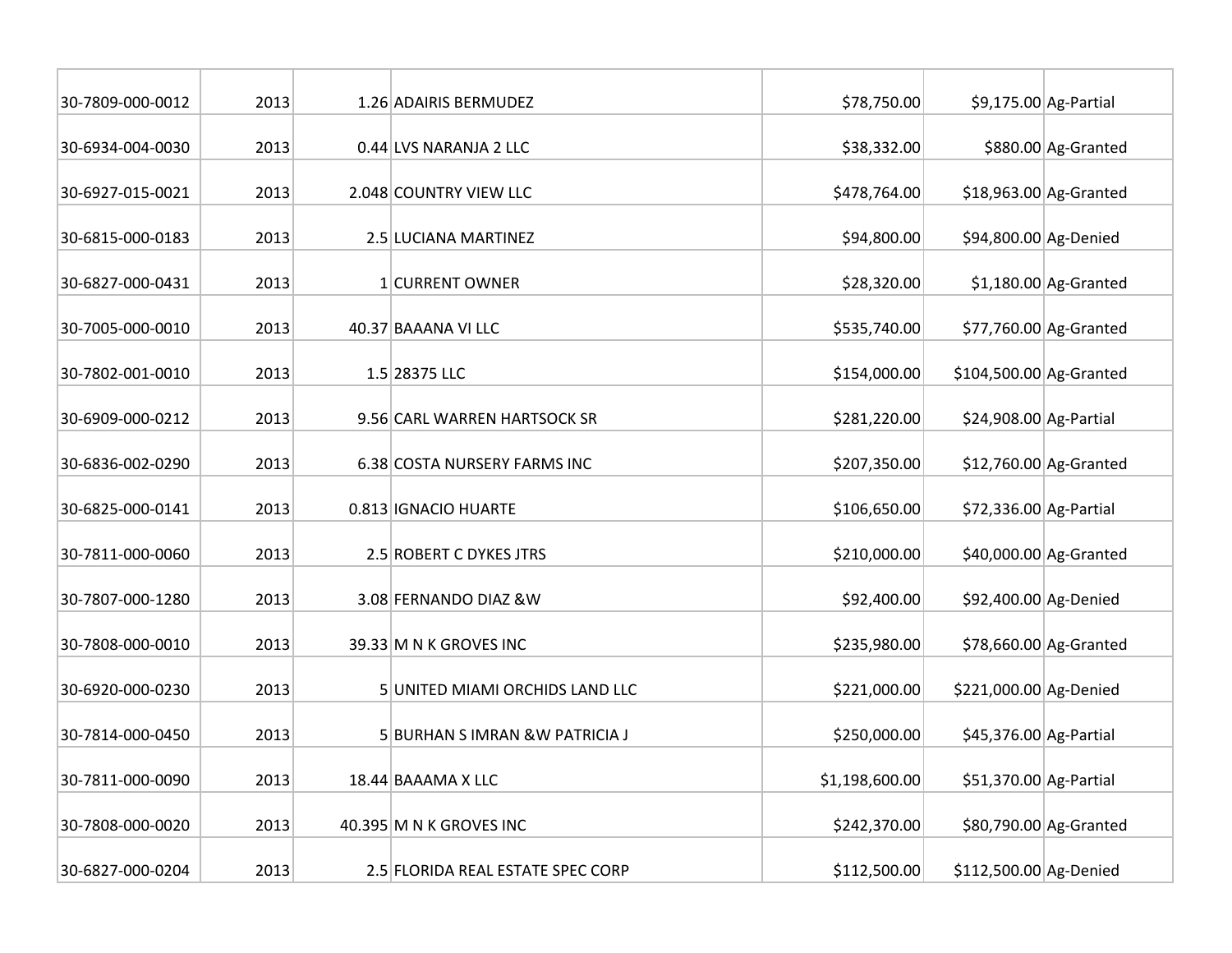| 30-7803-000-0180 | 2013 | 4.5 TROY P LEDFORD               | \$175,000.00   | \$43,000.00 Ag-Partial  |                         |
|------------------|------|----------------------------------|----------------|-------------------------|-------------------------|
| 30-6829-000-0013 | 2013 | 4.12 MAHINDRA RAOLJI & W PRAFULA | \$144,200.00   |                         | \$8,240.00 Ag-Granted   |
| 30-6828-000-0700 | 2013 | 0.89 LUIS F LOZA                 | \$78,440.00    |                         | $$43,480.00$ Ag-Granted |
| 30-7801-000-0394 | 2013 | 2.5 ORAZIO FINOCCHIARO           | \$175,000.00   |                         | $$5,000.00$ Ag-Granted  |
| 30-6924-000-0960 | 2013 | 0.45 PATRICIA A HOULE &          | \$29,250.00    |                         | \$900.00 Ag-Granted     |
| 30-6919-000-0280 | 2013 | 3 SCOTT SILVER                   | \$150,000.00   | \$150,000.00 Ag-Denied  |                         |
| 30-6829-000-0700 | 2013 | 2 MICHAEL ALONSO                 | \$80,850.00    |                         | $$14,850.00$ Ag-Granted |
| 30-6829-000-0692 | 2013 | 1.5 JUAN DIAZ DELGADO            | \$80,850.00    |                         | $$31,350.00$ Ag-Granted |
| 30-7906-000-0470 | 2013 | 3.961 J & I PROP INC             | \$277,270.00   | \$277,270.00 Ag-Denied  |                         |
| 30-6829-000-0691 | 2013 | $4.44$ BVK LLC                   | \$155,400.00   | \$155,400.00 Ag-Denied  |                         |
| 30-6932-000-0360 | 2013 | 3 MAGDALENA RODRIGUEZ            | \$189,800.00   | $$14,030.00$ Ag-Partial |                         |
| 30-6933-000-0070 | 2013 | 8 BRIGHT FARMS LLC               | \$291,550.00   | \$291,550.00 Ag-Denied  |                         |
| 30-6933-000-0050 | 2013 | 2.35 RAYMOND DEMOTT              | \$105,750.00   |                         | $$4,700.00$ Ag-Granted  |
| 30-7823-000-0180 | 2013 | 40 LOCO CADO LLC                 | \$1,600,000.00 |                         | \$80,000.00 Ag-Granted  |
| 30-6924-000-0680 | 2013 | 1.76 232 STREET LLC              | \$176,000.00   | \$176,000.00 Ag-Denied  |                         |
| 30-7833-000-2050 | 2013 | 2 JUAN AMEZQUITA                 | \$69,600.00    |                         | $$13,600.00$ Ag-Granted |
| 30-7823-001-0010 | 2013 | 3.4 LAURA OGDEN                  | \$235,575.00   | \$164,625.00 Ag-Partial |                         |
| 30-6836-000-0310 | 2013 | 3 SAMCRO LLC                     | \$221,100.00   | \$137,100.00 Ag-Granted |                         |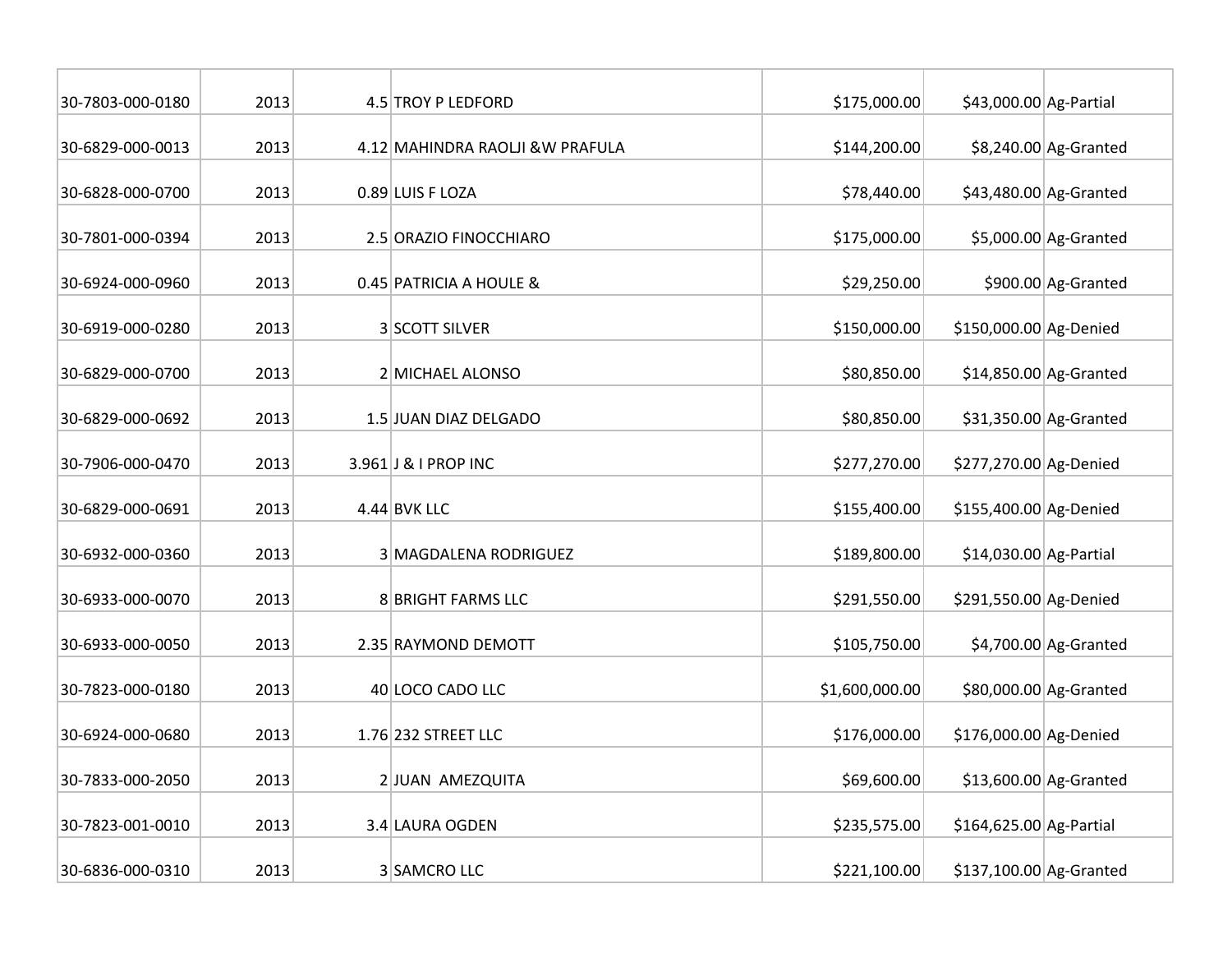| 30-7823-001-0011 | 2013 | 5 EMPOWER HOLDINGS LLC                  | \$225,000.00   | \$225,000.00 Ag-Denied  |                         |
|------------------|------|-----------------------------------------|----------------|-------------------------|-------------------------|
| 30-7823-002-0040 | 2013 | 10 EMPOWER HOLDINGS LLC                 | \$500,000.00   | \$500,000.00 Ag-Denied  |                         |
| 30-7823-002-0050 | 2013 | 2.07 EMPOWER HOLDINGS LLC               | \$103,500.00   | \$103,500.00 Ag-Denied  |                         |
| 30-6927-015-0010 | 2013 | 2.89 COUNTRY VIEW LLC                   | \$1,260,096.00 | \$635,612.00 Ag-Granted |                         |
| 30-6836-000-0340 | 2013 | 15.1 COSTA NURSERY FARMS INC            | \$453,000.00   |                         | \$30,200.00 Ag-Granted  |
| 30-6932-000-0080 | 2013 | 5 NURIS SOFIA DELGADO                   | \$109,480.00   | \$109,480.00 Ag-Denied  |                         |
| 30-6821-000-4690 | 2013 | 1 MICHELLE C COOPER JTRS                | \$44,100.00    | \$44,100.00 Ag-Denied   |                         |
| 30-6923-006-0030 | 2013 | 0.132 STRAWBERRY FIELDS OF KENDALL LLC  | \$14,375.00    | \$14,375.00 Ag-Denied   |                         |
| 30-6923-006-0040 | 2013 | 0.129 STRAWBERRY FIELDS OF KENDALL LLC  | \$14,010.00    | \$14,010.00 Ag-Denied   |                         |
| 30-6925-000-0163 | 2013 | 7.94 BARRY M BRANT TRS                  | \$170,710.00   |                         | $$15,880.00$ Ag-Granted |
| 30-6921-000-0490 | 2013 | 10 SUE P ELDREDGE                       | \$330,000.00   | \$28,990.00 Ag-Partial  |                         |
| 30-6919-000-0271 | 2013 | 6.73 SOUTH FLORIDA S P C A INC          | \$282,660.00   | \$282,660.00 Ag-Denied  |                         |
| 30-6923-006-0010 | 2013 | 0.143 STRAWBERRY FIELDS OF KENDALL LLC  | \$14,966.00    | \$14,966.00 Ag-Denied   |                         |
| 30-6923-006-0020 | 2013 | 0.132 STRAWBERRY FIELDS OF KENDALL LLC  | \$14,375.00    | \$14,375.00 Ag-Denied   |                         |
| 30-6801-000-0014 | 2013 | 4.25 AMERICA UNIQUE IND INC             | \$148,750.00   | \$19,060.00 Ag-Partial  |                         |
| 30-7801-000-0370 | 2013 | 9.5 WENDELL H EASON JTRS                | \$312,510.00   | \$49,940.00 Ag-Partial  |                         |
| 30-6930-000-0210 | 2013 | 1.155 HERBERT E PIERSON JR & W PATRICIA | \$69,300.00    |                         | \$5,210.00 Ag-Partial   |
| 30-7809-000-0031 | 2013 | 1.79 SAMIRA SANCHEZ MENENDEZ            | \$111,875.00   | \$111,875.00 Ag-Denied  |                         |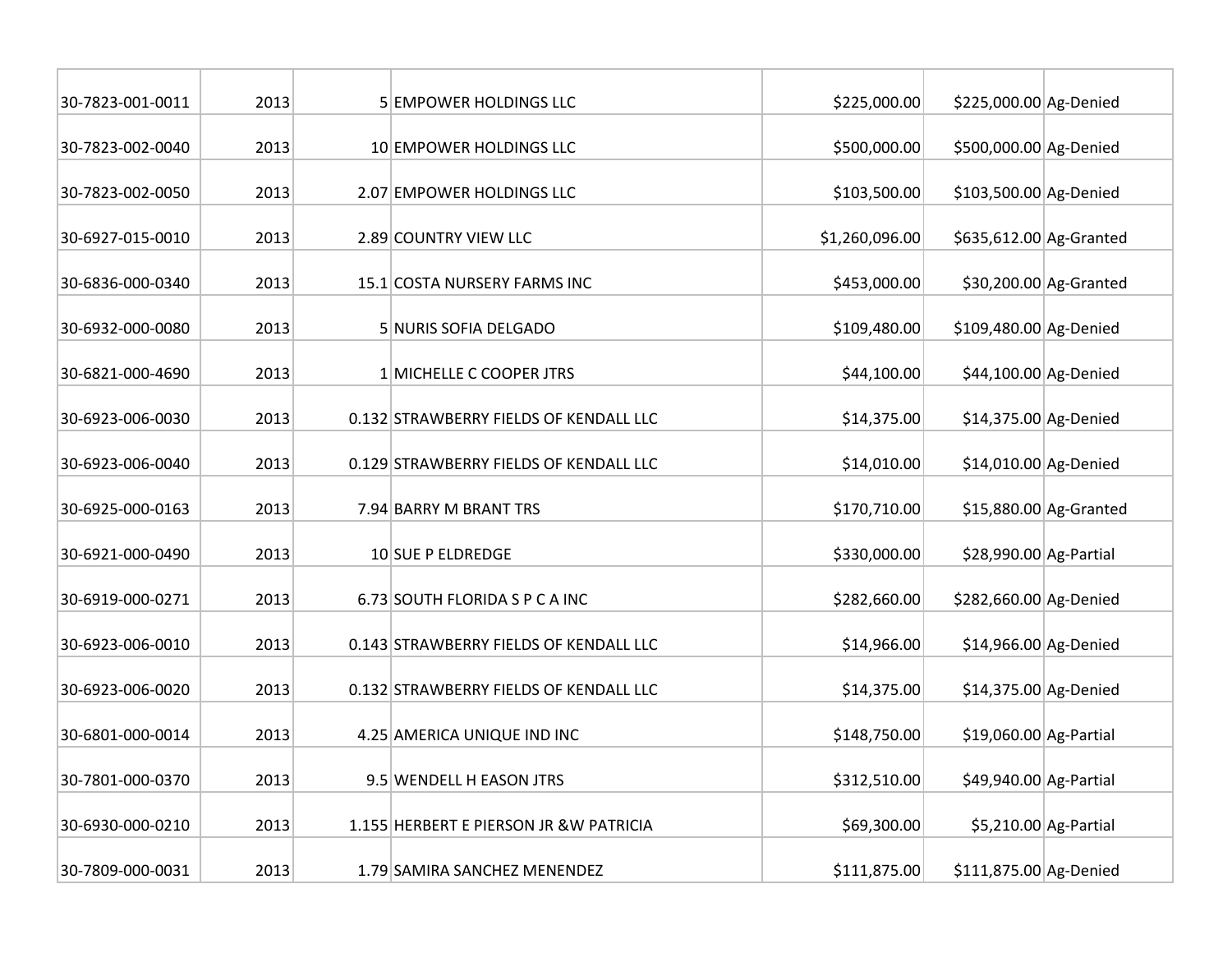| 30-6903-000-0241 | 2013 | 1.4 WILLIAM BENNETT & W BARBARA E    | \$132,550.00 |                         | \$58,350.00 Ag-Granted  |
|------------------|------|--------------------------------------|--------------|-------------------------|-------------------------|
| 30-7814-000-0380 | 2013 | 9.47 BAAAMA VIII LLC                 | \$473,500.00 | \$473,500.00 Ag-Denied  |                         |
| 30-6826-000-0110 | 2013 | 4.734 FLORENCE HARRIET MORRIS TRS    | \$118,350.00 | $$11,078.00$ Ag-Partial |                         |
| 30-6836-000-0400 | 2013 | 7 SAMCRO LLC                         | \$234,000.00 | \$234,000.00 Ag-Denied  |                         |
| 30-6933-000-0410 | 2013 | 10 THANG Q DANG JTRS                 | \$500,000.00 |                         | $$20,000.00$ Ag-Granted |
| 30-7823-003-0180 | 2013 | 4 VICTORIA RANCH LLC                 | \$180,000.00 | \$180,000.00 Ag-Denied  |                         |
| 30-6915-000-0670 | 2013 | 3.7 LESLIE A NEAL                    | \$163,800.00 | \$10,290.00 Ag-Partial  |                         |
| 30-6908-000-0044 | 2013 | 6.54 LUNDY LLC                       | \$196,200.00 |                         | $$13,080.00$ Ag-Granted |
| 30-6919-000-0140 | 2013 | 5 BAAAMA II LLC                      | \$150,000.00 | $$11,120.00$ Ag-Partial |                         |
| 30-6836-000-0051 | 2013 | 8.19 COSTA NURSERY FARMS INC         | \$245,700.00 |                         | $$16,380.00$ Ag-Granted |
| 30-7828-000-0220 | 2013 | 4.39 JENNIFER ADELA GONZALEZ LE JTRS | \$144,870.00 |                         | \$8,780.00 Ag-Granted   |
| 30-7809-000-0183 | 2013 | 5 KLY FRUIT FARM LLC                 | \$120,000.00 | \$48,720.00 Ag-Partial  |                         |
| 30-7801-000-0060 | 2013 | 2.5 JAMES E TRICE                    | \$100,000.00 | \$10,320.00 Ag-Partial  |                         |
| 30-7803-000-0235 | 2013 | 4.23 TILAPIA OF HOMESTEAD CORP       | \$148,050.00 | \$148,050.00 Ag-Denied  |                         |
| 30-7815-000-0310 | 2013 | 10 SUNSHINE TROPICALS FARM INC       | \$350,000.00 | \$350,000.00 Ag-Denied  |                         |
| 30-7802-000-0363 | 2013 | 5JOSE L RODRIGUEZ                    | \$225,000.00 |                         | $$10,000.00$ Ag-Granted |
| 30-6924-000-0570 | 2013 | 1.16 PATRICIA A HOULE                | \$75,400.00  |                         | $$2,320.00$ Ag-Granted  |
| 30-6929-002-0050 | 2013 | 0.775 JOHN C DEMOTT TRS              | \$58,125.00  | \$42,795.00 Ag-Partial  |                         |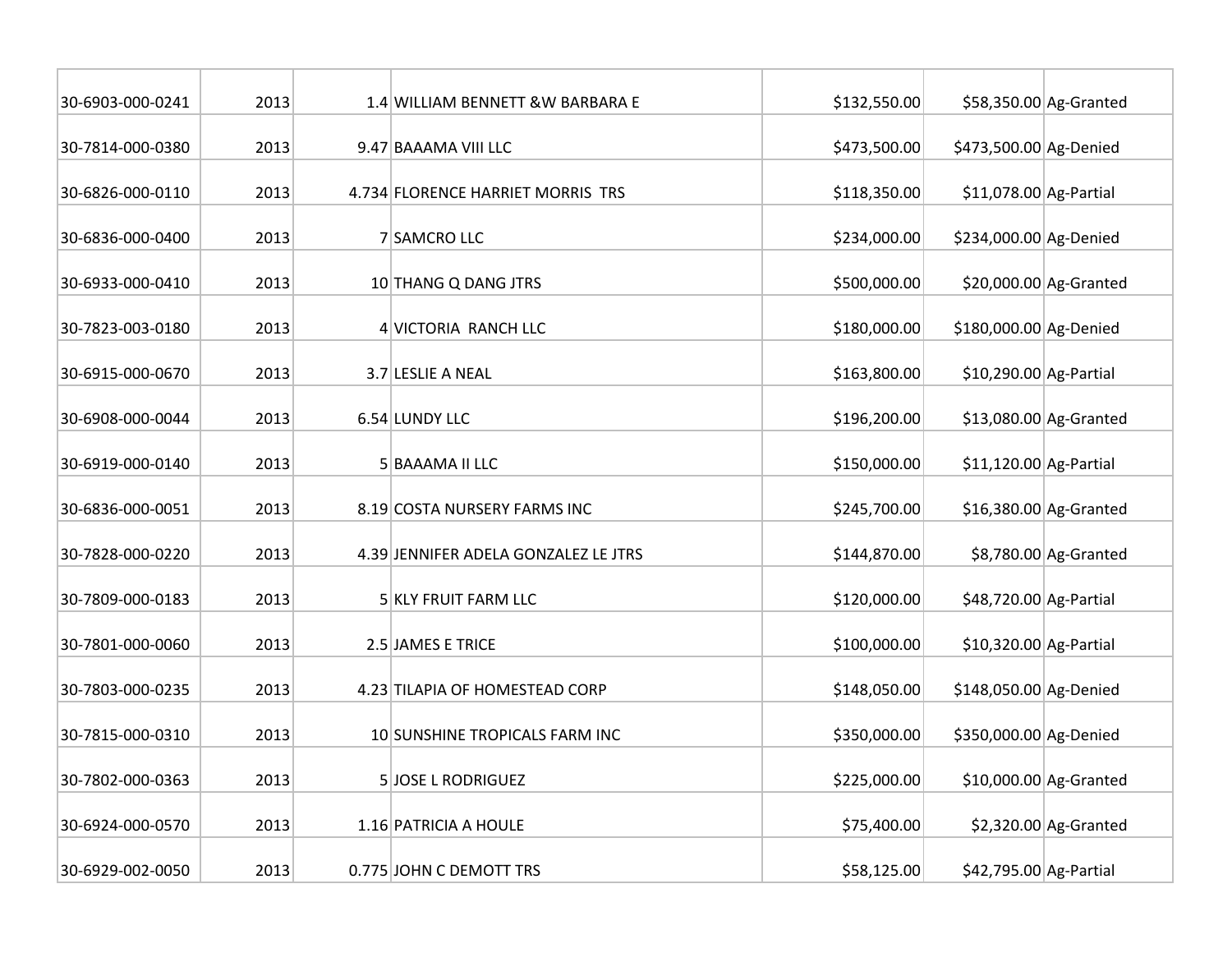| 30-7823-002-0053 | 2013 | 2.07 EMPOWER HOLDINGS LLC              | \$103,500.00 | \$103,500.00 Ag-Denied |                         |
|------------------|------|----------------------------------------|--------------|------------------------|-------------------------|
| 30-7823-002-0052 | 2013 | 2.07 EMPOWER HOLDINGS LLC              | \$103,500.00 | \$103,500.00 Ag-Denied |                         |
| 30-7836-000-0160 | 2013 | 19.08 ALLAPATTAH INVESTMENTS INC       | \$457,920.00 |                        | \$38,160.00 Ag-Granted  |
| 30-6933-000-0310 | 2013 | 2.23 STEVEN DEAN HOVELAND              | \$111,500.00 |                        | \$5,900.00 Ag-Partial   |
| 30-7804-000-0590 | 2013 | <b>5 ISABELLE DIAZ TRS</b>             | \$165,000.00 | \$165,000.00 Ag-Denied |                         |
| 30-7007-000-0170 | 2013 | 2.5 AIR FORCE TREE FARM LLC            | \$62,500.00  |                        | \$5,000.00 Ag-Granted   |
| 30-7802-000-0320 | 2013 | 4 MIGUEL SUAREZ                        | \$250,000.00 |                        | \$58,000.00 Ag-Granted  |
| 30-7810-000-0334 | 2013 | 5 ZIVADIN KRSTIC                       | \$160,000.00 | \$160,000.00 Ag-Denied |                         |
| 30-6930-000-0050 | 2013 | 4.81 FELIPE AGUILAR TRS                | \$168,350.00 | \$168,350.00 Ag-Denied |                         |
| 30-6930-000-0052 | 2013 | 4.81 FELIPE AGUILAR TRS                | \$168,350.00 | \$168,350.00 Ag-Denied |                         |
| 30-6930-000-0055 | 2013 | 4.28 FELIPE AGUILAR TRS                | \$149,800.00 | \$149,800.00 Ag-Denied |                         |
| 30-7820-000-2280 | 2013 | 5.08 219305 SW LLC                     | \$152,400.00 |                        | $$10,160.00$ Ag-Granted |
| 30-6923-006-0050 | 2013 | 0.12 STRAWBERRY FIELDS OF KENDALL LLC  | \$13,103.00  | \$13,103.00 Ag-Denied  |                         |
| 30-6923-006-0060 | 2013 | 0.118 STRAWBERRY FIELDS OF KENDALL LLC | \$12,777.00  | \$12,777.00 Ag-Denied  |                         |
| 30-6923-006-0210 | 2013 | 0.131 STRAWBERRY FIELDS OF KENDALL LLC | \$14,250.00  | \$14,250.00 Ag-Denied  |                         |
| 30-6923-006-0220 | 2013 | 0.131 STRAWBERRY FIELDS OF KENDALL LLC | \$14,250.00  | \$14,250.00 Ag-Denied  |                         |
| 30-6930-000-0070 | 2013 | 5 STEVE JEAN-PHILLIPE                  | \$165,690.00 | \$44,580.00 Ag-Partial |                         |
| 30-6829-000-0440 | 2013 | 5 MAHENDRA RAOLJI & W PRAFULA          | \$175,000.00 |                        | \$10,000.00 Ag-Granted  |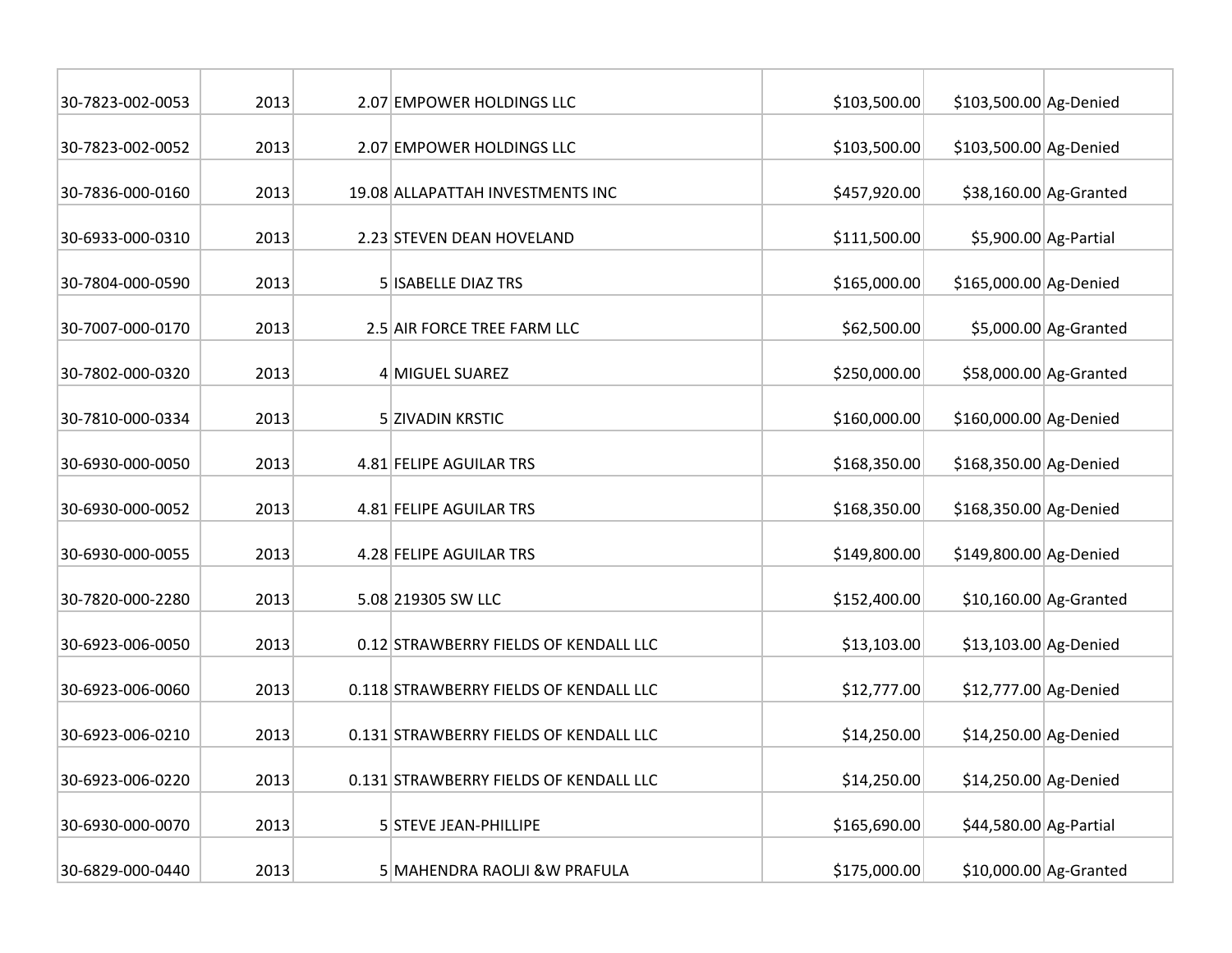| 30-7807-000-0038 | 2013 | 2.49 MARCELA MENDOZA &                 | \$90,360.00  |                         | \$5,020.00 Ag-Granted   |
|------------------|------|----------------------------------------|--------------|-------------------------|-------------------------|
| 30-7823-000-0181 | 2013 | 15 ARCHIMEDES XXXI LLC                 | \$675,000.00 |                         | \$30,000.00 Ag-Granted  |
| 30-6925-000-0144 | 2013 | 2.25 BARRY M BRANT TRS                 | \$48,375.00  |                         | $$4,500.00$ Ag-Granted  |
| 30-6923-000-0931 | 2013 | 1.43 PRINCETON LAND INVEST LLC         | \$256,300.00 | \$256,300.00 Ag-Denied  |                         |
| 30-6924-000-1630 | 2013 | 1.16 DONALD J MCGRATH &                | \$75,400.00  | \$65,320.00 Ag-Partial  |                         |
| 30-7823-003-0165 | 2013 | 1.16 JAVIER OLIVA                      | \$58,000.00  |                         | \$5,680.00 Ag-Partial   |
| 30-6924-000-0460 | 2013 | 0.8 PATRICIA A HOULE &                 | \$75,400.00  |                         | $$25,000.00$ Ag-Granted |
| 30-7835-000-0035 | 2013 | 18.83 MAHENDRA RAOLJI                  | \$565,080.00 |                         | \$37,672.00 Ag-Granted  |
| 30-6931-000-0098 | 2013 | 10 ALEXANDRE MARTINS                   | \$325,000.00 | \$256,680.00 Ag-Partial |                         |
| 30-6935-000-0300 | 2013 | 4.4 ADRIAN DEVELOPERS OF DE LA         | \$308,000.00 |                         | \$8,800.00 Ag-Granted   |
| 30-6915-000-0320 | 2013 | 4.5 ZACHARY FRANKLIN                   | \$180,000.00 |                         | $$27,000.00$ Ag-Granted |
| 30-6923-006-0070 | 2013 | 0.121 STRAWBERRY FIELDS OF KENDALL LLC | \$13,105.00  | \$13,105.00 Ag-Denied   |                         |
| 30-6923-006-0080 | 2013 | 0.129 STRAWBERRY FIELDS OF KENDALL LLC | \$14,013.00  | \$14,013.00 Ag-Denied   |                         |
| 30-6914-000-0341 | 2013 | 8.56 BAAAMA V LLC                      | \$299,600.00 |                         | \$17,120.00 Ag-Granted  |
| 30-6923-006-0100 | 2013 | 0.132 STRAWBERRY FIELDS OF KENDALL LLC | \$14,375.00  | \$14,375.00 Ag-Denied   |                         |
| 30-6923-006-0110 | 2013 | 0.145 STRAWBERRY FIELDS OF KENDALL LLC | \$15,046.00  | \$15,046.00 Ag-Denied   |                         |
| 30-6923-006-0140 | 2013 | 0.131 STRAWBERRY FIELDS OF KENDALL LLC | \$14,250.00  | \$14,250.00 Ag-Denied   |                         |
| 30-6921-000-0440 | 2013 | 2.5 MICHAEL R CODALLO & W MAHARANIE    | \$105,000.00 | \$45,000.00 Ag-Partial  |                         |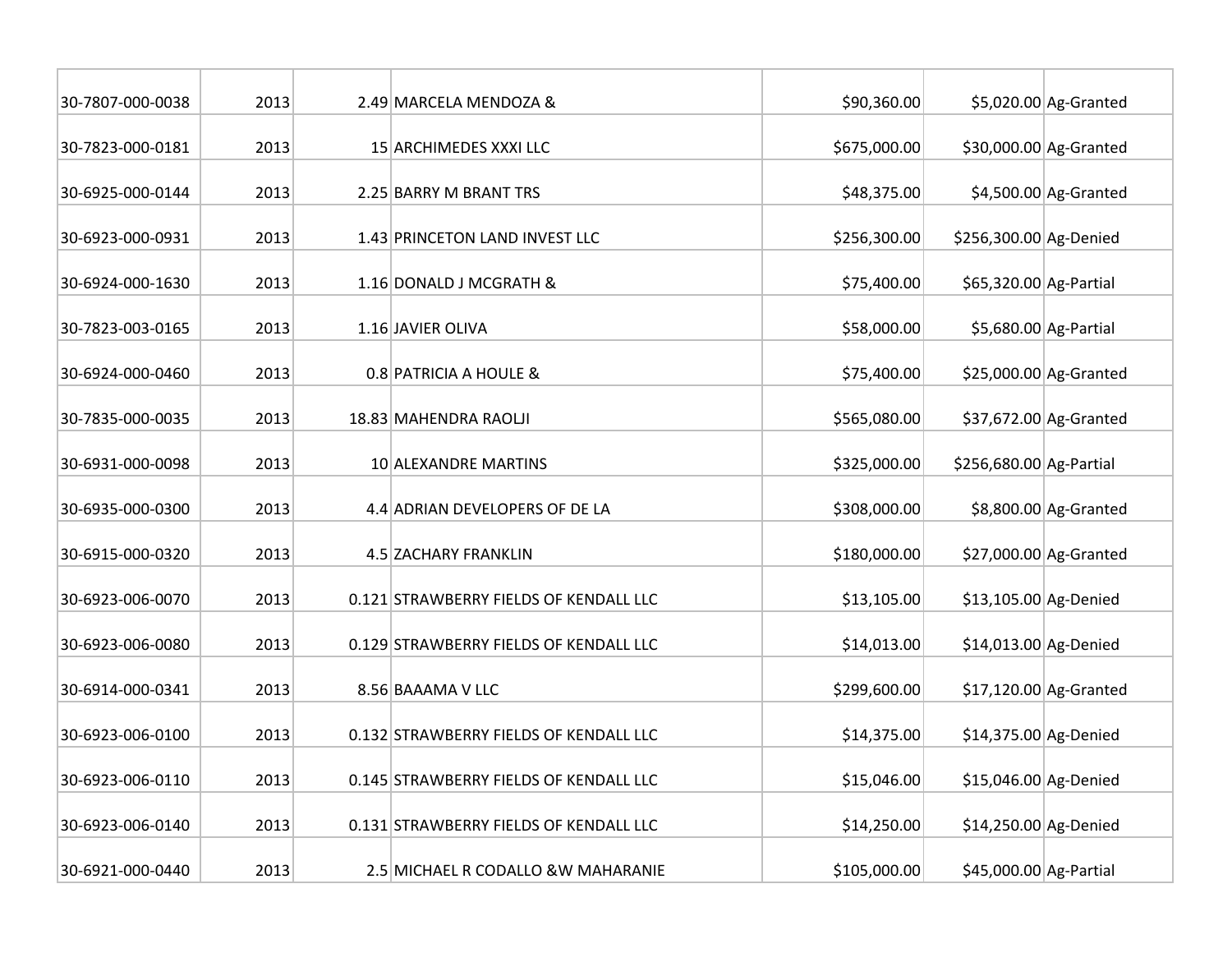| 30-6923-006-0180 | 2013 | 0.117 STRAWBERRY FIELDS OF KENDALL LLC | \$12,653.00  | \$12,653.00 Ag-Denied  |                        |
|------------------|------|----------------------------------------|--------------|------------------------|------------------------|
| 30-6923-006-0190 | 2013 | 0.12 STRAWBERRY FIELDS OF KENDALL LLC  | \$12,977.00  | \$12,977.00 Ag-Denied  |                        |
| 30-6923-006-0200 | 2013 | 0.128 STRAWBERRY FIELDS OF KENDALL LLC | \$13,885.00  | \$13,885.00 Ag-Denied  |                        |
| 30-6923-006-0240 | 2013 | 0.144 STRAWBERRY FIELDS OF KENDALL LLC | \$15,006.00  | \$15,006.00 Ag-Denied  |                        |
| 30-7801-000-0241 | 2013 | 2.25 JOSE R FIGUEROA & W FRANCIS K     | \$107,040.00 | \$50,460.00 Ag-Partial |                        |
| 30-7018-001-0050 | 2013 | 4.57 JOHN & RAYMOND DE MOTT            | \$80,090.00  | \$32,288.00 Ag-Partial |                        |
| 30-6924-000-0810 | 2013 | 0.733 PRINCETON LAND INVEST LLC        | \$117,612.00 | \$117,612.00 Ag-Denied |                        |
| 30-6924-000-0820 | 2013 | 0.988 PRINCETON LAND INVEST LLC        | \$138,522.00 | \$138,522.00 Ag-Denied |                        |
| 30-7809-000-0163 | 2013 | 7 LUCIANO C SALISI & W MILLEANOR C     | \$168,000.00 | \$27,420.00 Ag-Partial |                        |
| 30-7836-000-0090 | 2013 | 4.77 MAHENDRA RAOLJI                   | \$133,560.00 |                        | $$9,540.00$ Ag-Granted |
| 30-7836-000-0095 | 2013 | 4.77 MAHENDRA RAOLJI                   | \$133,560.00 |                        | $$9,540.00$ Ag-Granted |
| 30-7804-001-0110 | 2013 | 10 JOHN C DEMOTT TRS                   | \$330,000.00 |                        | \$20,000.00 Ag-Granted |
| 30-7810-000-0335 | 2013 | 4.49 MONESTORY OF ARKASHEA INC         | \$151,360.00 |                        | \$16,660.00 Ag-Granted |
| 30-7828-001-0080 | 2013 | 10 JUAN AMEZQUITA                      | \$250,000.00 |                        | \$20,000.00 Ag-Granted |
| 30-7828-000-1060 | 2013 | 1.11 EL PARAISO FARM LLC               | \$61,050.00  |                        | $$2,220.00$ Ag-Granted |
| 30-7823-003-0169 | 2013 | 1 PEDRO PONS                           | \$56,000.00  |                        | \$8,000.00 Ag-Granted  |
| 30-7834-000-0190 | 2013 | 10 GNL FARM INC                        | \$250,000.00 |                        | \$20,000.00 Ag-Granted |
| 30-7811-000-0100 | 2013 | 8.82 ERIC S TORRESE                    | \$630,630.00 |                        | \$17,640.00 Ag-Granted |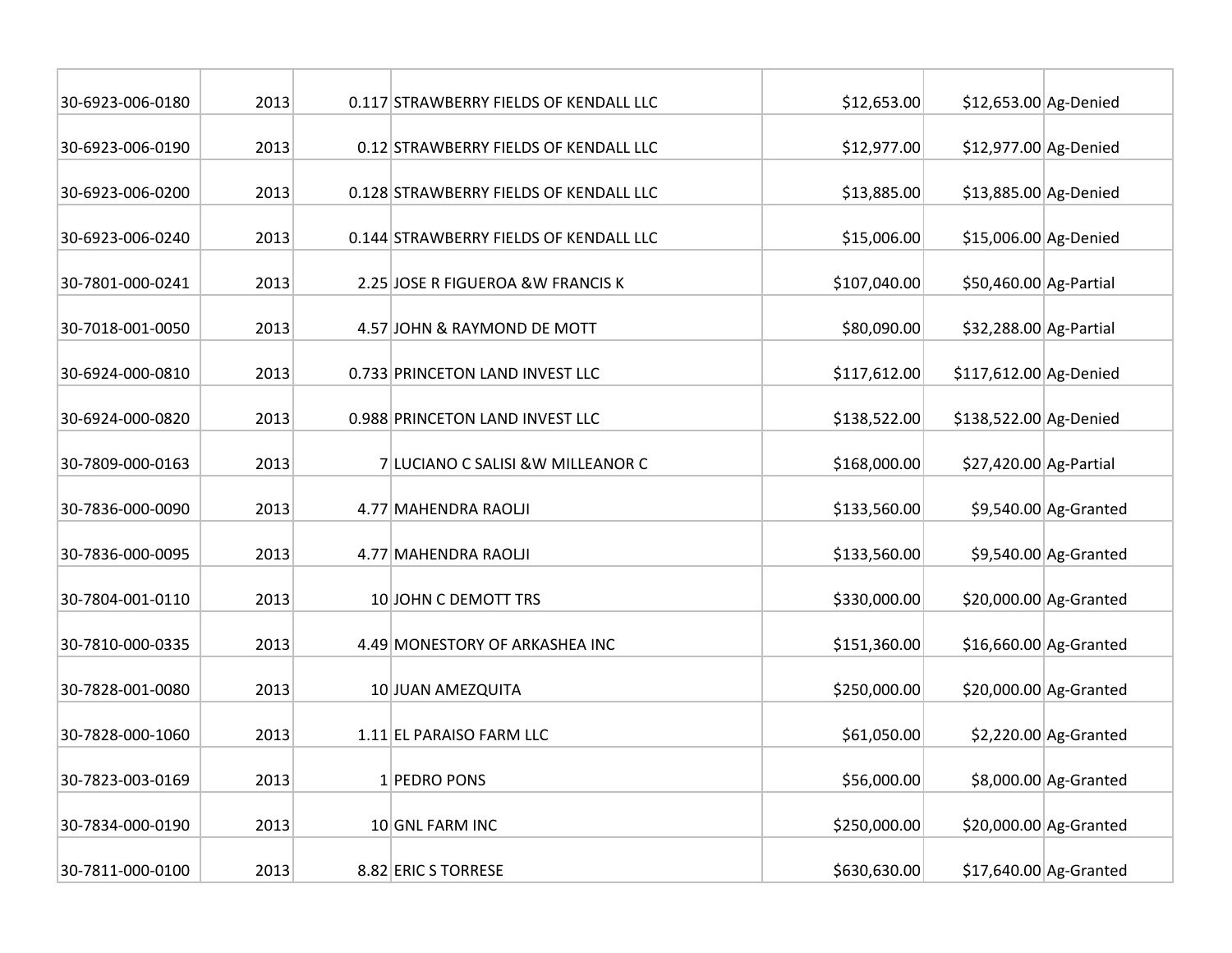| 30-7811-000-0240 | 2013 | 10 JACKSON FAMILY INVEST INC           | \$750,000.00 |                        | \$20,000.00 Ag-Granted |
|------------------|------|----------------------------------------|--------------|------------------------|------------------------|
| 30-7814-000-0238 | 2013 | 0.77 JESSE RUTAN &W DONNA              | \$53,900.00  | \$24,660.00 Ag-Partial |                        |
| 30-6923-006-0090 | 2013 | 0.132 STRAWBERRY FIELDS OF KENDALL LLC | \$14,375.00  | \$14,375.00 Ag-Denied  |                        |
| 30-7804-001-0250 | 2013 | <b>5 JOHN C DEMOTT TRS</b>             | \$165,000.00 |                        | \$10,000.00 Ag-Granted |
| 30-6923-006-0160 | 2013 | 0.128 STRAWBERRY FIELDS OF KENDALL LLC | \$13,887.00  | \$13,887.00 Ag-Denied  |                        |
| 30-7905-000-0230 | 2013 | 3.48 STEIN FAMILY PARTNERS LTD         | \$208,800.00 |                        | \$6,960.00 Ag-Granted  |
| 30-7816-000-0044 | 2013 | <b>3 ISRAEL GALTES</b>                 | \$150,000.00 |                        | \$66,000.00 Ag-Granted |
| 30-6927-001-0200 | 2013 | 4.59 MATHEW CYRIAC KIDANGAYIL          | \$183,600.00 |                        | \$9,560.00 Ag-Partial  |
| 30-6936-000-0220 | 2013 | 8.97 ARCHIMEDES XXVIII LLC             | \$269,310.00 | \$269,310.00 Ag-Denied |                        |
| 30-6932-000-0101 | 2013 | 9.88 BAAAMA III LLC                    | \$345,800.00 |                        | \$19,760.00 Ag-Granted |
| 30-7801-000-0020 | 2013 | 9.53 THOMAS J WILSON & W GLORIA A TRS  | \$333,550.00 |                        | \$19,060.00 Ag-Granted |
| 30-7810-000-0300 | 2013 | 8 ANNE CHRISTINE ALLEN                 | \$202,496.00 |                        | \$39,296.00 Ag-Granted |
| 30-6933-026-0040 | 2013 | 0.92 MARIO J GARCIA                    | \$60,212.00  |                        | $$1,848.00$ Ag-Granted |
| 30-7007-000-0050 | 2013 | 39.47 AIR FORCE TREE FARM LLC          | \$789,400.00 |                        | \$78,940.00 Ag-Granted |
| 30-6933-026-0020 | 2013 | 0.868 MARIO J GARCIA                   | \$56,776.00  |                        | $$1,736.00$ Ag-Granted |
| 30-7815-000-0350 | 2013 | 2.5 LOCO CADO 2 LLC                    | \$137,500.00 |                        | \$5,000.00 Ag-Granted  |
| 30-7815-000-0351 | 2013 | 2.5 LOCO CADO 2 LLC                    | \$137,500.00 |                        | \$5,000.00 Ag-Granted  |
| 30-7815-000-0510 | 2013 | 0.35 THOMAS J CASEY                    | \$71,400.00  |                        | \$51,100.00 Ag-Granted |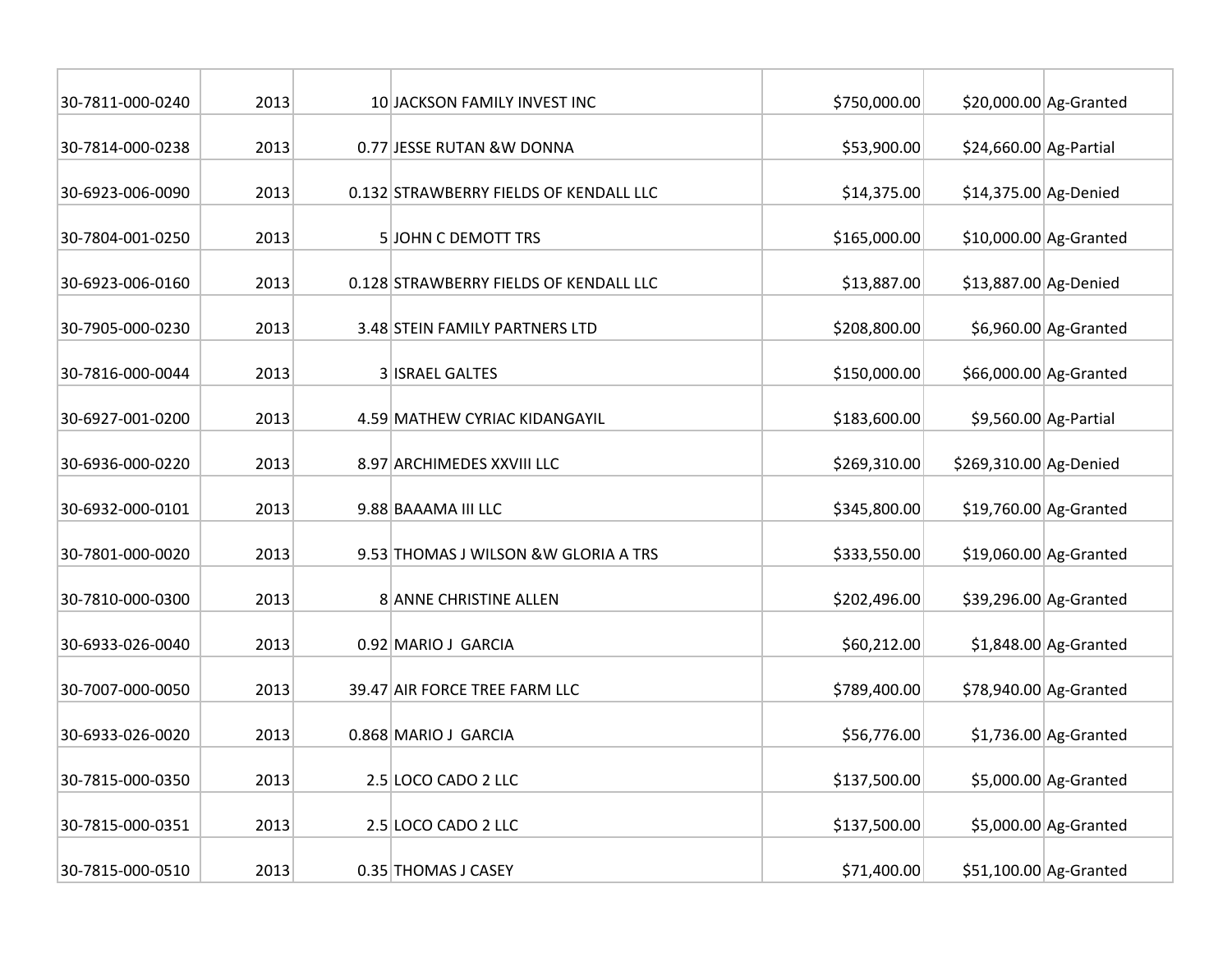| 30-7823-004-0020 | 2013 | 9.38 EMPOWER HOLDINGS LLC              | \$422,100.00   | \$422,100.00 Ag-Denied    |                        |
|------------------|------|----------------------------------------|----------------|---------------------------|------------------------|
| 30-8808-000-0030 | 2013 | 154.34 CONDOR LAND CO                  | \$1,852,080.00 | \$308,680.00 Ag-Granted   |                        |
| 30-6923-006-0170 | 2013 | 0.12 STRAWBERRY FIELDS OF KENDALL LLC  | \$12,980.00    | \$12,980.00 Ag-Denied     |                        |
| 30-7821-000-0161 | 2013 | 9 LAZARO VALDEZ                        | \$259,280.00   | \$259,280.00 Ag-Denied    |                        |
| 30-7815-000-0353 | 2013 | 2.5 LOCO CADO 2 LLC                    | \$137,500.00   |                           | $$5,000.00$ Ag-Granted |
| 30-7814-000-0501 | 2013 | 10 BAAAMA VIII LLC                     | \$500,000.00   | \$500,000.00 Ag-Denied    |                        |
| 30-6923-006-0230 | 2013 | 0.143 STRAWBERRY FIELDS OF KENDALL LLC | \$14,977.00    | \$14,977.00 Ag-Denied     |                        |
| 30-7018-000-0035 | 2013 | 5 LAND GROWTH L L C                    | \$77,250.00    | \$64,380.00 Ag-Partial    |                        |
| 30-7823-000-0182 | 2013 | 15 ARCHIMEDES XXXI LLC                 | \$675,000.00   |                           | \$30,000.00 Ag-Granted |
| 30-7823-000-0183 | 2013 | 10 ARCHIMEDES XXXI LLC                 | \$450,000.00   |                           | \$20,000.00 Ag-Granted |
| 30-7826-000-0050 | 2013 | 28.5 JINAMA FARMERS LLC                | \$1,906,650.00 | \$1,366,450.00 Ag-Partial |                        |
| 30-7826-000-0060 | 2013 | 2.5 JINAMA FARMERS LLC                 | \$187,500.00   |                           | $$5,000.00$ Ag-Granted |
| 30-7018-000-0011 | 2013 | 7.14 LAND GROWTH LLC                   | \$142,800.00   | \$78,540.00 Ag-Partial    |                        |
| 30-6935-000-0240 | 2013 | 3.92 ADRIAN DEVELOPERS OF DE LA        | \$274,400.00   |                           | $$7,840.00$ Ag-Granted |
| 30-7804-000-0030 | 2013 | 5 GREENLIFE NURSERY INC                | \$165,000.00   |                           | \$10,000.00 Ag-Granted |
| 30-8803-000-0060 | 2013 | 25 PAVLO PARTNERS LLLP                 | \$382,704.00   | \$72,432.00 Ag-Partial    |                        |
| 30-7803-000-0630 | 2013 | 5.25 NINFA P AGUILAR                   | \$154,590.00   | \$154,590.00 Ag-Denied    |                        |
| 30-7906-000-0581 | 2013 | 5.34 MOHAMMAD SHAHMOHAMADY MEHRJERDI   | \$347,035.00   |                           | \$10,678.00 Ag-Granted |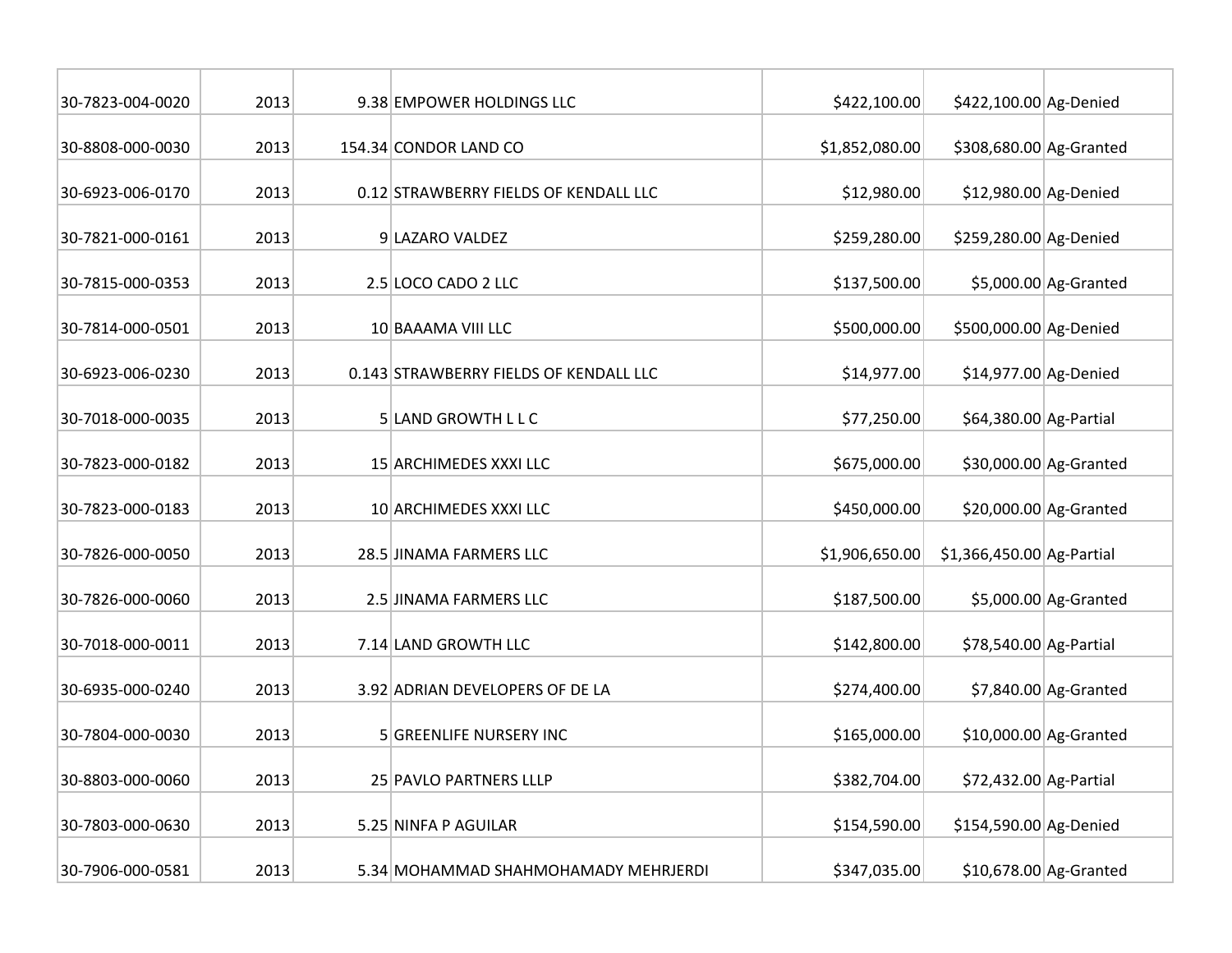| 30-7908-000-0540 | 2013 | 1.71 EST OF VERNER R GLENN           | \$106,650.00 |                         | $$33,120.00$ Ag-Granted |
|------------------|------|--------------------------------------|--------------|-------------------------|-------------------------|
| 30-7829-000-0560 | 2013 | 3.5 KATE M KALAMAGA                  | \$160,000.00 | \$60,400.00 Ag-Denied   |                         |
| 30-7823-003-0173 | 2013 | 0.75 ESTHER LUIS                     | \$60,000.00  | \$55,200.00 Ag-Partial  |                         |
| 30-7836-000-0210 | 2013 | 10 ALLAPATTAH INVESTMENTS INC        | \$210,000.00 | \$140,650.00 Ag-Partial |                         |
| 30-7803-000-0720 | 2013 | 1.2 NATALIE ANDERSON                 | \$70,950.00  | \$49,220.00 Ag-Partial  |                         |
| 30-6935-000-0380 | 2013 | 10 ADRIAN DEVELOPERS OF DE LA        | \$700,000.00 |                         | \$20,000.00 Ag-Granted  |
| 30-8804-000-0042 | 2013 | 2.5 YAOWADEE BARNES & LORIVAL PASSOS | \$132,160.00 | \$70,800.00 Ag-Partial  |                         |
| 30-7826-000-0030 | 2013 | 10 JINAMA FARMERS LLC                | \$750,000.00 |                         | \$20,000.00 Ag-Granted  |
| 30-8810-000-0150 | 2013 | 5 ULTIMATE HOLDINGS LLC              | \$13,460.00  | \$13,460.00 Ag-Denied   |                         |
| 30-7821-000-0550 | 2013 | 2.33 WILLIAM M BYRON & W LINDA C     | \$139,800.00 |                         | $$4,660.00$ Ag-Granted  |
| 30-7906-000-0440 | 2013 | 5.5 LISSETE MONTES DE OCA            | \$358,800.00 | \$21,750.00 Ag-Partial  |                         |
| 30-8803-001-0520 | 2013 | 2.88 ELYVON HOLDINGS INC             | \$43,305.00  |                         | \$5,774.00 Ag-Granted   |
| 30-7821-000-0480 | 2013 | 1.23 SOVUTHA NGUON & W               | \$92,250.00  | \$18,885.00 Ag-Partial  |                         |
| 30-7818-000-0011 | 2013 | 4.96 BRICEIDA TOVAR JTRS             | \$138,880.00 |                         | \$9,920.00 Ag-Granted   |
| 30-7823-003-0110 | 2013 | 1.38 PEDRO GONZALEZ & DANIEL BRITO   | \$69,000.00  |                         | \$9,624.00 Ag-Partial   |
| 30-7818-000-0071 | 2013 | 3 JOSE A MARTELL &W CARMEN I         | \$140,000.00 |                         | \$62,000.00 Ag-Granted  |
| 30-7826-007-3850 | 2013 | 2.76 MAHENDRA RAOLJI                 | \$180,172.00 |                         | \$5,520.00 Ag-Granted   |
| 30-7826-007-4050 | 2013 | 0.56 MAHENDRA RAOLJI                 | \$29,545.00  |                         | $$1,120.00$ Ag-Granted  |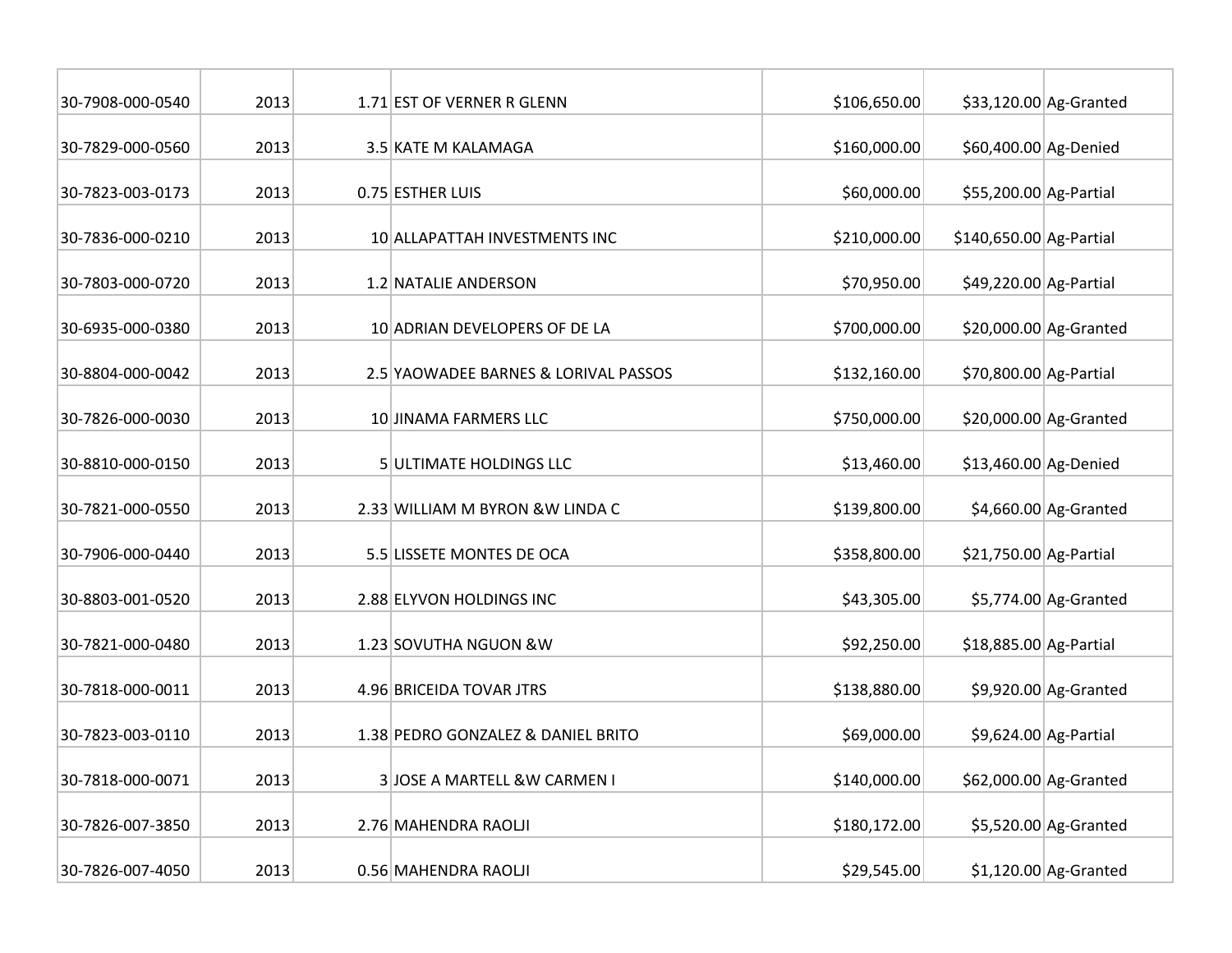| 30-8804-000-0975 | 2013 | 4.1 RICK ABBOTT                 | \$153,920.00   |                        | \$30,920.00 Ag-Granted  |
|------------------|------|---------------------------------|----------------|------------------------|-------------------------|
| 30-8809-000-0500 | 2013 | 1.26 DANIEL GUTIERREZ           | \$66,780.00    |                        | $$2,520.00$ Ag-Granted  |
| 30-7931-001-0020 | 2013 | 10 CARLOS URIEL ARAUZ           | \$110,000.00   |                        | $$20,000.00$ Ag-Granted |
| 30-7906-000-0450 | 2013 | 1.25 JOHN K POLK                | \$93,750.00    |                        | $$2,500.00$ Ag-Granted  |
| 30-7906-000-0461 | 2013 | 1.58 JOHN K POLK                | \$145,600.00   |                        | \$46,060.00 Ag-Granted  |
| 30-8809-000-0071 | 2013 | <b>5 MICHAEL B LANGSTON TRS</b> | \$70,000.00    |                        | $$10,000.00$ Ag-Granted |
| 33-5033-000-0740 | 2013 | 1.5 RAMIRO PALMA &W TATIANA     | \$353,600.00   | \$95,385.00 Ag-Partial |                         |
| 33-5035-015-0060 | 2013 | 0.5 ANGEL R RAMOS & W MARIA M   | \$187,852.00   | \$187,852.00 Ag-Denied |                         |
| 34-1134-000-0045 | 2013 | 13.64 THE BIG STABLE INC        | \$2,744,550.00 | \$22,650.00 Ag-Partial |                         |
| 35-3030-034-0010 | 2013 | 3.58 HAGUE INC                  | \$2,167,628.00 |                        | $$7,180.00$ Ag-Granted  |
| 04-2017-001-0310 | 2013 | 9.7 FDG BEACON COUNTYLINE LLC   | \$509,250.00   | \$509,250.00 Ag-Denied |                         |
| 04-2017-001-0320 | 2013 | 7.35 FDG BEACON COUNTYLINE LLC  | \$385,875.00   | \$385,875.00 Ag-Denied |                         |
| 04-2016-000-0100 | 2013 | 5.732 F78 1 LLC                 | \$630,520.00   |                        | $$11,464.00$ Ag-Granted |
| 04-2017-001-0200 | 2013 | 3.487 FDG BEACON COUNTYLINE LLC | \$182,962.00   | \$182,962.00 Ag-Denied |                         |
| 04-2021-001-0240 | 2013 | 6.19 114 ACRES HIALEAH LLC      | \$681,670.00   | \$681,670.00 Ag-Denied |                         |
| 04-2021-001-0280 | 2013 | 4.86 114 ACRES HIALEAH LLC      | \$535,040.00   |                        | $$9,728.00$ Ag-Granted  |
| 04-2021-001-0290 | 2013 | 4.83 114 ACRES HIALEAH LLC      | \$531,300.00   | \$531,300.00 Ag-Denied |                         |
| 04-2021-001-0272 | 2013 | 2.5 114 ACRES HIALEAH LLC       | \$275,000.00   | \$275,000.00 Ag-Denied |                         |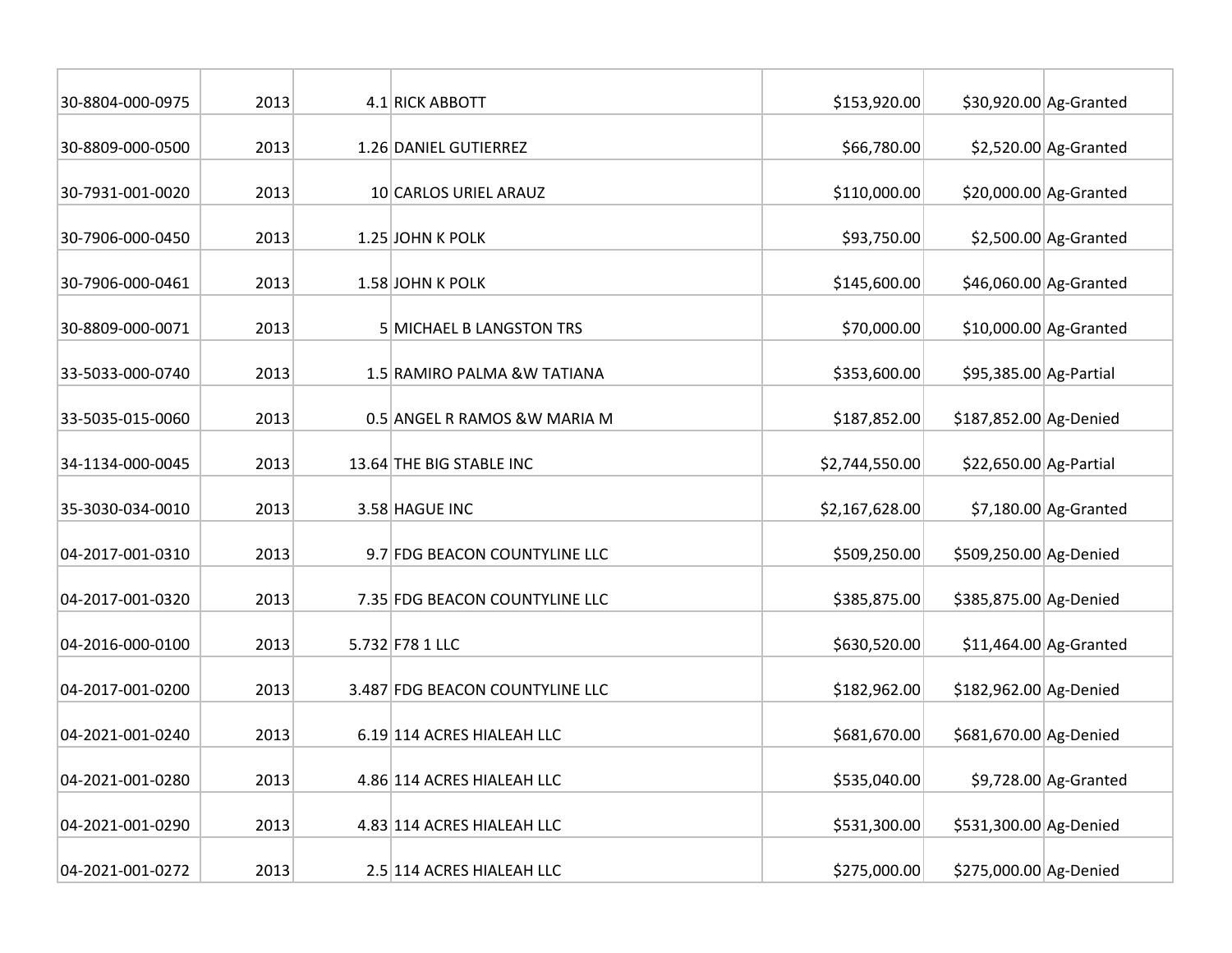| 04-2021-001-0310 | 2013 | 10 114 ACRES HIALEAH LLC               | \$1,100,000.00 |                          | \$20,000.00 Ag-Granted |
|------------------|------|----------------------------------------|----------------|--------------------------|------------------------|
| 04-2021-001-0330 | 2013 | 8.86 114 ACRES HIALEAH LLC             | \$975,590.00   | \$975,590.00 Ag-Denied   |                        |
| 10-7916-001-0025 | 2013 | 5 CRYSTAL LAKES DEVP INC               | \$1,945,377.00 | \$1,945,377.00 Ag-Denied |                        |
| 10-7813-000-0181 | 2013 | 1.827 LUCY STREET 328 LLC              | \$330,672.00   | \$330,672.00 Ag-Denied   |                        |
| 10-7919-001-0440 | 2013 | 9.77 TEN ACRES LLC                     | \$586,200.00   |                          | \$19,540.00 Ag-Granted |
| 16-7919-001-0324 | 2013 | 9.193 EAST PALM NINE LLC               | \$2,042,504.00 |                          | \$18,388.00 Ag-Granted |
| 16-7929-001-0080 | 2013 | 100.7 ATLANTIC CIVIL INC               | \$2,908,850.00 | \$199,000.00 Ag-Partial  |                        |
| 30-2009-001-0320 | 2013 | 9.57 TRACT 32 LLC                      | \$2,918,083.00 | \$2,918,083.00 Ag-Denied |                        |
| 30-5906-000-0015 | 2013 | 17.946 ARCHIMEDES XXVI LLC             | \$861,418.00   |                          | \$35,892.00 Ag-Granted |
| 30-4018-000-0624 | 2013 | 1 JUAN J CONCEPCION & W IRMA           | \$173,250.00   | \$173,250.00 Ag-Denied   |                        |
| 30-5828-000-4090 | 2013 | 1.36 ERNESTO GONZALEZ JTRS             | \$24,820.00    | \$18,206.00 Ag-Partial   |                        |
| 30-5812-000-0100 | 2013 | 4.14 THOMAS MONTESION                  | \$138,900.00   | \$64,980.00 Ag-Partial   |                        |
| 30-5009-000-0640 | 2013 | 1.12 ZULLY C OSTLER &H                 | \$271,814.00   | \$30,024.00 Ag-Partial   |                        |
| 30-5822-000-0022 | 2013 | 2.2 ELIANEYS BASULTO                   | \$45,000.00    | \$45,000.00 Ag-Denied    |                        |
| 30-7814-000-0010 | 2013 | <b>3 MARGARET E CLONINGER</b>          | \$165,000.00   | \$76,490.00 Ag-Partial   |                        |
| 30-6923-006-0150 | 2013 | 0.131 STRAWBERRY FIELDS OF KENDALL LLC | \$14,250.00    | \$14,250.00 Ag-Denied    |                        |
| 30-6825-000-0330 | 2013 | 1.1 VICTOR VALIENTE & W NANCY T        | \$82,500.00    | \$55,490.00 Ag-Partial   |                        |
| 30-6821-000-1590 | 2013 | 0.5 ANA E URRA                         | \$43,750.00    | \$43,750.00 Ag-Denied    |                        |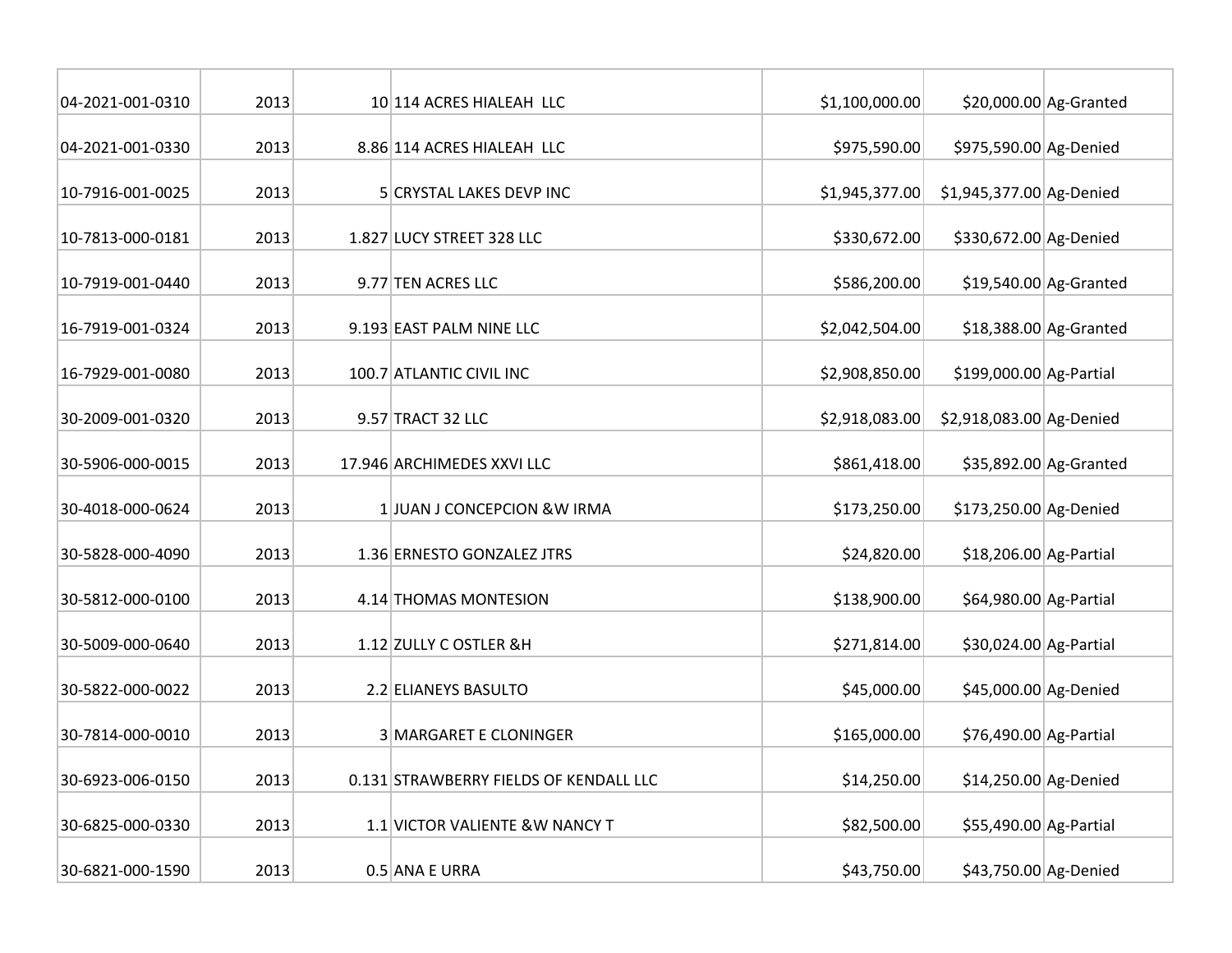| 30-7908-006-0130 | 2013 | 1.22 FARM SHARE INC                    | \$637,704.00 | \$132,608.00 Ag-Partial |                         |
|------------------|------|----------------------------------------|--------------|-------------------------|-------------------------|
| 30-6922-000-0211 | 2013 | 1 ROBERT PEREZ                         | \$60,950.00  | \$38,350.00 Ag-Partial  |                         |
| 30-6923-006-0120 | 2013 | 0.146 STRAWBERRY FIELDS OF KENDALL LLC | \$15,105.00  | \$15,105.00 Ag-Denied   |                         |
| 30-6821-000-0400 | 2013 | 1.25 JUANA T DIAZ                      | \$43,750.00  | \$43,750.00 Ag-Denied   |                         |
| 30-6923-006-0130 | 2013 | 0.144 STRAWBERRY FIELDS OF KENDALL LLC | \$14,995.00  | \$14,995.00 Ag-Denied   |                         |
| 30-6821-000-2810 | 2013 | 1.25 AZIZOLLAH SAMIEE                  | \$43,750.00  |                         | $$2,500.00$ Ag-Granted  |
| 30-6920-000-0302 | 2013 | 3.22 JUAN MANAS                        | \$105,000.00 | \$105,000.00 Ag-Denied  |                         |
| 30-6905-000-0177 | 2013 | 1.02 MOISES BECERRA                    | \$76,500.00  | \$76,500.00 Ag-Denied   |                         |
| 30-7905-001-0060 | 2013 | 0.375 JULIO DEL RIO &W HERLINDA        | \$28,125.00  |                         | \$750.00 Ag-Granted     |
| 30-6933-026-0010 | 2013 | 0.865 MARIO GARCIA & W MARIA           | \$56,576.00  |                         | \$8,122.00 Ag-Partial   |
| 30-7829-000-0670 | 2013 | 4.5 LOUIS GRANDA &W                    | \$148,800.00 |                         | $$12,900.00$ Ag-Granted |
| 30-6815-000-0016 | 2013 | 4.79 CALIXTO BLANCO                    | \$155,675.00 | \$13,850.00 Ag-Partial  |                         |
| 30-5801-000-0920 | 2013 | 5 FRANCISCO A HERNANDEZ                | \$184,800.00 | \$14,180.00 Ag-Partial  |                         |
| 30-6935-000-0340 | 2013 | 9.94 ADRIAN DEVELOPERS OF DE LA        | \$695,800.00 |                         | \$19,880.00 Ag-Granted  |
| 30-6935-000-0370 | 2013 | 3.92 ADRIAN DEVELOPERS OF DE LA        | \$700,000.00 |                         | \$20,000.00 Ag-Granted  |
| 30-7815-000-0110 | 2013 | 5 ARROW PROPERTIES OF SOUTH FLA INC    | \$175,000.00 | \$175,000.00 Ag-Denied  |                         |
| 30-6932-000-0160 | 2013 | 4.4 ALINA PONCE JTRS                   | \$165,550.00 | \$36,850.00 Ag-Partial  |                         |
| 30-6827-000-0434 | 2013 | 1 CURRENT OWNER                        | \$40,800.00  |                         | $$1,700.00$ Ag-Granted  |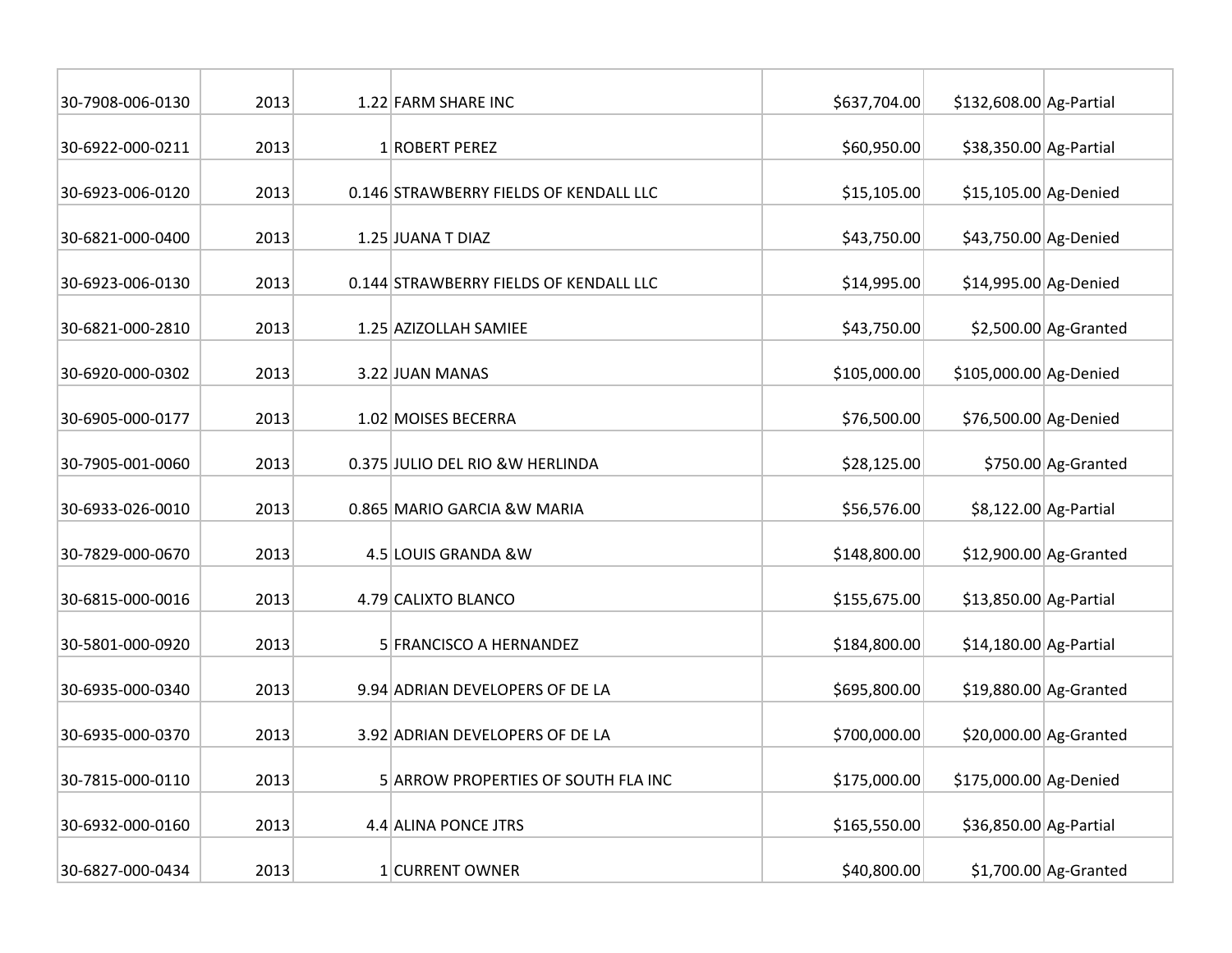| 30-5834-000-0130 | 2013 | 4.7 EDUARDO GUILLEN              | \$141,000.00   | \$11,080.00 Ag-Partial  |                         |
|------------------|------|----------------------------------|----------------|-------------------------|-------------------------|
| 30-6825-001-0060 | 2013 | 0.4814 WINSTON TOWNSEND          | \$41,900.00    |                         | \$962.00 Ag-Granted     |
| 30-5812-000-0040 | 2013 | 70.03 KROME PARTNERSHIP          | \$1,750,750.00 | \$140,060.00 Ag-Granted |                         |
| 04-2017-001-0330 | 2013 | 8.96 FDG BEACON COUNTYLINE LLC   | \$470,400.00   | \$316,375.00 Ag-Partial |                         |
| 30-6829-000-0466 | 2013 | 3.549 HERBERT PIERSON TRS        | \$156,450.00   |                         | \$39,333.00 Ag-Granted  |
| 30-6917-000-0510 | 2013 | 4.12 LUIS MARIE JEAN A LAVAUD    | \$135,960.00   | \$12,270.00 Ag-Partial  |                         |
| 30-6828-000-0600 | 2013 | 2 ARMANDO FERNANDEZ & W ANA M    | \$94,800.00    |                         | $$18,800.00$ Ag-Granted |
| 30-5921-000-0080 | 2013 | 8.73 TAMIAMI BUSINESS PARK LLC   | \$3,347,960.00 |                         | $$17,468.00$ Ag-Granted |
| 30-4924-001-2350 | 2013 | 3.44 JESUS ROBERT ACUNA          | \$666,000.00   | \$666,000.00 Ag-Denied  |                         |
| 30-5811-000-4010 | 2013 | 1.25 ANTONIO J OLIVERA & W NORMA | \$15,000.00    |                         | $$2,500.00$ Ag-Granted  |
| 30-6812-000-0410 | 2013 | 1.33 JORGE L MOREJON &           | \$79,800.00    |                         | $$2,660.00$ Ag-Granted  |
| 30-6917-000-0370 | 2013 | 9.7 COSTA NURSERY FARMS INC      | \$320,100.00   |                         | \$19,400.00 Ag-Granted  |
| 30-5813-000-0480 | 2013 | 5 NAIVI MARTINEZ &               | \$175,000.00   |                         | \$10,000.00 Ag-Granted  |
| 30-6918-000-0050 | 2013 | 20 JOMA III PARTNERS LLP         | \$630,000.00   |                         | \$40,000.00 Ag-Granted  |
| 30-6920-000-0300 | 2013 | 4.97 NELSON M VIVAS              | \$124,250.00   | \$66,750.00 Ag-Partial  |                         |
| 30-6935-000-0280 | 2013 | 5.87 ADRIAN DEVELOPERS OF DE LA  | \$234,800.00   | \$234,800.00 Ag-Denied  |                         |
| 30-6933-000-0400 | 2013 | 9.47 BAAAMA VII LLC              | \$331,450.00   |                         | \$18,940.00 Ag-Granted  |
| 30-5827-000-2220 | 2013 | 2.5 LINA CALVO                   | \$52,500.00    |                         | $$5,000.00$ Ag-Granted  |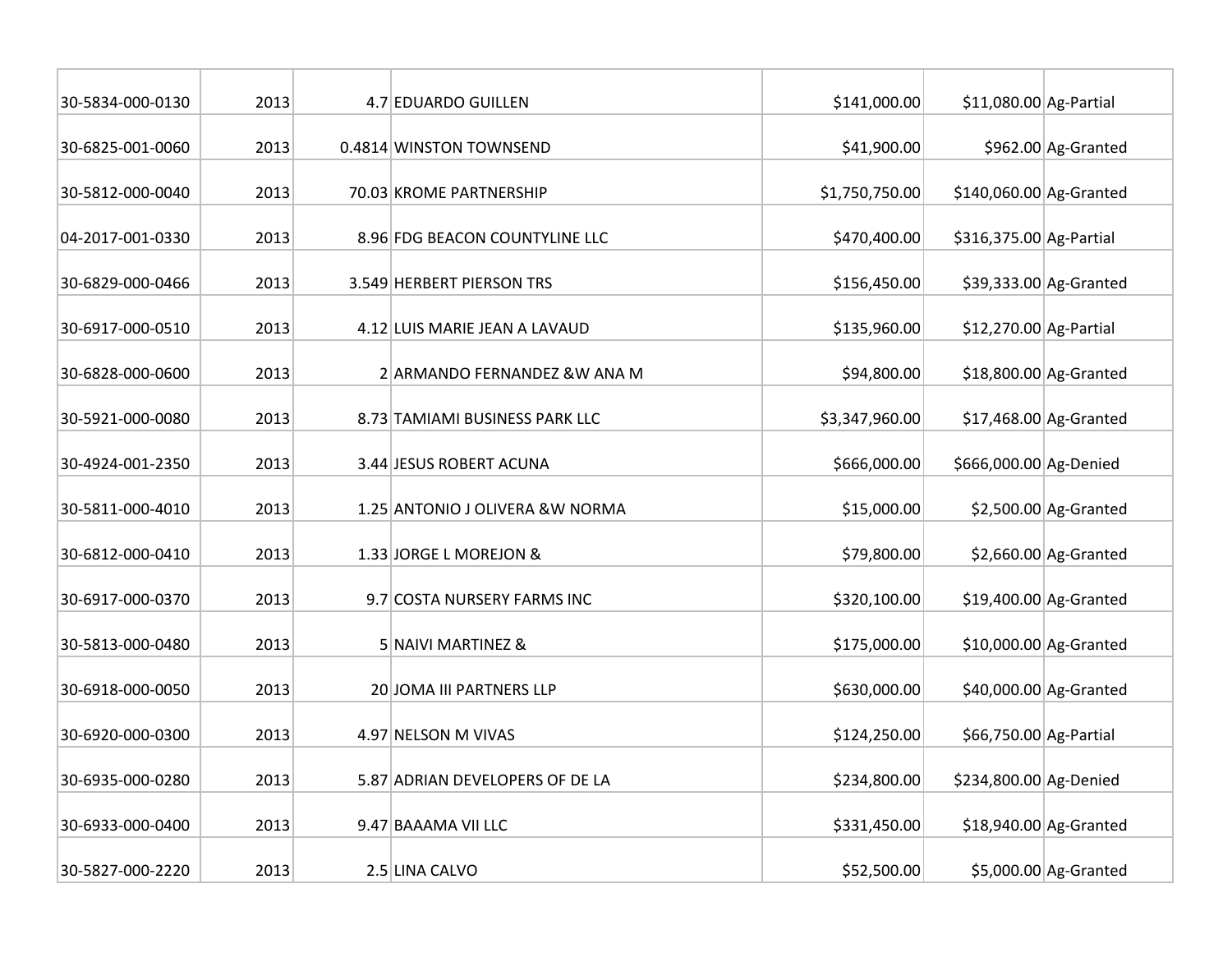| 30-6910-000-0181 | 2013 | 18 JESUS PEREZ                         | \$490,050.00   |                         | \$36,300.00 Ag-Granted  |
|------------------|------|----------------------------------------|----------------|-------------------------|-------------------------|
| 30-5932-000-0034 | 2013 | 10 NEALIR LLC                          | \$275,000.00   |                         | $$20,000.00$ Ag-Granted |
| 30-6801-000-0064 | 2013 | 12.31 LAURA NURQUEZ TRS                | \$369,420.00   |                         | \$24,628.00 Ag-Granted  |
| 30-7836-000-0012 | 2013 | 27.25 ALLAPATTAH INVESTMENTS INC       | \$654,000.00   |                         | \$54,500.00 Ag-Granted  |
| 30-6916-001-0151 | 2013 | 4 THOMAS F PAUGH                       | \$175,000.00   | \$63,460.00 Ag-Partial  |                         |
| 30-4925-000-0420 | 2013 | 4.32 SUSAN MILLER                      | \$648,000.00   |                         | \$8,640.00 Ag-Granted   |
| 30-6935-000-0290 | 2013 | 3.73 ADRIAN DEVELOPERS OF DE LA        | \$261,100.00   |                         | $$7,460.00$ Ag-Granted  |
| 30-6935-000-0271 | 2013 | 26.97 ADRIAN DEVELOPERS OF DE LA       | \$1,887,900.00 |                         | \$53,940.00 Ag-Granted  |
| 30-4903-003-0010 | 2013 | 3.75 MACHADO FAMILY LTD PARTNERSHIP #3 | \$940,539.00   |                         | $$7,510.00$ Ag-Granted  |
| 30-7801-000-0548 | 2013 | 4.53 WILLIAM M RUSH & W DEBRA G TRS    | \$122,310.00   |                         | \$9,060.00 Ag-Granted   |
| 30-2914-000-0045 | 2013 | 5 ORLANDO J RODRIGUEZ                  | \$125,000.00   |                         | $$10,000.00$ Ag-Granted |
| 30-6827-000-0400 | 2013 | 2.73 RACHEL DOUGLAS                    | \$122,850.00   |                         | $$7,610.00$ Ag-Partial  |
| 30-5824-000-0106 | 2013 | 2.5 SW 179 INVESTMENTS LLC             | \$158,730.00   |                         | \$81,230.00 Ag-Granted  |
| 30-6823-000-0730 | 2013 | 3.75 EST OF HARRY E LIVELY & W CHIKA   | \$149,400.00   | \$39,360.00 Ag-Partial  |                         |
| 30-6905-000-0085 | 2013 | 15.758 EUREKA ARCHIMEDES LLC           | \$425,466.00   | \$425,466.00 Ag-Denied  |                         |
| 30-6920-000-0570 | 2013 | 5 DUNIS PRODUCE INC                    | \$156,600.00   |                         | \$16,600.00 Ag-Granted  |
| 30-6908-000-0011 | 2013 | 5 ALI SHAHIN                           | \$150,000.00   | \$150,000.00 Ag-Denied  |                         |
| 30-6836-000-0053 | 2013 | 8.04 COSTA NURSERY FARMS INC           | \$241,200.00   | \$241,200.00 Ag-Granted |                         |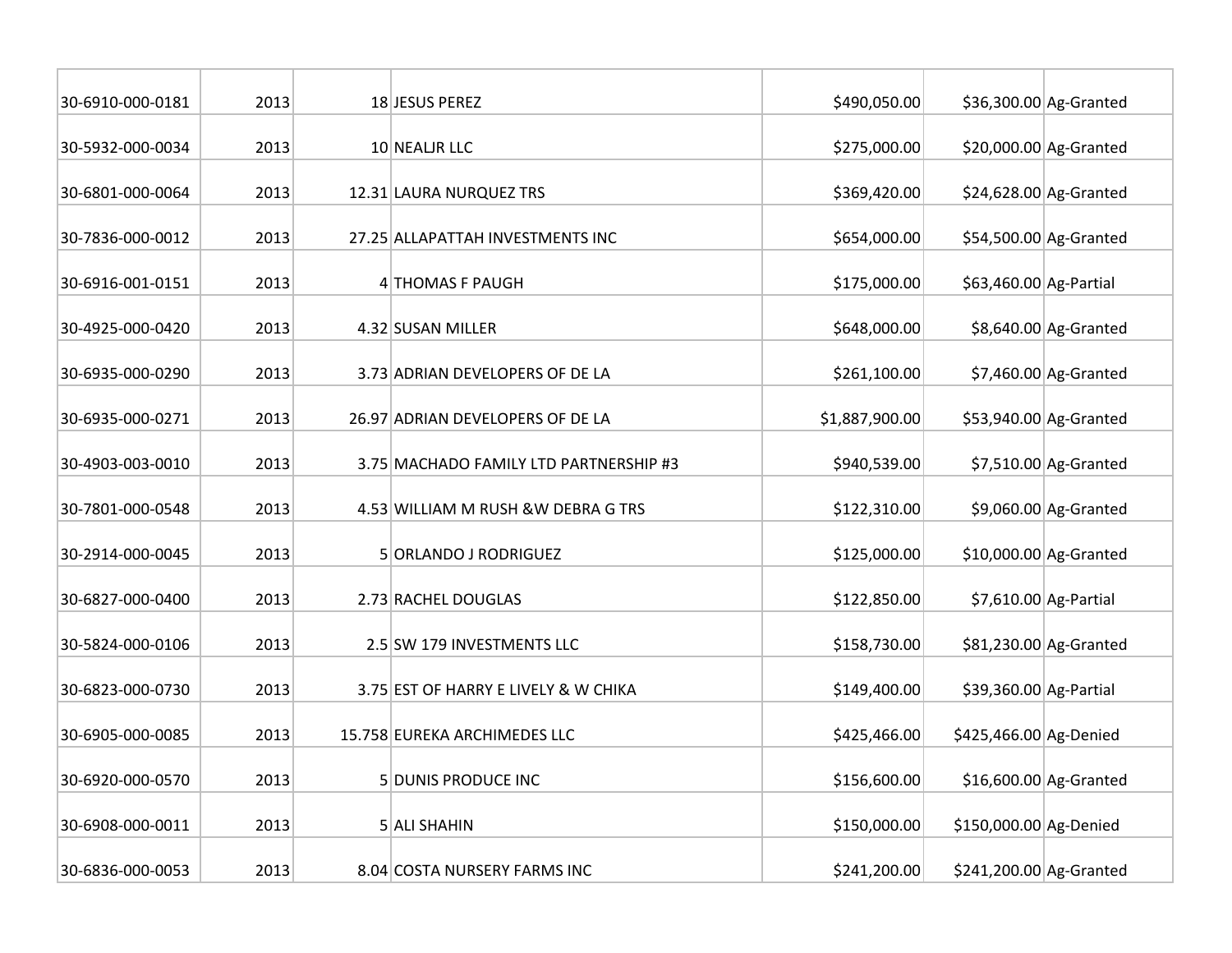| 30-6020-000-0030 | 2013 | 7.2 JAIME S ANGULO &               | \$281,350.00 |                         | \$43,750.00 Ag-Granted  |
|------------------|------|------------------------------------|--------------|-------------------------|-------------------------|
| 30-6902-001-0282 | 2013 | 2.5 LUIS F PADRON                  | \$191,250.00 |                         | $$5,100.00$ Ag-Granted  |
| 30-6909-000-0154 | 2013 | 1.5 PALMS & MORE OF MIAMI LLC      | \$66,852.00  |                         | $$2,860.00$ Ag-Granted  |
| 30-6920-000-0072 | 2013 | 4.52 TERRY L MUNZ TRS              | \$115,500.00 |                         | $$9,240.00$ Ag-Granted  |
| 30-6911-000-0350 | 2013 | 14.99 CHARLES R BURR & W MARY I TR | \$949,300.00 | \$115,810.00 Ag-Denied  |                         |
| 30-6910-000-0043 | 2013 | 5.2 RICHARD L ROSENIK JTRS         | \$114,432.00 |                         | \$10,400.00 Ag-Granted  |
| 30-5824-000-0043 | 2013 | 2.5 GLORIA MAGLUTA &H MANUEL       | \$155,100.00 | \$125,650.00 Ag-Partial |                         |
| 30-5824-000-0103 | 2013 | 5 COCO INVESTMENTS 2 LLC           | \$158,730.00 |                         | $$9,620.00$ Ag-Granted  |
| 30-7906-000-0380 | 2013 | 5 FEDERICO SANCHEZ                 | \$354,600.00 |                         | \$64,600.00 Ag-Granted  |
| 30-6810-000-0720 | 2013 | 10 LAWN KEEPERS OF SOUTH FLA INC   | \$250,000.00 |                         | $$20,000.00$ Ag-Granted |
| 30-6911-000-0150 | 2013 | 10.66 ALPHA BOTANICAL INC          | \$373,100.00 |                         | $$21,320.00$ Ag-Granted |
| 30-6825-000-0470 | 2013 | 10 MARLO STAMPER                   | \$303,550.00 | \$303,550.00 Ag-Denied  |                         |
| 30-6920-000-0073 | 2013 | 3.88 TERRY L MUNZ TRS              | \$97,000.00  |                         | $$7,760.00$ Ag-Granted  |
| 30-6822-000-0025 | 2013 | <b>5 SUNIL CHATURVEDI JTRS</b>     | \$142,050.00 |                         | $$9,470.00$ Ag-Granted  |
| 30-6814-000-0036 | 2013 | 1 STEVEN C LEONARD                 | \$40,200.00  |                         | $$1,340.00$ Ag-Granted  |
| 30-6814-000-0044 | 2013 | 1 STEVEN C LEONARD                 | \$52,440.00  |                         | $$1,748.00$ Ag-Granted  |
| 30-5811-000-4080 | 2013 | 1.25 ANTONIO J OLIVERA & W NORMA   | \$15,000.00  |                         | $$2,500.00$ Ag-Granted  |
| 30-6907-000-0980 | 2013 | 4.957 VICTOR CHIN LOY TR & W       | \$148,710.00 | \$148,710.00 Ag-Denied  |                         |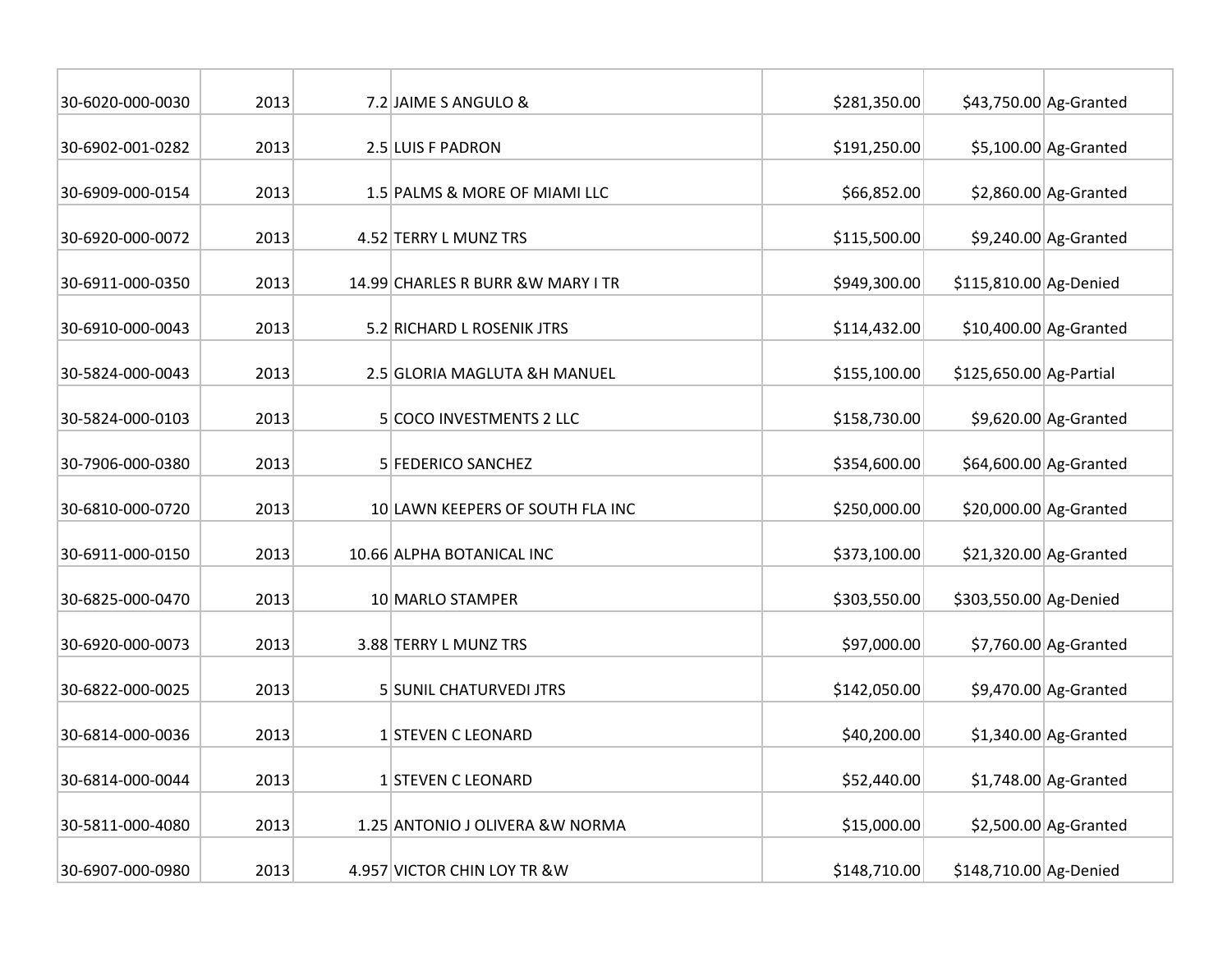| 30-5906-000-0090 | 2013 | 17.646 ARCHIMEDES XXVI LLC       | \$847,022.00   |                        | \$35,292.00 Ag-Granted  |
|------------------|------|----------------------------------|----------------|------------------------|-------------------------|
| 30-6902-001-0283 | 2013 | 2.55 NARCISO O TAULER            | \$191,250.00   |                        | $$5,100.00$ Ag-Granted  |
| 30-7803-000-0236 | 2013 | 4.8 DUNG NGUYEN                  | \$175,000.00   |                        | $$16,600.00$ Ag-Granted |
| 30-5826-000-0028 | 2013 | 4.99 OAC GROUP LLC               | \$74,850.00    | \$74,850.00 Ag-Denied  |                         |
| 30-6835-000-0380 | 2013 | 1.4 NEIL DAHL                    | \$80,150.00    |                        | \$33,950.00 Ag-Granted  |
| 30-6801-000-0146 | 2013 | 4.5 JOSEPH LANCASTER GAUDINI & W | \$181,230.00   |                        | \$32,730.00 Ag-Granted  |
| 30-5932-000-0033 | 2013 | 10 NEALIR LLC                    | \$275,000.00   |                        | \$20,000.00 Ag-Granted  |
| 30-7823-001-0030 | 2013 | 7 EMPOWER HOLDINGS LLC           | \$350,000.00   | \$350,000.00 Ag-Denied |                         |
| 30-6835-000-0140 | 2013 | 5 EULALIO GOMEZ & W SONIA E      | \$176,400.00   | \$12,390.00 Ag-Partial |                         |
| 30-6829-000-0070 | 2013 | 2.5 SY MOUN YOUNGER JTRS         | \$87,500.00    |                        | $$5,000.00$ Ag-Granted  |
| 30-6802-000-0075 | 2013 | 5 EULOGIO ORTA                   | \$139,750.00   |                        | \$8,600.00 Ag-Granted   |
| 30-7823-004-0025 | 2013 | 9.82 EMPOWER HOLDINGS LLC        | \$491,000.00   | \$491,000.00 Ag-Denied |                         |
| 30-7906-000-0390 | 2013 | 5 CHARLES A LAPRADD              | \$325,000.00   | \$18,190.00 Ag-Partial |                         |
| 30-6832-000-1920 | 2013 | <b>5 JOHN C DEMOTT TRS</b>       | \$150,000.00   |                        | \$10,000.00 Ag-Granted  |
| 30-6821-000-1870 | 2013 | 1 JORGE GONZALEZ                 | \$43,750.00    | \$43,750.00 Ag-Denied  |                         |
| 30-6812-000-0381 | 2013 | 10 BILLY SPILLERS & W REBECCA    | \$387,500.00   |                        | \$20,000.00 Ag-Granted  |
| 16-7930-001-0231 | 2013 | 5.754 DALE BENNETT TRS           | \$2,519,250.00 | \$10,764.00 Ag-Partial |                         |
| 30-6931-000-0221 | 2013 | 5.01 MEDALLION 10 ACRES LLC      | \$162,825.00   |                        | \$10,020.00 Ag-Granted  |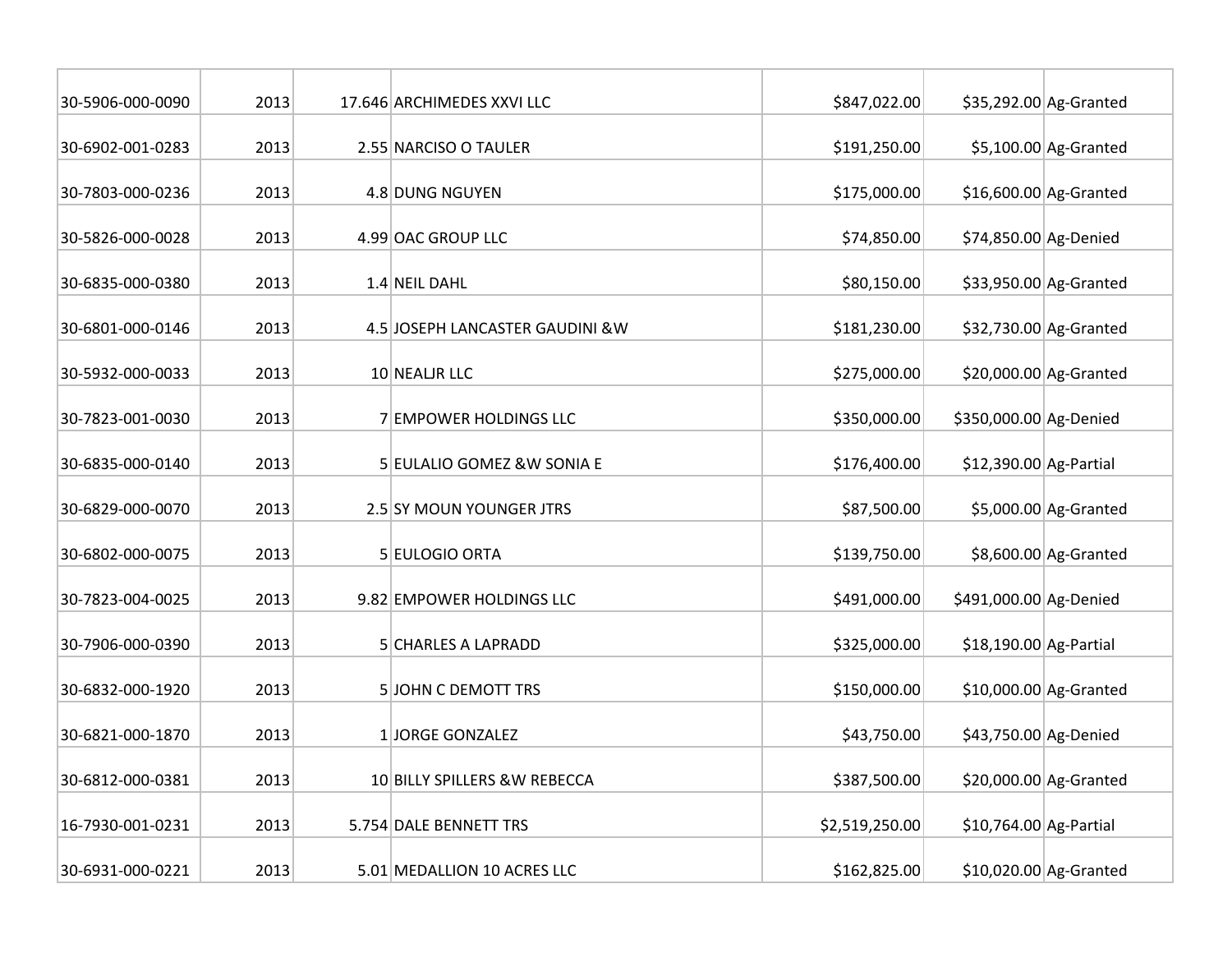| 30-7905-000-0240 | 2013 | 9.12 STEIN FAMILY PARTNERS LTD       | \$547,200.00   |                        | $$18,240.00$ Ag-Granted |
|------------------|------|--------------------------------------|----------------|------------------------|-------------------------|
| 30-6836-000-0460 | 2013 | 4.5 WILFREDO & BELKYS FERNANDEZ      | \$162,500.00   |                        | $$25,250.00$ Ag-Granted |
| 35-3028-023-0050 | 2013 | 1.5 MASH REAL ESTATE NV              | \$1,502,820.00 |                        | $$3,000.00$ Ag-Granted  |
| 30-7823-002-0051 | 2013 | 3.8 EMPOWER HOLDINGS LLC             | \$190,000.00   | \$190,000.00 Ag-Denied |                         |
| 30-5812-000-0050 | 2013 | 44 KROME PARTNERSHIP                 | \$1,100,000.00 |                        | \$88,000.00 Ag-Granted  |
| 30-5920-000-0070 | 2013 | 10 ROBERT BRIELE TRS                 | \$441,900.00   |                        | \$19,640.00 Ag-Granted  |
| 30-6802-000-0137 | 2013 | 2.13 REBECCA NICOLE MAYA             | \$74,550.00    | \$38,580.00 Ag-Partial |                         |
| 30-7801-000-0390 | 2013 | 4.39 ORAZIO FINOCCHIARO              | \$300,650.00   |                        | \$8,780.00 Ag-Granted   |
| 30-7823-001-0020 | 2013 | 12 EMPOWER HOLDINGS LLC              | \$600,000.00   | \$600,000.00 Ag-Denied |                         |
| 30-6921-000-0200 | 2013 | 9.4 WAYNE STATHERS                   | \$376,000.00   | \$23,360.00 Ag-Partial |                         |
| 30-7820-000-0040 | 2013 | 5.08 JENNIFER ADELA GONZALEZ LE JTRS | \$152,400.00   |                        | $$10,160.00$ Ag-Granted |
| 30-7833-000-0940 | 2013 | 4.8 CHEE TUN                         | \$144,300.00   |                        | \$9,620.00 Ag-Granted   |
| 30-7833-001-0080 | 2013 | 3.04 JERRY BAUMBERGER                | \$70,012.00    | \$70,012.00 Ag-Denied  |                         |
| 30-7836-000-0013 | 2013 | 10.52 ALLAPATTAH INVESTMENTS INC     | \$252,480.00   |                        | \$21,040.00 Ag-Granted  |
| 30-7823-001-0040 | 2013 | 11 EMPOWER HOLDINGS LLC              | \$550,000.00   | \$550,000.00 Ag-Denied |                         |
| 30-6826-000-0652 | 2013 | 5 JOHN PAVEL                         | \$125,000.00   |                        | \$10,000.00 Ag-Granted  |
| 30-6815-000-0570 | 2013 | 5 RLAD LLC                           | \$153,888.00   | \$86,788.00 Ag-Partial |                         |
| 30-6909-000-0156 | 2013 | 1.5 REGIS S COOK                     | \$62,178.00    |                        | $$2,660.00$ Ag-Granted  |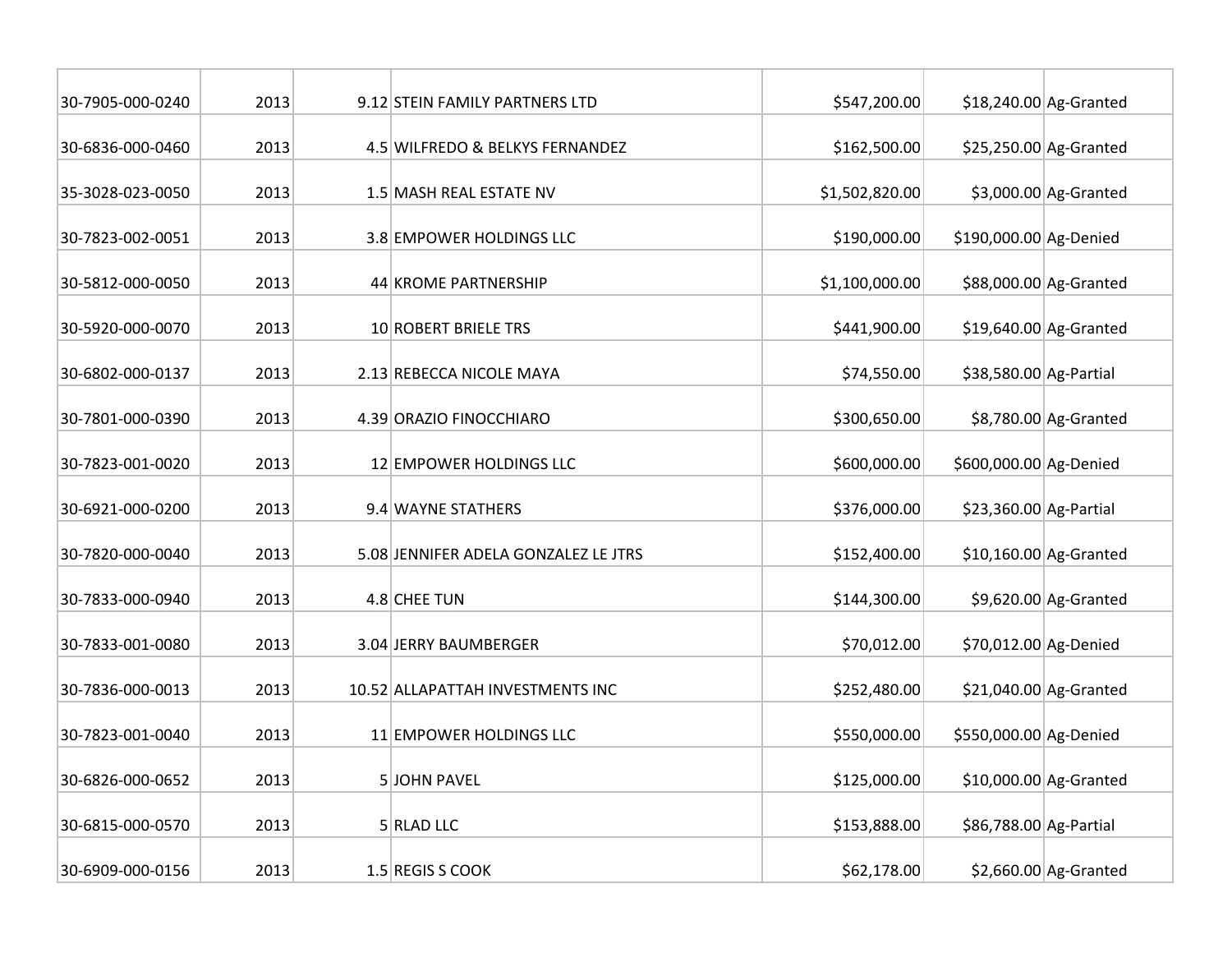| 30-6909-000-0080 | 2013 | 22.17 LIVE OAK PARTNER LLC         | \$554,250.00   |                            | \$44,340.00 Ag-Granted |
|------------------|------|------------------------------------|----------------|----------------------------|------------------------|
| 20-5001-053-0120 | 2013 | 0.2 ERIC CASTELLANOS               | \$613,829.00   | \$473,530.00 Ag-Granted    |                        |
| 20-5001-053-0090 | 2013 | 0.87 AGUSTIN J ARRIETA             | \$645,779.00   | \$645,779.00 Ag-Denied     |                        |
| 30-6814-000-0280 | 2013 | 7.55 BVK LLC                       | \$188,750.00   | \$188,750.00 Ag-Denied     |                        |
| 30-6813-008-0050 | 2013 | 0.5 CARLOS M MOREJON               | \$54,240.00    |                            | \$25,240.00 Ag-Granted |
| 16-7932-001-0020 | 2013 | 79.1 ATLANTIC CIVIL INC            | \$1,629,210.00 | $$1,001,480.00$ Ag-Partial |                        |
| 30-7836-000-0081 | 2013 | 4.55 MAHENDRA RAOLJI               | \$118,170.00   |                            | \$9,090.00 Ag-Granted  |
| 30-6822-000-0075 | 2013 | 5 M S MEHRJERDY & T A MEHRJERDY    | \$150,000.00   |                            | \$10,000.00 Ag-Granted |
| 30-6814-000-0038 | 2013 | 1 STEVEN C LEONARD                 | \$51,000.00    |                            | $$1,700.00$ Ag-Granted |
| 30-6826-000-0095 | 2013 | 4.734 JOHN PAVEL & TINNAGORN PAVEL | \$118,350.00   |                            | $$9,468.00$ Ag-Granted |
| 30-6829-000-0390 | 2013 | 4.5 ORESTES HERNANDEZ              | \$157,850.00   | \$12,650.00 Ag-Partial     |                        |
| 30-6908-001-0050 | 2013 | 1.5 JUANA MERCEDES DIAZ            | \$142,500.00   |                            | \$70,500.00 Ag-Granted |
| 30-4925-000-0680 | 2013 | 0 LESACA LLC                       | \$822,800.00   | \$211,280.00 Ag-Partial    |                        |
| 30-5812-000-0020 | 2013 | 43.99 KROME PARTNERSHIP            | \$1,099,975.00 |                            | \$87,998.00 Ag-Granted |
| 30-6017-000-0051 | 2013 | 35 JORDASH INV & REALTY INC        | \$2,562,603.00 |                            | \$82,556.00 Ag-Granted |
| 30-7833-001-0010 | 2013 | 3.044 SILVER PALM GUAVA FARM LLC   | \$70,012.00    |                            | \$6,088.00 Ag-Granted  |
| 30-6829-000-0532 | 2013 | 2.06 JUAN VINA                     | \$72,100.00    |                            | \$7,057.00 Ag-Partial  |
| 30-6825-000-0410 | 2013 | 7.3 JOHN C DEMOTT & W JOE CAROLYN  | \$292,000.00   | \$21,060.00 Ag-Partial     |                        |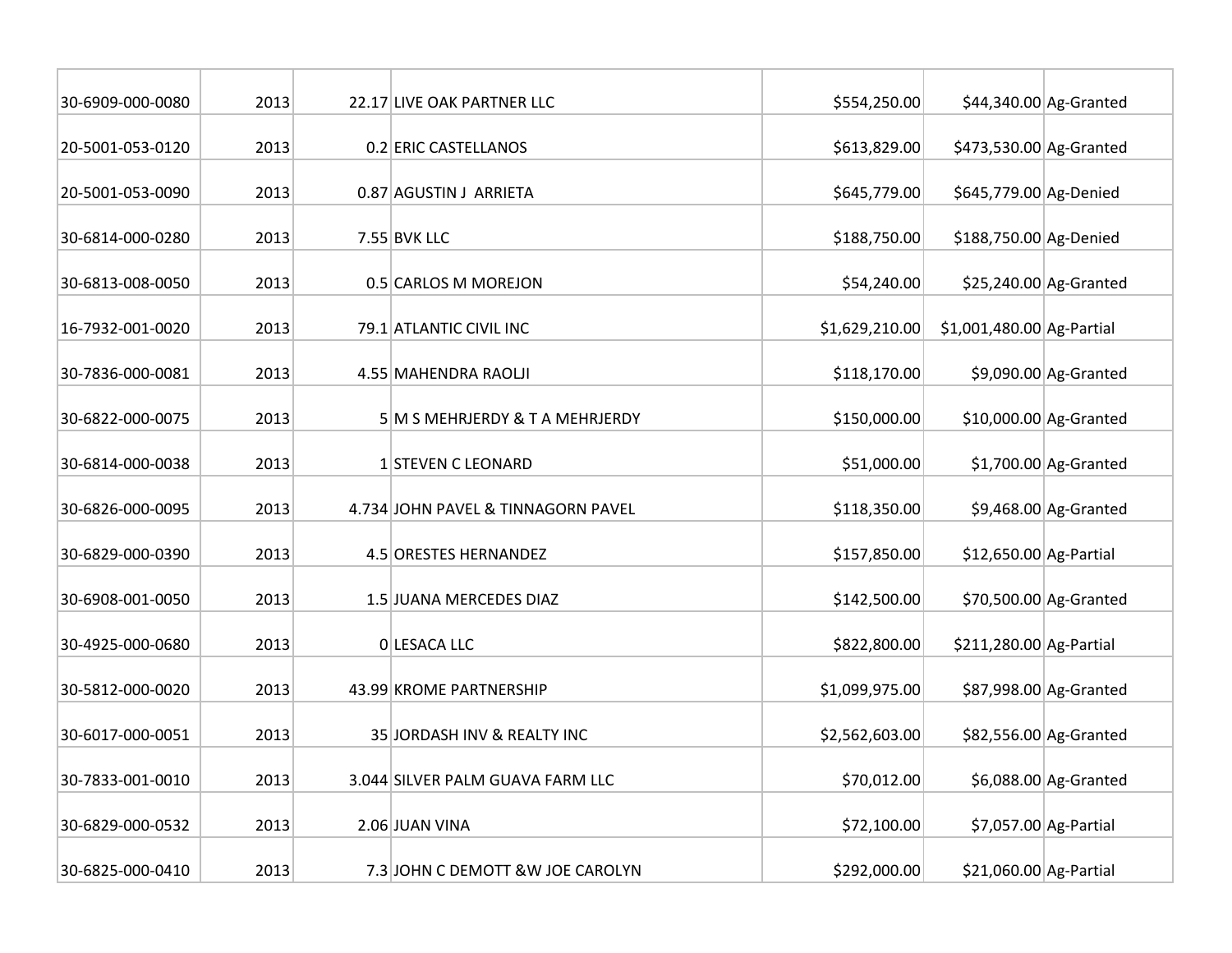| 30-6924-000-0450 | 2013 | 1.586 PRINCETON LAND INVEST LLC   | \$287,496.00   | \$287,496.00 Ag-Denied  |                         |
|------------------|------|-----------------------------------|----------------|-------------------------|-------------------------|
| 30-5814-000-0101 | 2013 | 4 JULIO ALBERTO AMORES            | \$85,000.00    |                         | $$10,000.00$ Ag-Granted |
|                  |      |                                   |                |                         |                         |
| 04-2017-001-0210 | 2013 | 3.485 FDG BEACON COUNTYLINE LLC   | \$182,963.00   | \$70,095.00 Ag-Partial  |                         |
| 30-6915-000-0230 | 2013 | 2.5 JAMES C CANNATA               | \$105,000.00   |                         | \$5,000.00 Ag-Granted   |
| 30-6909-000-1840 | 2013 | 1.55 ARMO INVEST GRP LLC          | \$85,250.00    | \$85,250.00 Ag-Denied   |                         |
| 30-5812-000-0021 | 2013 | 107.46 KEY KROME PARTNERS LLC     | \$2,686,500.00 | \$214,920.00 Ag-Granted |                         |
| 30-6823-000-0282 | 2013 | 2.26 JUDITH LIBBY                 | \$101,700.00   |                         | \$8,390.00 Ag-Partial   |
| 30-6836-000-0102 | 2013 | 1.25 COSTA NURSERY FARMS INC      | \$93,750.00    |                         | $$2,500.00$ Ag-Granted  |
| 30-6905-000-0190 | 2013 | 53.84 PEDRO ROBAU &W ANNE M       | \$1,346,000.00 | \$107,680.00 Ag-Granted |                         |
| 30-6920-000-0590 | 2013 | 3.5 THOMAS B JR WARD &W DELORES A | \$132,720.00   | \$50,120.00 Ag-Partial  |                         |
| 30-6803-000-0350 | 2013 | 4 JULIO C VELAZQUEZ               | \$129,900.00   | \$60,900.00 Ag-Partial  |                         |
| 30-6814-000-0045 | 2013 | 4.5 MARIO TOMAS                   | \$147,000.00   |                         | $$21,000.00$ Ag-Granted |
| 30-6908-000-0200 | 2013 | 5 ALBERTO R DIAZ & W MAYRA DIAZ   | \$150,000.00   | \$150,000.00 Ag-Denied  |                         |
| 30-6032-000-0060 | 2013 | 21 BARRY M BRANT TR               | \$309,840.00   |                         | $$41,312.00$ Ag-Granted |
| 30-6803-000-0082 | 2013 | 2 DONNA LYNN FRIES                | \$71,400.00    | \$38,400.00 Ag-Partial  |                         |
| 30-6832-000-0011 | 2013 | 16.641 LOPEZ CANTERA HOLDINGS LTD | \$507,813.00   |                         | \$83,467.00 Ag-Granted  |
| 30-6920-003-0010 | 2013 | 3 MARK JOSEPH RUSSO               | \$169,950.00   | \$77,041.00 Ag-Partial  |                         |
| 30-5825-000-0150 | 2013 | 4 ANA MARIA RODRIGUEZ             | \$165,000.00   |                         | \$41,000.00 Ag-Granted  |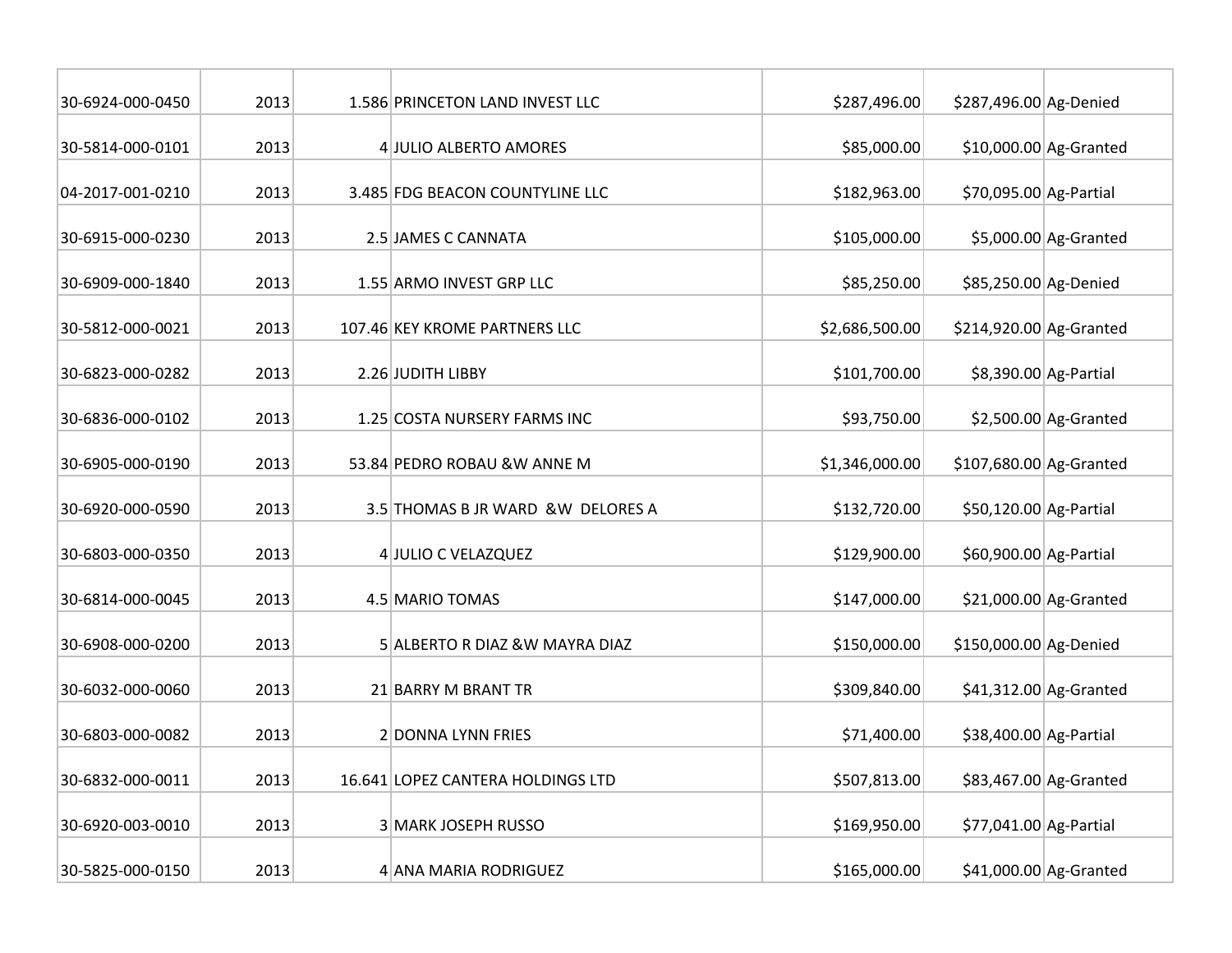| 30-6920-000-0431 | 2013 | 1 NOREEN LEGAULT MENDOZA             | \$53,000.00  | \$53,000.00 Ag-Denied   |                         |
|------------------|------|--------------------------------------|--------------|-------------------------|-------------------------|
| 30-5815-000-1073 | 2013 | 4.81 MIGUEL FALLA                    | \$81,770.00  |                         | $$9,620.00$ Ag-Granted  |
|                  |      |                                      |              |                         |                         |
| 30-7835-000-0030 | 2013 | 9.715 MAHENDRA RAOLJI                | \$340,025.00 | \$24,347.00 Ag-Partial  |                         |
| 30-5828-000-0470 | 2013 | 2.34 MEDARDO REINOSO                 | \$36,270.00  | \$36,270.00 Ag-Denied   |                         |
| 30-6928-002-0043 | 2013 | 2 YSRAEL VELIZ                       | \$70,000.00  |                         | \$7,960.00 Ag-Partial   |
| 30-6916-001-0411 | 2013 | 0 EST OF CAROLYN G REITMAN           | \$170,100.00 | \$34,800.00 Ag-Partial  |                         |
| 30-6813-000-0393 | 2013 | 0.88 JESUS FRAGOSO & W RAQUEL A      | \$52,800.00  |                         | \$7,560.00 Ag-Partial   |
| 30-6931-000-0222 | 2013 | 5.03 MEDALLION 10 ACRES LLC          | \$162,598.00 |                         | \$10,006.00 Ag-Granted  |
| 30-5827-000-0220 | 2013 | 5 LA CARRETA FARM CORP               | \$100,000.00 | \$100,000.00 Ag-Denied  |                         |
| 30-5834-000-0023 | 2013 | 3.75 NARCISO FERNANDEZ & W ROSA M    | \$140,000.00 | \$88,000.00 Ag-Partial  |                         |
| 30-5811-000-4960 | 2013 | 1.25 ANTONIO J OLIVERA & W NORMA     | \$15,000.00  |                         | $$2,500.00$ Ag-Granted  |
| 30-7815-000-0460 | 2013 | 1.25 HAI TUNG LAI                    | \$68,750.00  | \$55,500.00 Ag-Partial  |                         |
| 30-7815-000-0352 | 2013 | 2.5 LOCO CADO 2 LLC                  | \$137,500.00 |                         | $$5,000.00$ Ag-Granted  |
| 30-7906-000-0370 | 2013 | 4.26 MOHAMMAD SHAHMOHAMADY MEHRJERDI | \$298,200.00 |                         | \$8,520.00 Ag-Granted   |
| 30-7804-001-0011 | 2013 | 2.82 ISABEL VALDEZ DE ARES           | \$154,935.00 | \$154,935.00 Ag-Denied  |                         |
| 30-6907-000-0242 | 2013 | 10 DAYSE ONTANEDA                    | \$400,040.00 |                         | $$20,002.00$ Ag-Granted |
| 30-7826-000-0040 | 2013 | 6.5 JINAMA FARMERS LLC               | \$233,850.00 | \$142,600.00 Ag-Partial |                         |
| 30-7801-000-0090 | 2013 | 4.53 WILLIAM M RUSCH TRS             | \$158,550.00 | \$13,680.00 Ag-Partial  |                         |